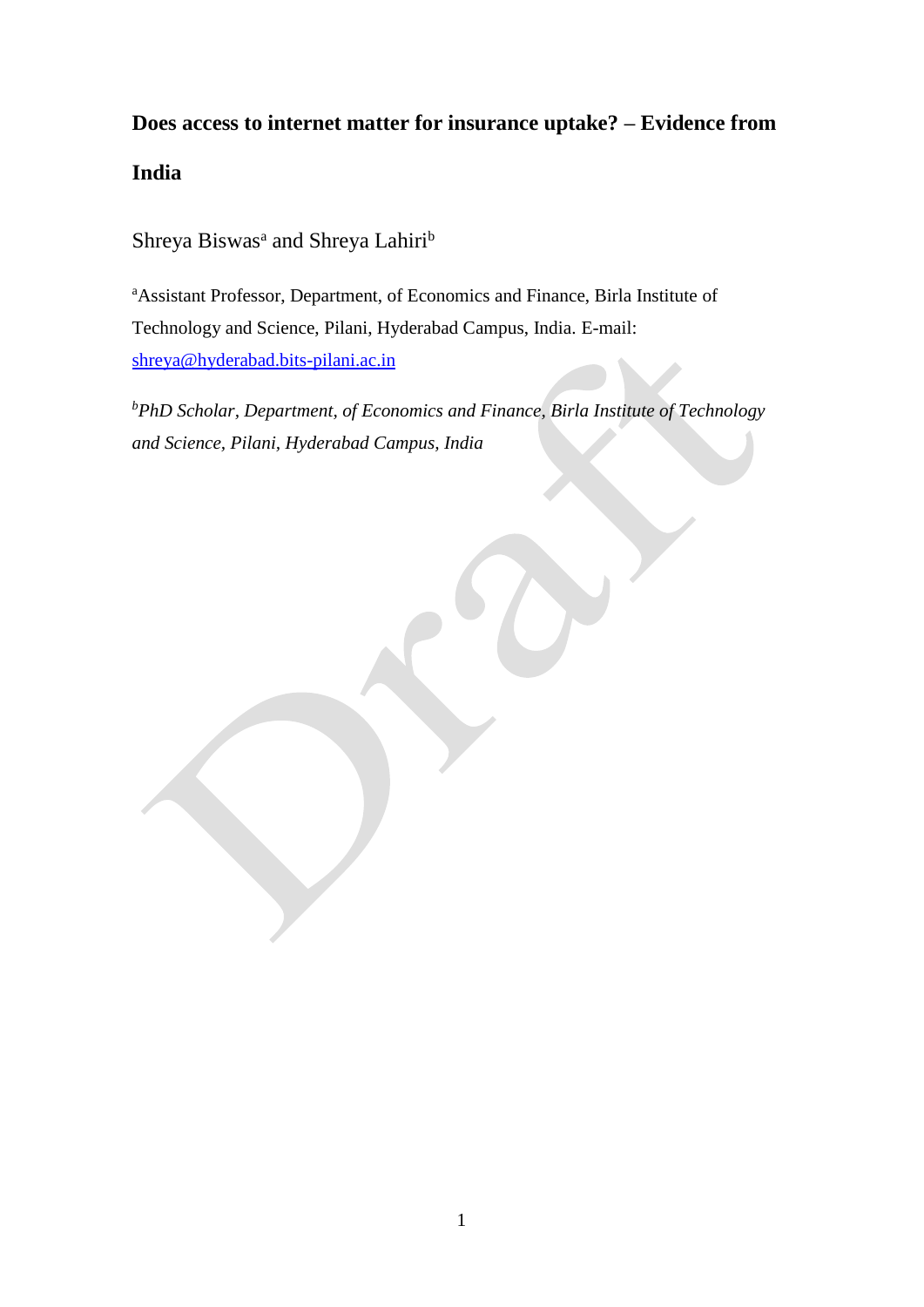# **Does access to internet matter for insurance uptake? – Evidence from India**

Using the nationally representative Indian Human Development Survey- 2011-12 data, we find that access to internet is related to better risk management practices of Indian households given by higher insurance uptake. Internet access potentially generates twin benefits of improving awareness related to benefits of insurance products and helps in reducing transaction costs for the insurers. The study highlights the role of access to internet in improving development outcomes in India. Further, we find that access to internet increase the insurance uptake of urban households more than rural households and education remains a critical barrier for leveraging the development benefits of internet access. Finally, we find that access to internet is also positively associated with the extent of insurance purchased by the household, highlighting that digital inclusion in the form of internet access could be an instrument that can partially mitigate the common investment mistakes made by households in India.

Keywords: Insurance, technology, household behaviour, internet, India

JEL classification codes: G52, O16, O53, R22

## **1. Introduction**

Insurance is a risk management product that reduces the vulnerability of households from health, weather and income shocks, especially in developing economies. In low-income households, life-insurance can act as an instrument that shields households from falling back to poverty in case of the untimely death of the main earner. On the other hand, the availability of health insurance improves the accessibility of quality healthcare for households. Additionally, insurance can also be viewed as a long-term savings instrument by the households for retirement or other major life events. Insurance penetration in low and middle-income countries is still low. One plausible reason contributing to low insurance penetration is the complex nature of insurance instruments. The consumers shy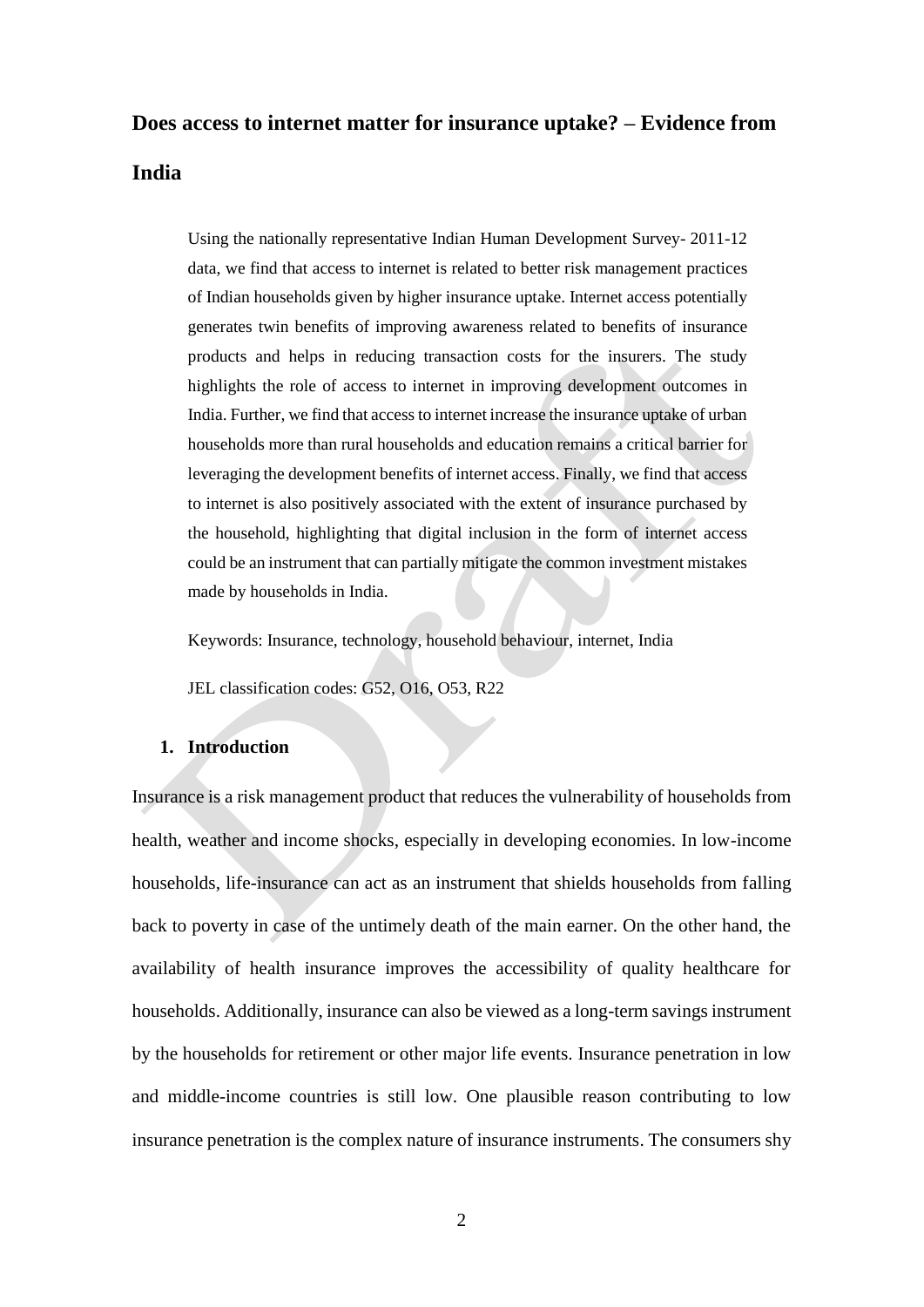away from insurance products due to a poor understanding of associated benefits. Higher education and access to reliable information can help to improve the understanding of the benefits related to insurance products and in turn, increase uptake. Several empirical studies have found that more years of schooling are related to higher consumption of insurance (Arun et al., 2012; Shi et al., 2015). Higher education is related to a better understanding of complex products, and education is also related to improved financial awareness regarding the need to insure uncertain life events. Other papers have found a positive relationship between the source of reliable information and insurance uptake. Cai et al. (2015) find that people who have friends who attend financial training are more likely to purchase insurance. The peer effect is positive and significant for the diffusion of knowledge. Further, another study by Shi et. al. (2015) find that households with large informal social networks are more likely to have insurance. Platteau & Ugarte (2016) also find that members of the same self-help group are more likely to have insurance.

In the digital era, the adoption of information and communication technology (ICT) can act as a channel of information dissemination. Several papers have analysed the role of ICT for improving welfare outcomes of households such as income diversification (Leng et al., 2020), agricultural outcomes (Fu and Akter, 2016; Kaila and Tarp, 2019; Campenhout et al., 2020), access to credit (Pellegrina et al., 2017); women empowerment (Pei & Chib, 2020) and nutrition (Sekabira & Qaim, 2017). In this study, we examine whether the access to internet is related to insurance uptake in India. To the best of our knowledge, no study in India has analysed whether access to internet is related to insurance demand using nationally representative household data.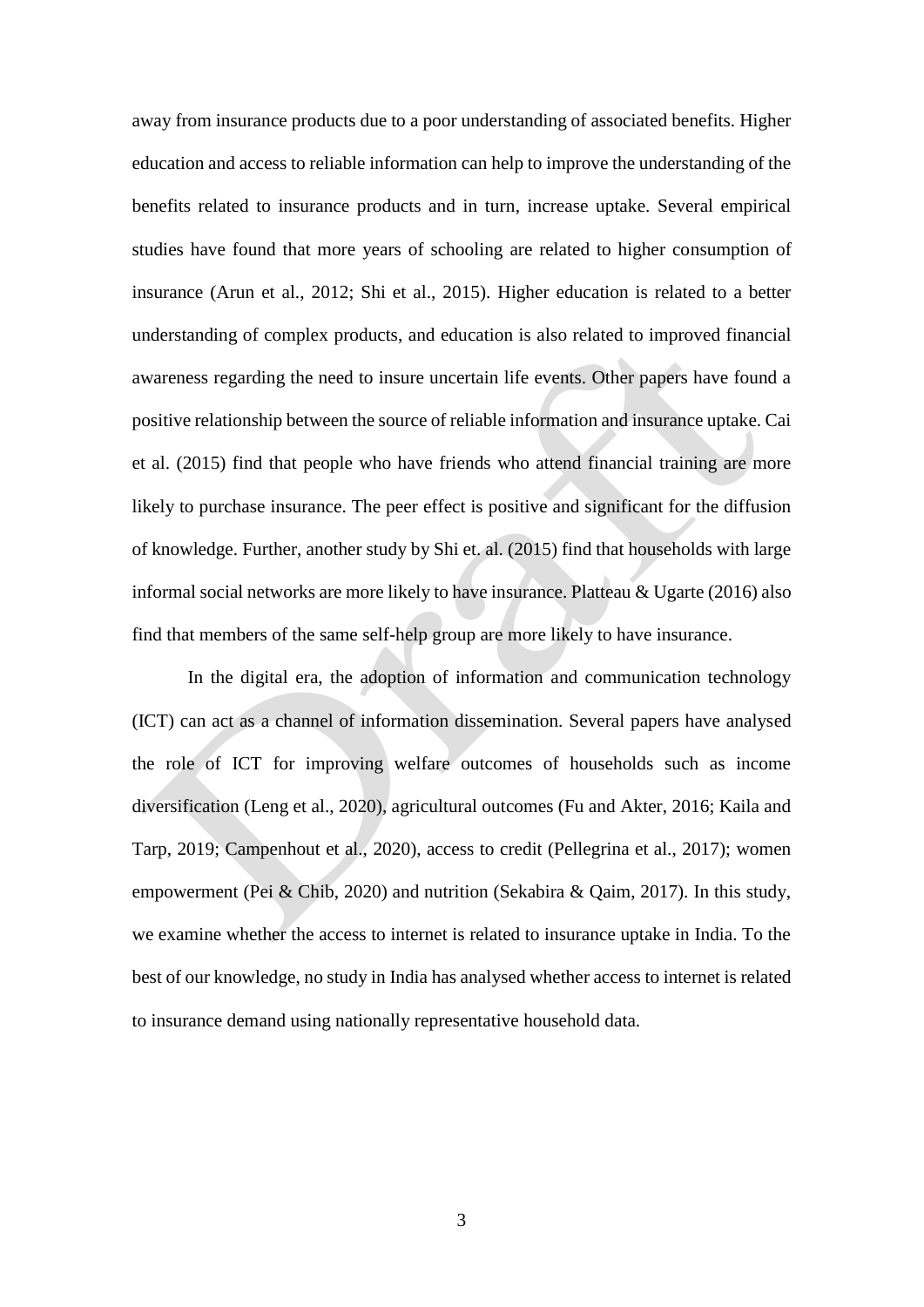In 2018, the penetration of insurance in India was less than 4%, which is below the average of 8.9% for the OECD countries<sup>1</sup>. The Pradhan Mantri Jan Dhan Yojana (PMJDY) launched in 2014 focused on various facets of financial inclusion of Indian households, including access to insurance, pension credit, basic banking account, and financial literacy. Since the launch of the PMJDY, the ownership of accounts among households has increased manifold, but insurance penetration did not exhibit any significant improvement<sup>2</sup>. Despite supply-side interventions, insurance penetration is well below desirable levels.

The access to internet can facilitate information dissemination regarding various government schemes like PMJDY. Internet access can also help in reducing search costs; improve product related awareness among consumers through internet marketing initiatives of the insurance companies and circulation of awareness videos by regulators. Further, access to the internet can reduce the shoe-leather costs associated with visiting the nearest office for paying regular premiums.

This study contributes to two specific strands of literature. First, we contribute to the literature on the role of information and communication technology (ICT) for development. There is a growing body of literature that documents that the adoption of technology, especially smartphone ownership and access to internet can affect development outcomes. Second, there is a large body of literature that has examined the macro factors that affect insurance penetration focused like per capita income, financial development, institutional quality, inflation, life expectancy and dependency ratio (Outreville, 1996; Beck & Webb; 2003). Even though the theoretical literature of micro

<u>.</u>

<sup>&</sup>lt;sup>1</sup> Source: OECD statistics: https://stats.oecd.org/Index.aspx?DataSetCode=INSIND

<sup>&</sup>lt;sup>2</sup> The awareness video on Pradhan Mantri Jeevan Jyoti Beema Yojana (accident insurance scheme under PMJDY) features famous Indian actor.<https://pmjdy.gov.in/home>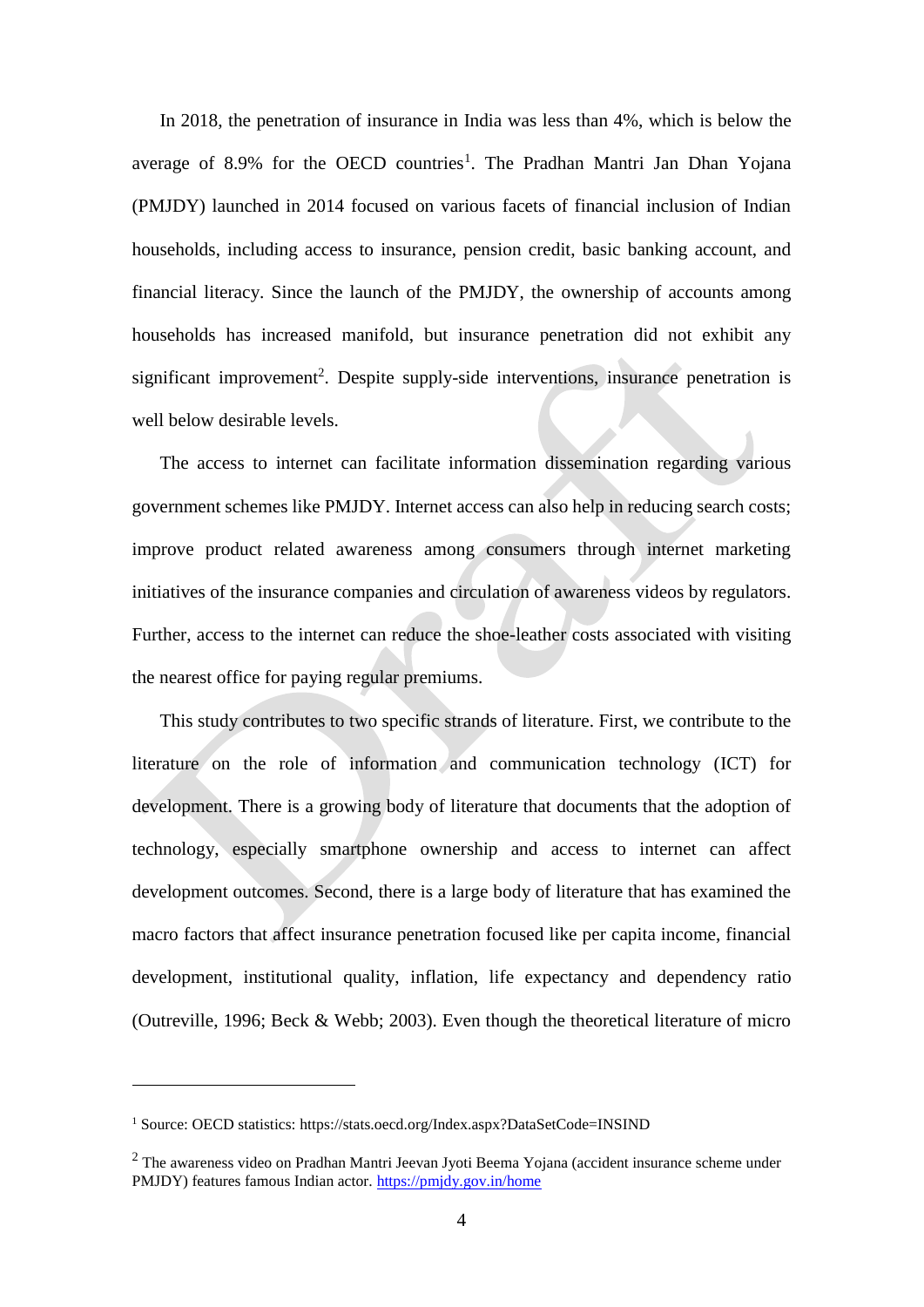factors is well-developed, the empirical evidence for developing economies like India is still scant. This study contributes to the emerging field of studies analysing the micro determinants of insurance in the context of developing economies.

Using the nationally representative data from the second wave of Indian Human Development Survey (IHDS-2) - 2011-12, we find that access to the internet has a positive effect on insurance uptake of households. Having an internet connection is crucial for accessing digital awareness campaigns that can potentially improve the understanding of benefits related to complex financial products like insurance. Furthermore, access to the internet also reduces the costs of buying insurance as the regular premium payments can be paid digitally. The effect of internet access is higher for urban households and for households where at least one adult had completed primary schooling. The differential effects highlight that not all sub-groups are able to leverage the benefits of internet access equally. Further, we also find that access to internet increases the quantity of insurance purchased by the household suggesting that digital inclusion can be an instrument to address the issue of vulnerable household's underinsurance in developing economies.

The findings of the study have several policy implications. First, it provides insights to policymakers as to what interventions can increase insurance uptake in India. Second, given the positive spillover effects of ICT adoption, the study highlights that further investment by the governments to improve the internet accessibility in developing economies is desirable.

The remaining of the paper is organized as follows: section 2 provides the conceptual framework, section 3 discusses the data and variables of the study, section 4 elaborates the estimation strategy, section 5 presents summary statistics. Section 6

5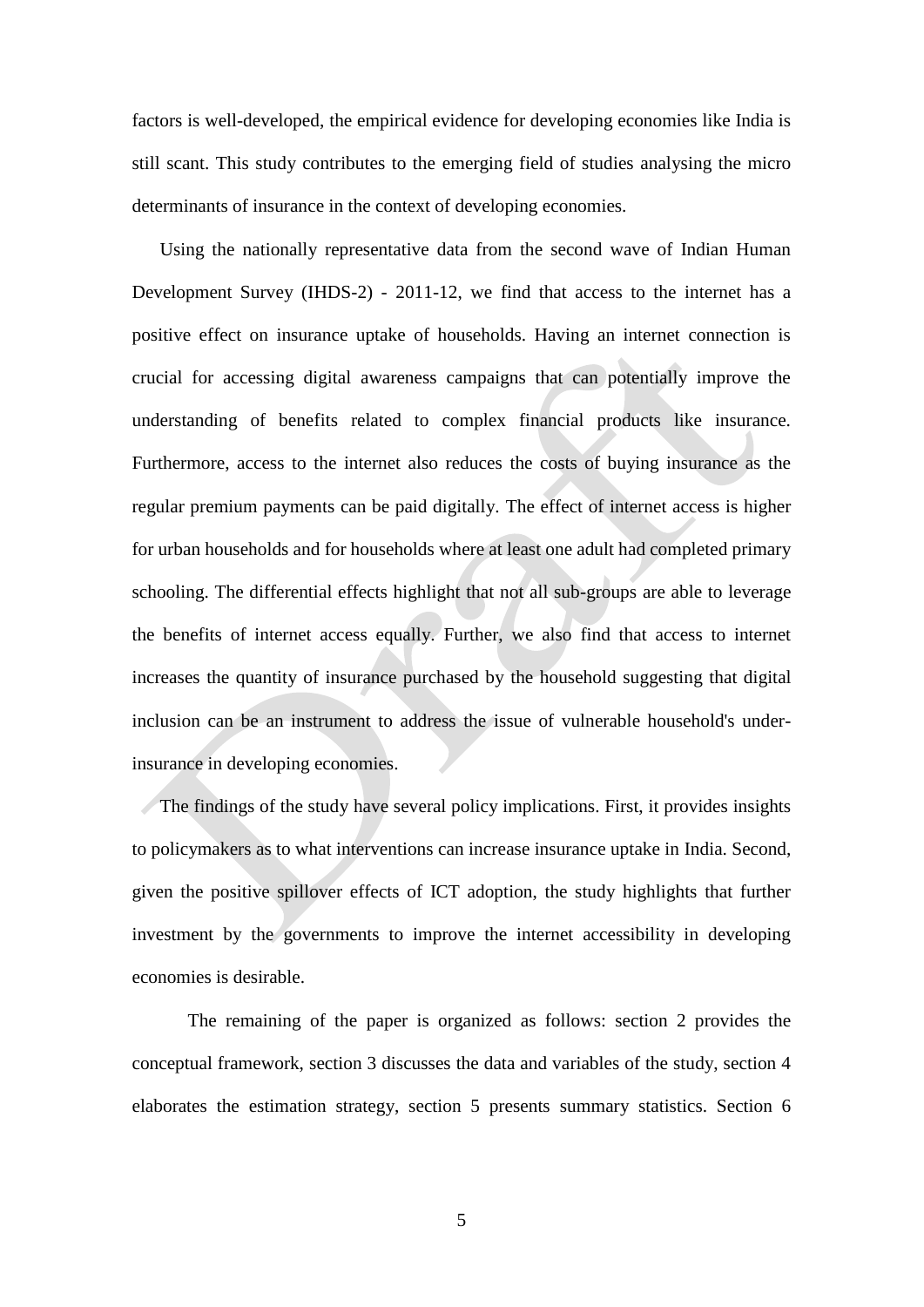elaborates the findings of the study and section 7 highlights the implications of the study and concludes.

#### **2. Conceptual framework**

The access to internet can affect insurance uptake in multiple ways. A simple framework linking internet access and insurance uptake is given in Figure 1. The first channel is the availability of information provided by the insurance companies such as benefits of buying insurance, factual information regarding the policy, and payment reminders through e-mails and messages which may affect both uptake and renewals. The second pathway shows access to internet increases the household's access to user reviews of various insurance products, and this in turn can also influence uptake. The third channel shows that having an internet connection introduces households to alternate modern insurance distributors. Currently, the distribution of insurance products is dominated by bancassurance or financial agents/ brokers in developing economies. However, with the emergence of insurance tech companies, consumers can compare and buy insurance products online. An example of such a company is BIMA launched in 2010, serving several countries in Africa and Asia. BIMA is an insurance intermediary using mobile technology to sell insurance products in markets with low penetration. Finally, the availability of internet connection may also reduce the cost of buying insurance with access to digital payment options.

#### <<Insert figure 1 here>>

#### **3. Data**

The data for the study is obtained from the second round of household survey conducted by IHDS-2. It is a nationally representative survey of 42,152 households (14,572 urban households and 27,580 rural households) covering 34 states and union territories in India.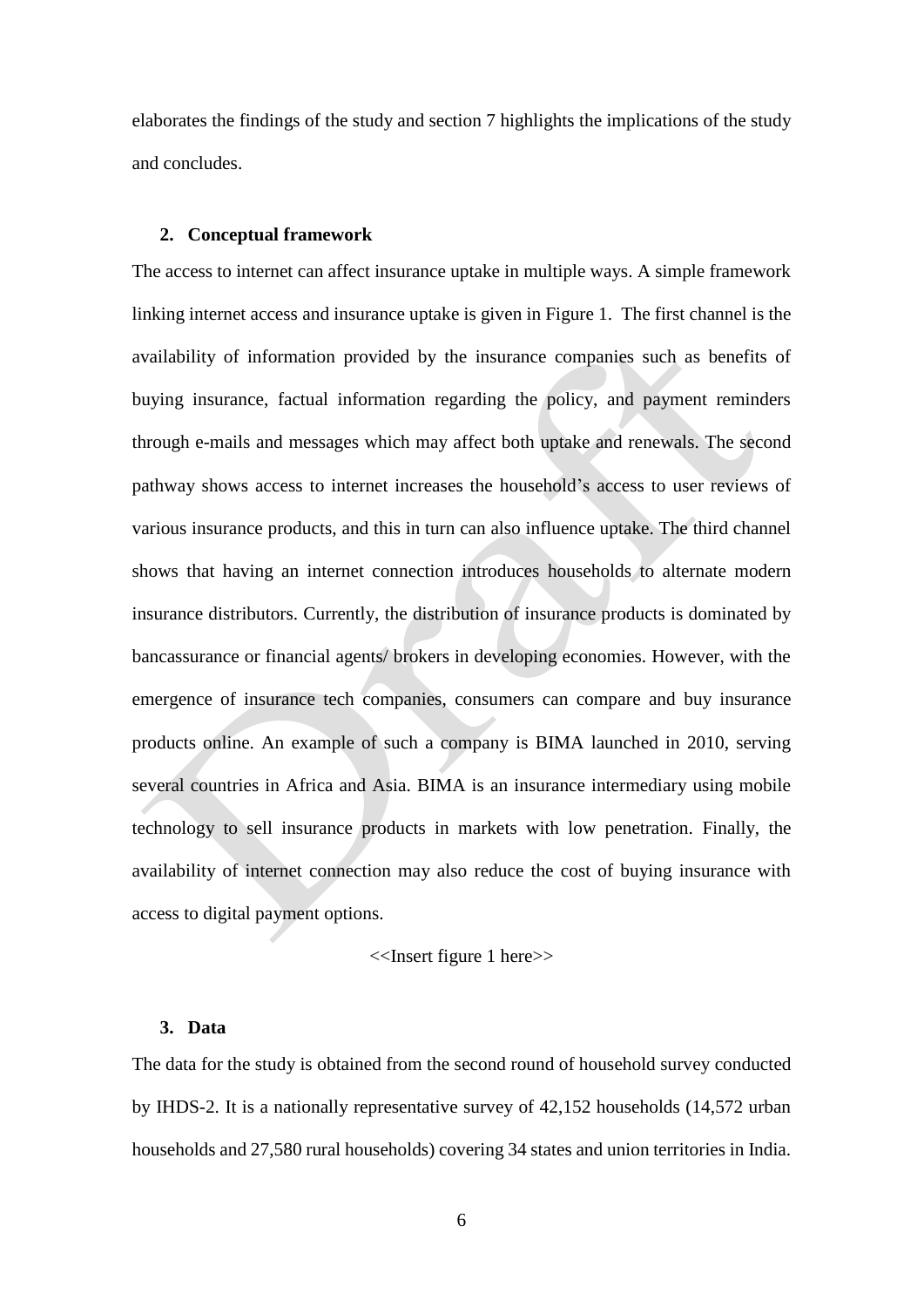This survey is conducted by the National Council of Applied Economic Research (NCAER) and in collaboration with the University of Maryland. IHDS-2 provides data regarding the socioeconomic characteristics of the households.

The dependent variable in our analysis is the *Insurance* dummy that takes the value of one for households owning any insurance product i.e. either life, health or crop insurance and zero otherwise. The interest variable is *Internet* access which is a binary variable that takes the value one for the household having an internet connection and zero otherwise. The *Internet* variable will be one if any member of the household uses internet either through mobile or computer.

Moreover, we control the socioeconomic and demographic characteristics of the households including the educational status, ownership of farmland, asset quintile, age, dependency ratio, sex of the household head, occupation of household head, social network, caste, religion, area of residence, major life events and income shock. The variables and their definitions are provided in Table 1.

<<Insert Table 1 here>>

## **4. Empirical strategy**

A standard approach to estimate the uptake of insurance at the household level will be to employ a probit model where the likelihood of insurance uptake is given as a function of internet access after controlling for other household confounders given by the equation below:

$$
L_i = \beta_0 + \beta_1 D_i + \gamma X_i + \varepsilon_i \tag{1}
$$

Where the  $L_i$  is the log-likelihood of the probability of the event when  $Y_i=1$ .  $Y_i$  is the binary variable *Insurance* that takes the value one, if the household owns insurance, zero otherwise,  $D_i$  is the binary internet access variable and  $\beta_i$  gives the relation between internet access and the log-likelihood function.  $X_i$  is the matrix representing the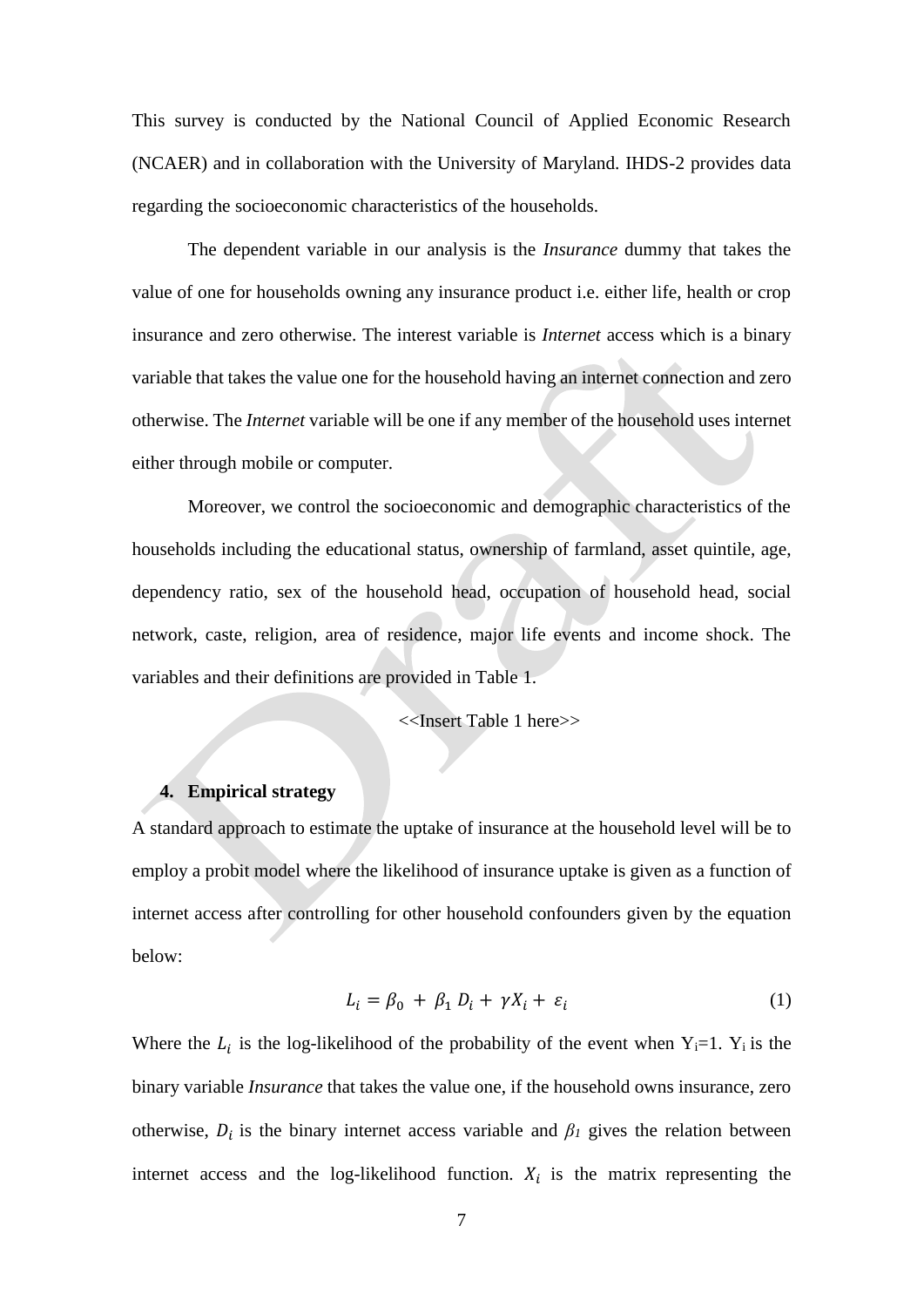socioeconomic and demographic characteristics of the households and  $\varepsilon_i$  is the error term representing random shock.

However, the *Internet* access variable in the above specification may not be exogenous. There may be factors like innate ability or motivation of the household that can affect use of internet as well as the decision to purchase insurance. The households having members with a higher innate ability or motivation are more likely to adopt ICT measures like internet and may be better placed to understand the benefits related to insurance. If access to internet is endogenous, then the probit estimates will be biased and inconsistent (Angrist & Pischke, 2009).

To deal with the endogeneity, we employ instrument variable regression and a bivariate probit model. We assume that each household is risk-averse and maximizes their utility. The household evaluates the utility derived from using internet and the utility in the absence of internet usage, given other observable and unobservable characteristics. If the utility derived from using internet is greater than the utility from not using internet, we observe that the household will end up using internet (outcome variable in first stage). The equations below present the household decision-making process:

$$
U_i = U_i^{Internet} - U_i^{No\ Internet} = \beta W_i + u_i \tag{2}
$$

Where W is the matrix of observable and unobservable household characteristics.

$$
Internet_i = 1 if U_i > 0
$$
  
= 0 if U<sub>i</sub> \le 0 (3)

The instrument variable employed in the first stage should be a variable that is highly correlated with the *Internet* variable, but uncorrelated to the *Insurance* variable. We consider the share of households using internet in the neighborhood of the household as an instrument for the first stage regression. Studies have suggested that social interactions in the neighbourhood affects the adoption of new technology (Conley  $\&$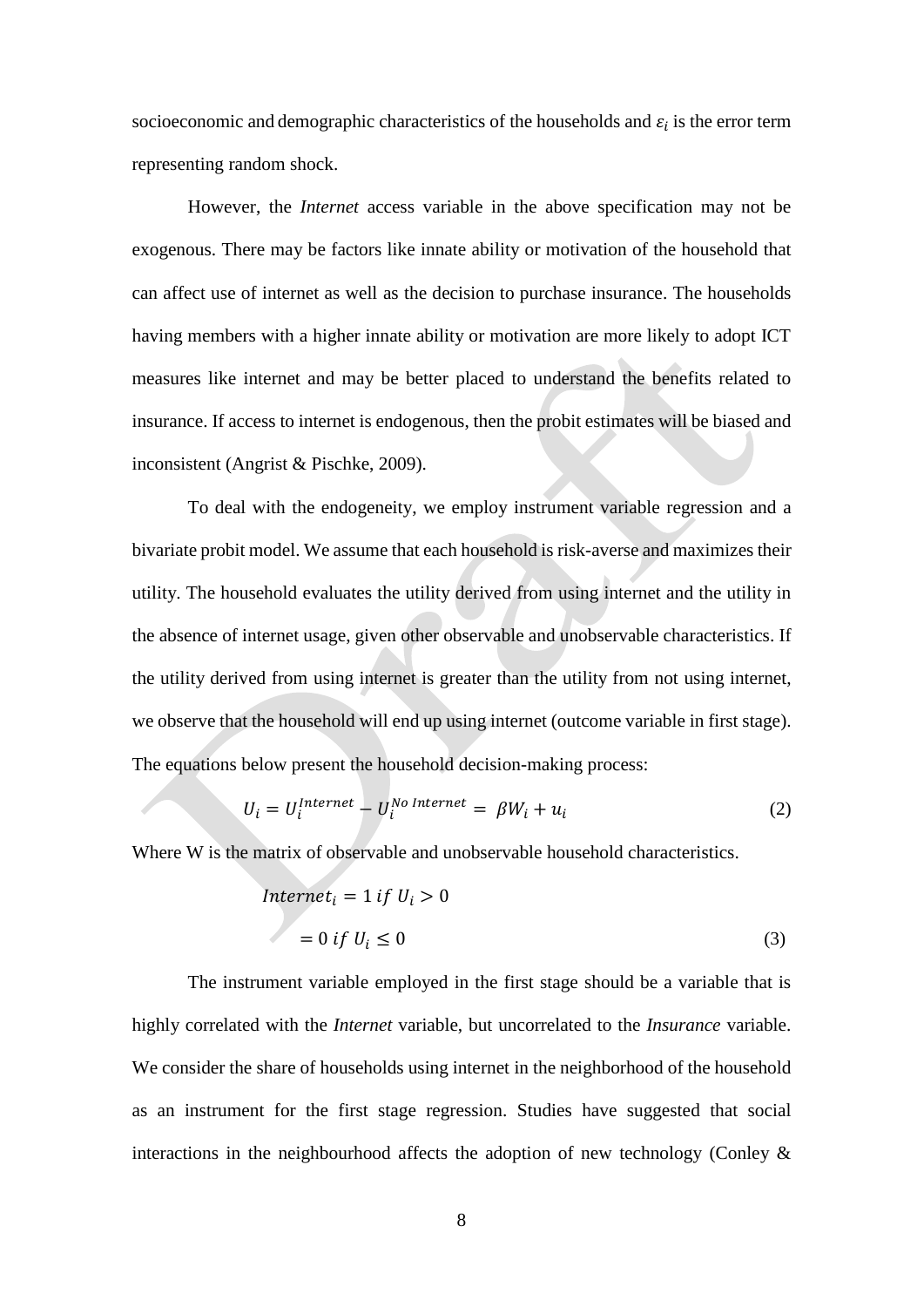Udry, 2010) and social spillover positively affects adoption of clean fuel (Srinivasan  $\&$ Carattini, 2020). The primary sampling unit (PSU) is the village or the neighborhood of a household, and the households within a PSU are generally similar in terms of culture, caste, religion and other observable characteristics. We expect that the PSU level share of households having internet connections will positively affect the household's decision to use internet through peer effect. On the other hand, insurance purchase is a householdlevel decision and should not be directly related to the share of households having internet connection in the neighbourhood. Hence, we consider the PSU level internet access (*share\_internet*) and as the identification variable for *Internet<sup>3</sup>* . The Pearson correlation coefficients indicate that there is a positive and significant correlation between the identification variable and the endogeneous *Internet* variable and the correlation between the instrument and *Insurance* is low<sup>4</sup>.

Currently, there are no available methodology to model binary outcome variable with an endogenous binary variable (Angrist et al., 2010), hence, we assume a linear structure in the first-stage and estimate an instrumental variable probit model (IV-probit). Equations (4) and (5) gives the corresponding second-stage probit model and first-stage linear probability models respectively:

$$
L_i = \delta_0 + \delta_1 D_i + \gamma X i + \varepsilon_{2i} \tag{4}
$$

$$
D_i = \beta_0 + \beta_1 Z_i + \varphi X_i + \varepsilon_{1i} \tag{5}
$$

The variable  $D_i$  is the binary *Internet* variable and  $Z_i$  is the instrument i.e. share of internet users at the PSU level (*share\_internet*). A positive and significant  $\beta$ *l* will indicate that the instrument is relevant. If access to internet is indeed exogenous then  $Cov(D_i, \varepsilon_{2i})$  should

<u>.</u>

<sup>&</sup>lt;sup>3</sup> For calculating the share of household in the neighbourhood having access to internet we exclude the household *i* from our calculation.

<sup>4</sup> Sample correlation between the internet use at the household level and share of internet users at the PSU level is 0.42 and the correlation between share of internet users at the PSU level and household owning an insurance is 0.2.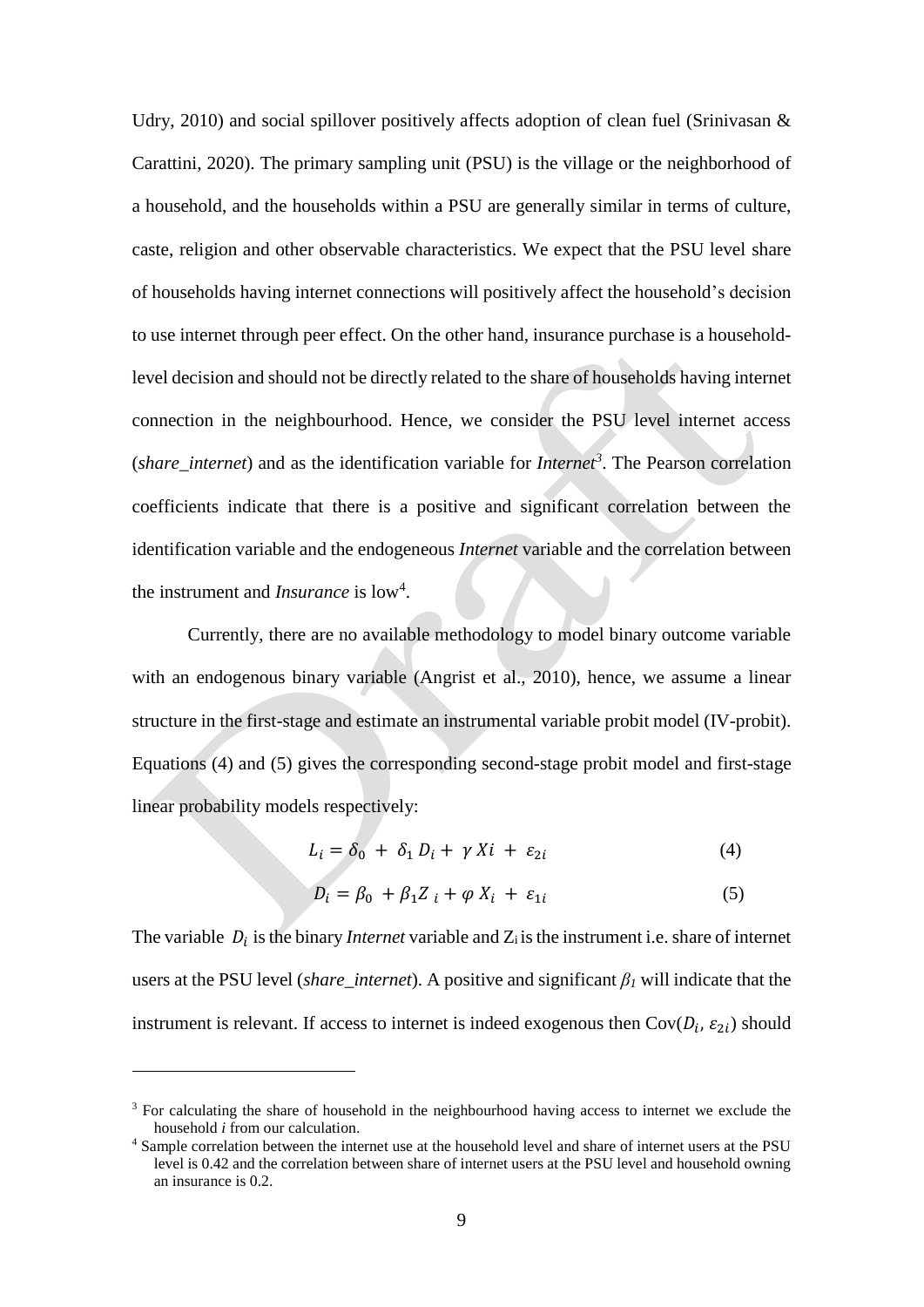be zero and we can use the simple probit relation given in (1) for interpretation. However, in cases where internet is correlated with the errors of the second-stage regression, probit will yield biased estimates.

Additionally, we estimate a bivariate probit model where in the first-stage the decision to use internet is estimated as a function of the instrument and other covariates and in the second-stage the insurance and internet use are jointly estimated using a loglikelihood function. The bivariate probit model gives us whether the correlation in error terms of the two stages are zero using Wald test. If we fail the reject the null of zero correlation between the errors of the two stages, then we may infer than our *Internet* variable is not endogenous and probit model is sufficient.

Finally, we also estimate tobit and instrumental variable tobit model (IV-tobit) models to examine the association between internet access and amount of insurance purchased by the households. In the absence of any statistical tool to estimate a tobit model with binary endogenous variable we employ IV-tobit where we assume a linear relation between the endogenous variable and instrument in the first-stage.

## **5. Summary statistics**

In our sample, only 36 percent of the households have insurance (Table 2) and 19 percent households have an internet connection. More than half of the households have experienced major life events in the past few years, and nearly a quarter of the households have faced income shock. The average household head is close to 50 years which initially seems high for an otherwise young nation but can be explained by the prevalence of joint family structure in the Indian society. In joint families, more than one married couple coreside and social norms dictate that the older adult (often male) becomes the head of the household. Further, nearly 55 percent of the households are in debt, indicating that the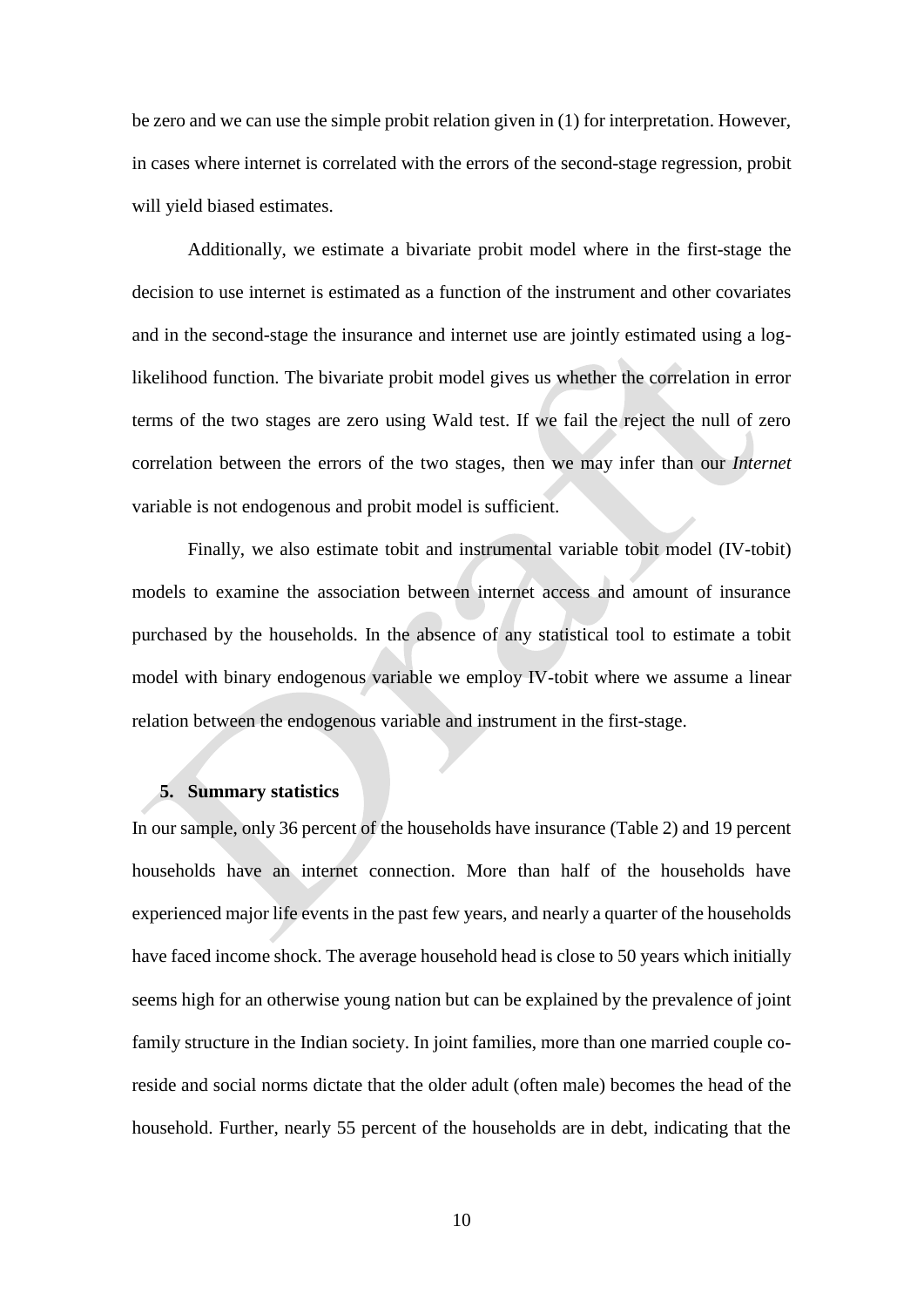majority of the households have borrowed and have at least one adult member has completed eight years of schooling.

#### <<Insert Table 2 here>>

Columns 2-3 of Table 2 present the means based on access to internet. We find that 60 percent of the households who have access to internet also have insurance. The positive correlation between internet access and insurance penetration point towards the possibility of a positive relationship between internet access and insurance uptake in India. However, the internet users are socially more connected, have more educated adult members and have lower chances of being indebted. Further, for each asset quintile, occupation category, caste and religious groups we find that higher proportion of internet users have insurance compared to non-internet users (Figure 2). The univariate analysis suggests that the socioeconomic and demographic characteristics differ between internet users and non-users that needs to be addressed in the regression framework.

<<Insert Figure 2 here>>

#### **6. Results**

## *6.1 Main results*

Column 1 of Table 3 presents the coefficients obtained from the probit regression of *Insurance* on internet access and other characteristics of the household*.* The result suggests that internet access have a positive and significant association with insurance uptake. However, as discussed earlier in Section 4, there could be omitted variables like higher innate ability or household's motivation that can affect both internet usage as well as the insurance participation of the household leading to endogeneity in the model. In the presence of such endogeneity, the probit estimator will be biased and inconsistent. Columns 2 and 3 report the coefficients obtained from IV-probit model. The share of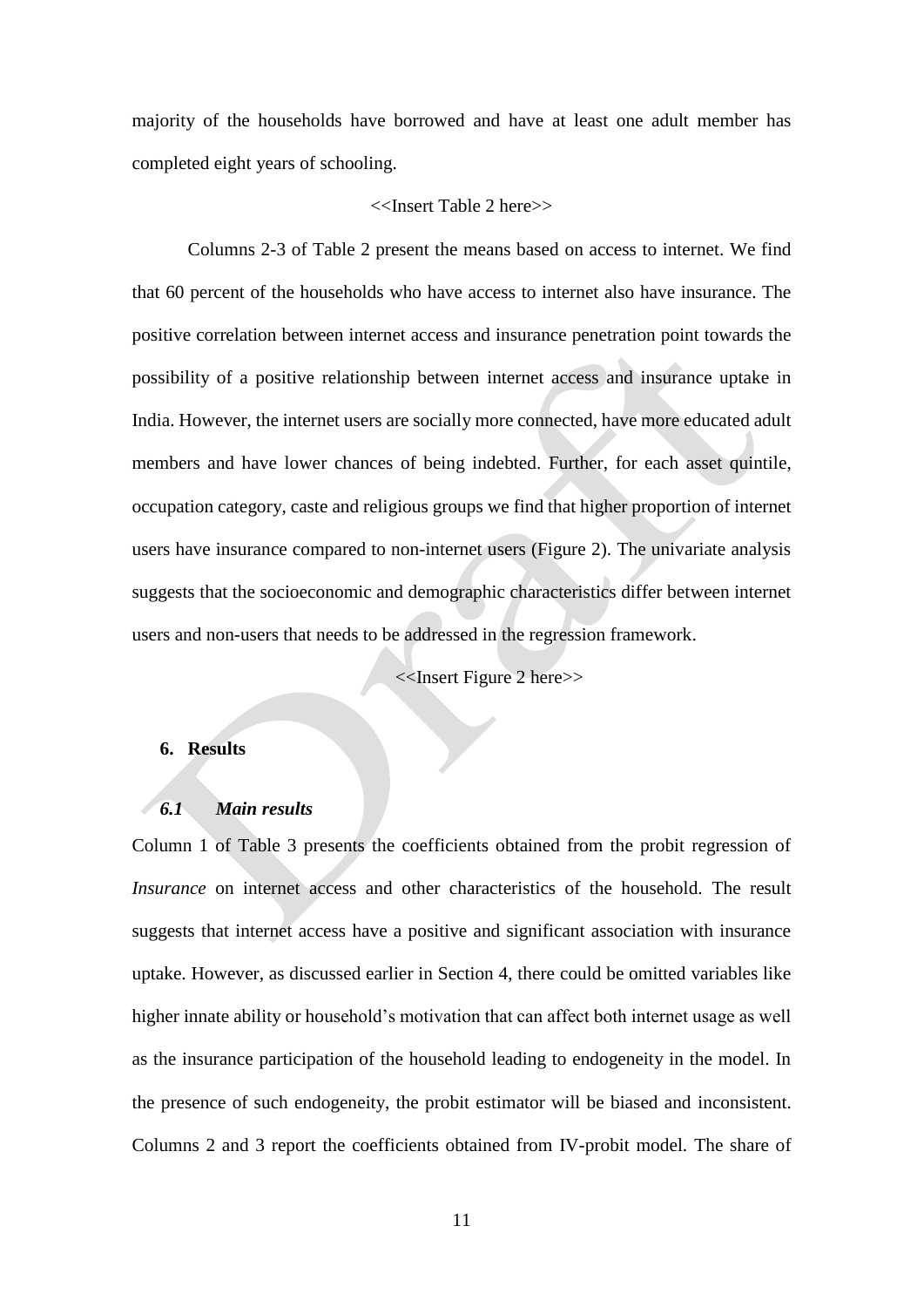internet users at the PSU level is positively related to the probability of household's internet usage at 1% level of significance indicating the relevance of the instrument (column 3). We find that households residing in a neighbourhood where a higher share of households use the internet is likely to influence the household's decision to use the internet, suggesting the presence of spillovers in the adoption of new technology. The second-stage coefficient (column 2) suggests that there is indeed a positive relation between access to internet and insurance uptake at 1% level of significance. The IV-probit coefficient is in fact, larger than the simple probit coefficients in Column 1 suggesting a possibility of downward bias in probit estimates. The bivariate probit estimation yield similar results (column 4 and 5) and reinforces that internet access can improve the insurance uptake of households. Moreover, the Wald test indicates that there exists a significant correlation between the error terms of the two stages at 1% level of significance, invalidating the results obtained from probit model. Our main results suggest that access to internet at the household level might expose the households to audiovisual awareness videos circulated by regulators or insurance agencies. For example, the Government of India initiated awareness campaigns regarding terms and benefits of the Pradhan Mantri Jivan Jyoti Bima Yojana scheme (2015) through several YouTube videos. Secondly, the digital payment facility can reduce the transaction cost of purchasing insurance by reducing the visits to financial intermediary's or the insurance provider's office for payment of premium, which can further increase uptake.

## <<Insert Table 3 here>>

In addition to the internet variable, we find that similar to the findings in literature households with higher asset endowments, higher kids ratio, higher adult educational attainment have a higher probability of buying insurance (Arun et al., 2012). We observe that households with a higher ratio of elderly members to household size are less likely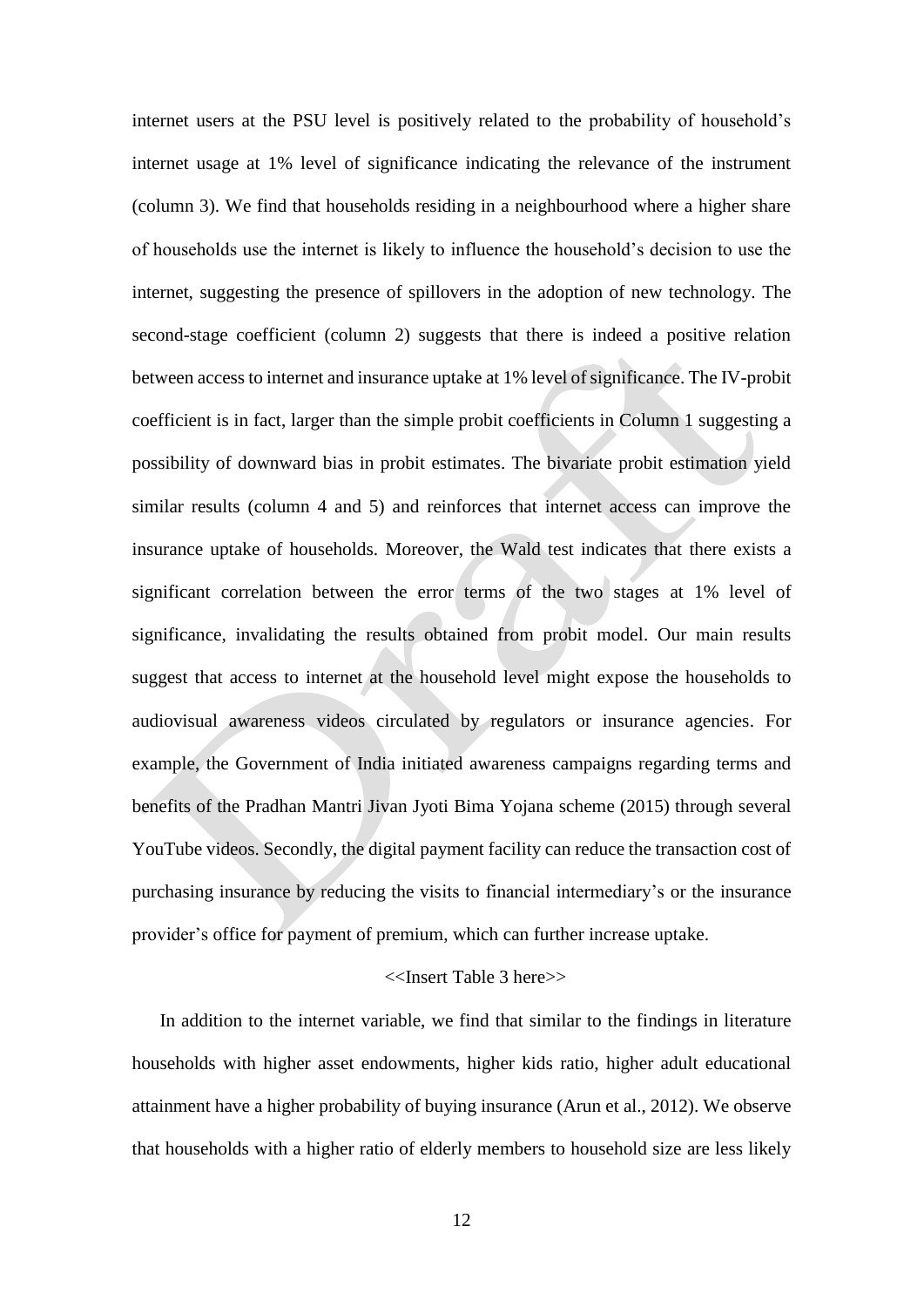to have insurance, which is contrary to the findings of Beck & Webb (2003). We also find that the primary occupation of the household head, ownership of farmland matter for insurance purchase decision in India. Male-headed households are more likely to have insurance not providing any evidence in favour of higher risk aversion of females compared to males. Households belonging to the SC and ST social groups have a lower likelihood of having insurance and so does Muslim and Christian households, highlighting the higher vulnerability of disadvantaged religious and caste groups in India. The households with prior experience of income shock are more likely to purchase insurance, suggesting that adverse income shocks can revise the household's risk assessment and behavior. In contrast, past life events is negatively related to insurance uptake contrary to the finding of Cai et al. (2013). Finally, we also find a positive association between social connections of the household and decision to purchase insurance (Gao & Fok, 2015).

## *6.2 Robustness analysis*

In this section we present additional robustness checks to ensure that our results are not driven by other important omitted variable in the system. For this we present the results for alternate definitions of our ICT variable given by smartphone ownership of households and owing a handset without internet connection. We also present the result for placebo dependent variable given by consumption of non-vegetarian food by household members. Further, we also randomly allocate internet access to households and re-estimate the models.

### *6.2.1 Smartphone and handset ownership and insurance uptake*

We re-estimate our results using an alternate definition of ICT adoption by considering whether any household member owns a smartphone or not. This would essentially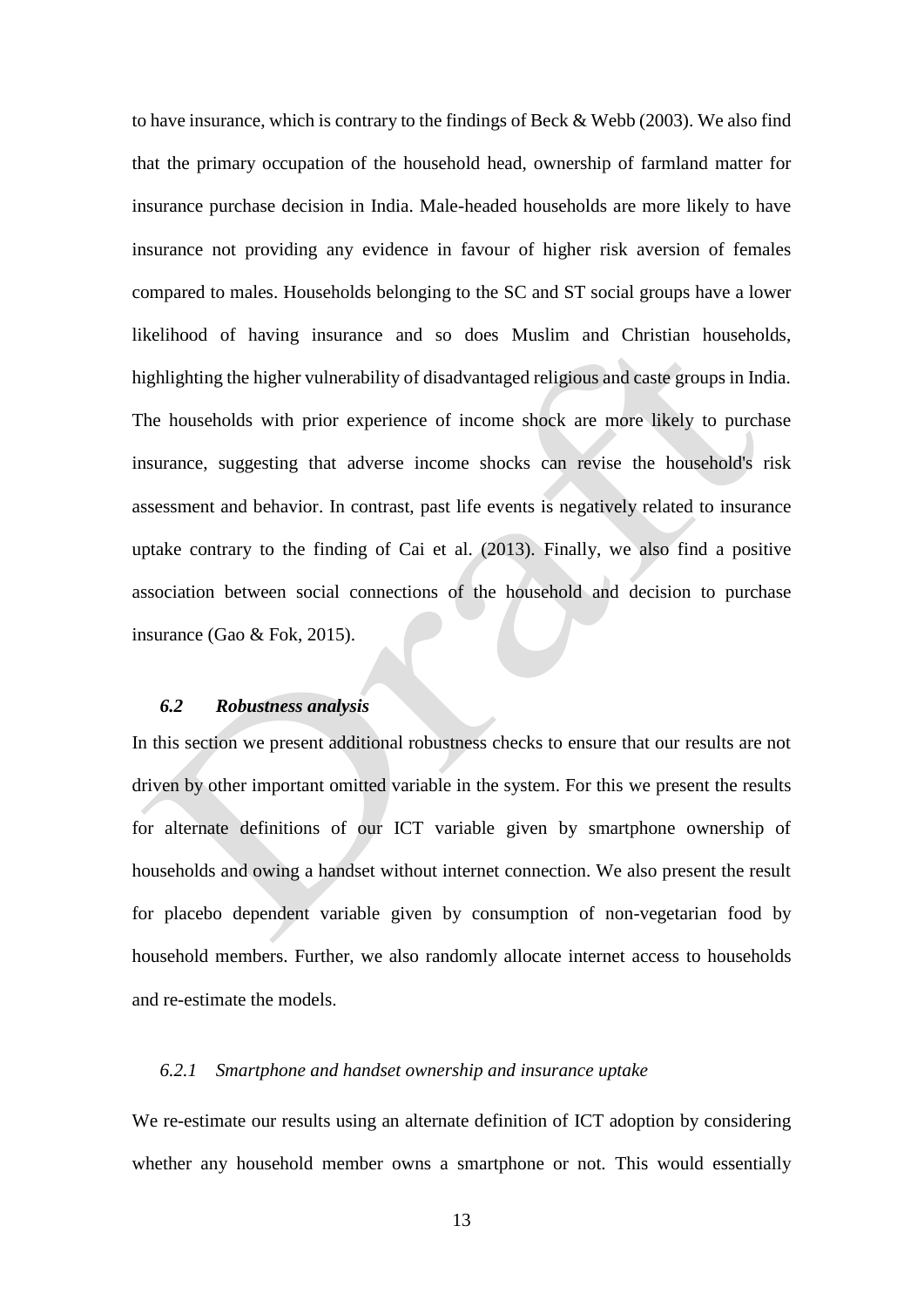consider the sample of households who use mobile for accessing the internet. The results of re-estimating the probit, IV-probit and bivariate probit models are given in columns 1- 3 of Table  $4<sup>5</sup>$ . The coefficients obtained in all three specifications suggest that ownership of smartphone is related to higher insurance uptake. Further, our conceptual framework suggests that ownership of mobile phone without an internet connection should not be related to insurance uptake at the household level. We define a dummy *handset* that takes the value one if any member in the household owns a mobile phone without internet connection and zero otherwise. The results of re-estimating the modes using *handset*  variable instead of the internet variable are given in columns 4-6. The coefficient of handset turns out to be insignificant in simple probit, IV-probit and bivariate probit model suggesting that having access to internet is crucial for reaping the benefits of ICT in the digital era.

# <<Insert Table 4 here>>

## *6.2.2 Internet access and consumption of non-vegetarian food*

Next, we consider a placebo dependent variable to check the robustness of our empirical finding. For this we consider whether any household member consumes non-vegetarian food or not as an outcome variable. Consumption of meat is related to religious beliefs of households in India and having access to internet is theoretically unrelated to food consumption choices. We define a variable *non-veg* that takes the value one if any member in the household consumes meat, egg or fish and zero otherwise. We estimate the models using this alternate outcome variable and find that the coefficient of *internet* variable is insignificant at 5% level of significance (Panel A of Table 4). The insignificant

1

<sup>5</sup> First stage regression results are given in Appendix Table A1.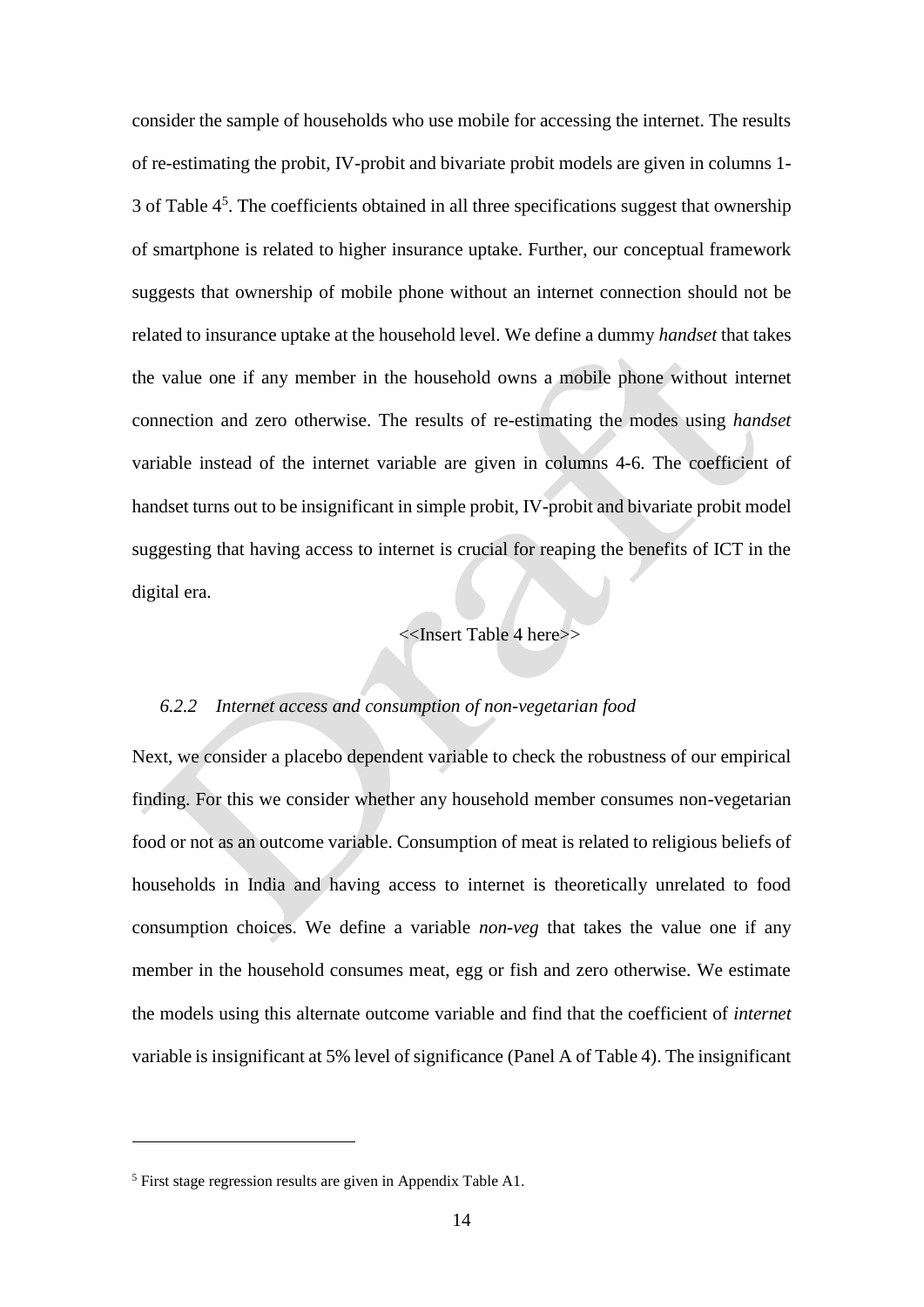result indicates the possibility that our internet variable is not capturing other omitted variables in the system.

#### <<Insert Table 5 here>>

#### *6.2.3 Randomly allocating internet access to sample households*

We also randomly assign internet access to 19% of households in the sample in our sample and re-estimate the relation between the assigned internet access and insurance uptake using a bivariate probit model. Our results of 10 such random samples suggest that random assignment of internet access to the households generate insignificant result at usual levels of significance (Panel B of Table 5). The insignificant results increase our confidence that our empirical strategy captures the effect of internet access on insurance uptake.

## *6.3 Heterogeneous effects*

The regression coefficients give the average effect for the sample households; however, the result can vary for a subset of households based on other observable characteristics. We specifically examine the heterogeneous effect based on the area of residence, adult educational attainment and social network.

## *6.3.1 Rural and urban households*

Among the urban households in our sample, around 37 percent have *Internet* connection compared to only 13 for rural households. Further, several studies have found that the area of residence matters for household outcomes. Gu et al. (2020) find that ICT adoption does not have a significant impact on the empowerment of rural women. On the other hand, Sekabira & Qaim (2017) find that mobile phone adoption by rural women improves their nutritional outcomes. We consider the heterogeneous effect across rural and urban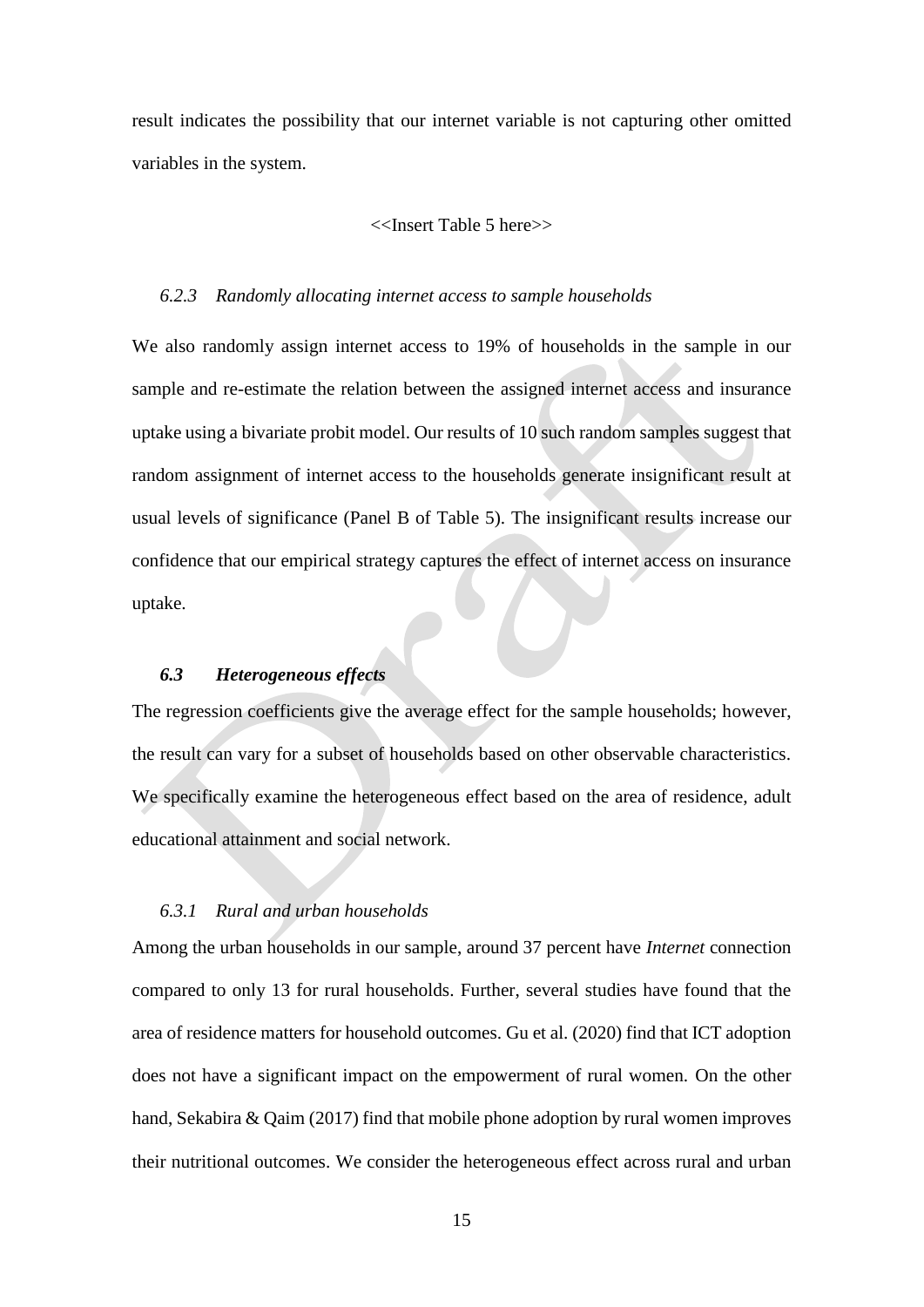households by estimating the relation separately for the two sub-samples. Our bivariate probit result suggests that access to the internet increases the likelihood of having insurance for urban households at 1% level of significance (column 1 of Table 6). On the other hand, the coefficient of internet access is only significant at 10% level for rural households (column 2 of Table 6), suggesting that the benefits of internet access are largely concentrated in urban areas. This heterogeneity can be attributed to two plausible reasons. First, urban households could be early technology adopters. Their understanding of the benefits of internet access and trust associated with making digital payments is likely to be higher than internet users in the rural region. Second, the financial intermediaries are active in urban areas and they may encourage the households to use digital mediums for making insurance purchase. Offline demonstration of how to use online mediums specifically for buying insurance products may explain the higher effect for urban households. This result highlights the need to increase awareness and confidence among rural households to adopt and use internet in day-to-day activities.

<<Insert Table 6 here>>

# *6.3.2 Role of education*

Studies have suggested that a higher level of education is related to the early adoption of newer technology (Wozniak, 1987; Lin 1991; Huffman, 2020) indicating that human capital endowment can potentially place the households at an advantageous position to reap the benefits of internet access. To analyse whether the relation between internet access and insurance uptake is related to the educational attainment of the household we separately estimate the relation for sub-sample of households where the highest adult education is at five years and those with less than less than five years of schooling. The results of this analysis are presented in columns 3 and 4 of Table 6. We find that effect of internet access on insurance uptake is significant at 1% level of significance where at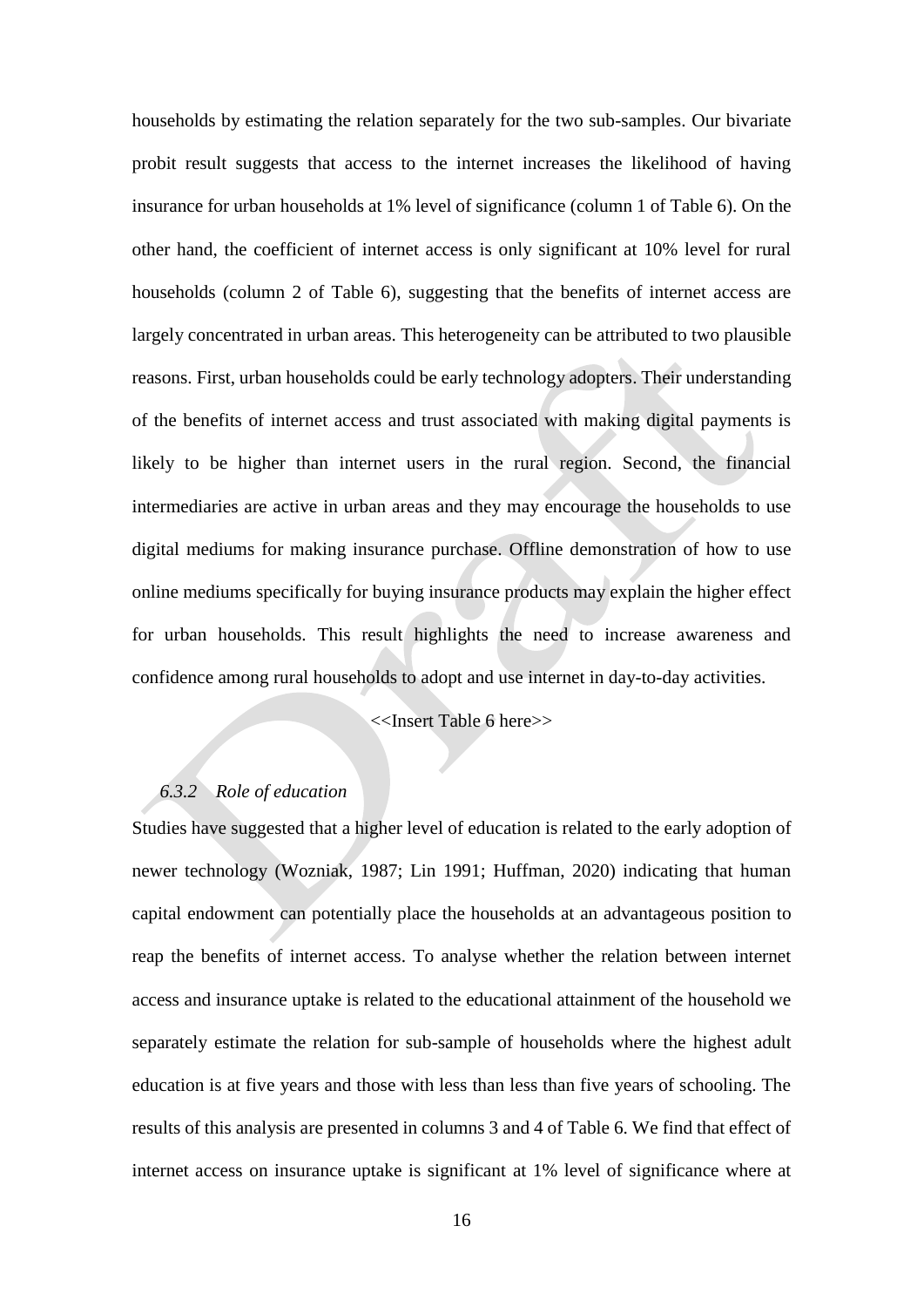least one adult of the household has completed primary schooling and is insignificant at 5% level of significance for households where none of the adult members have completed primary education. These findings are in line with the extant literature that suggests that education is an important determinant of adoption of newer technology. Our result suggests that large complementary investments in human capital remain important to improve the effect of information technology on development outcomes in low and middle-income countries and low levels of education remain a critical barrier to the positive spillover effects of ICT on household outcomes.

#### *6.3.3 Role of social connections*

Next, we consider whether the effect of internet access on insurance varies with the social network of the household. Studies have suggested that having a larger social network increases the trust and facilitates the diffusion of newer technology (Munshi, 2004; Srinivasan & Cattarini, 2020). In our context, a larger social network can improve the trust in using digital gateways for paying premium implying stronger effect for connected households. We define a household as well-connected if the z-score of household connections is positive, otherwise the household is considered to be less connected and examine the relation separately for the sub-samples of well-connected and less connected households. Columns 5 and 6 of Table 6 suggests that in our sample the effect of internet access on insurance uptake does not differ based on the social connections of the households. Our results do not find any evidence that more connected households are more likely to use internet for buying insurance relative to less connected households.

## *6.4 Internet access and insurance premium*

The extant literature suggests that investors commit investment mistakes (Campbell, 2006) and tend to hold sub-optimal portfolios. Less than optimal insurance consumption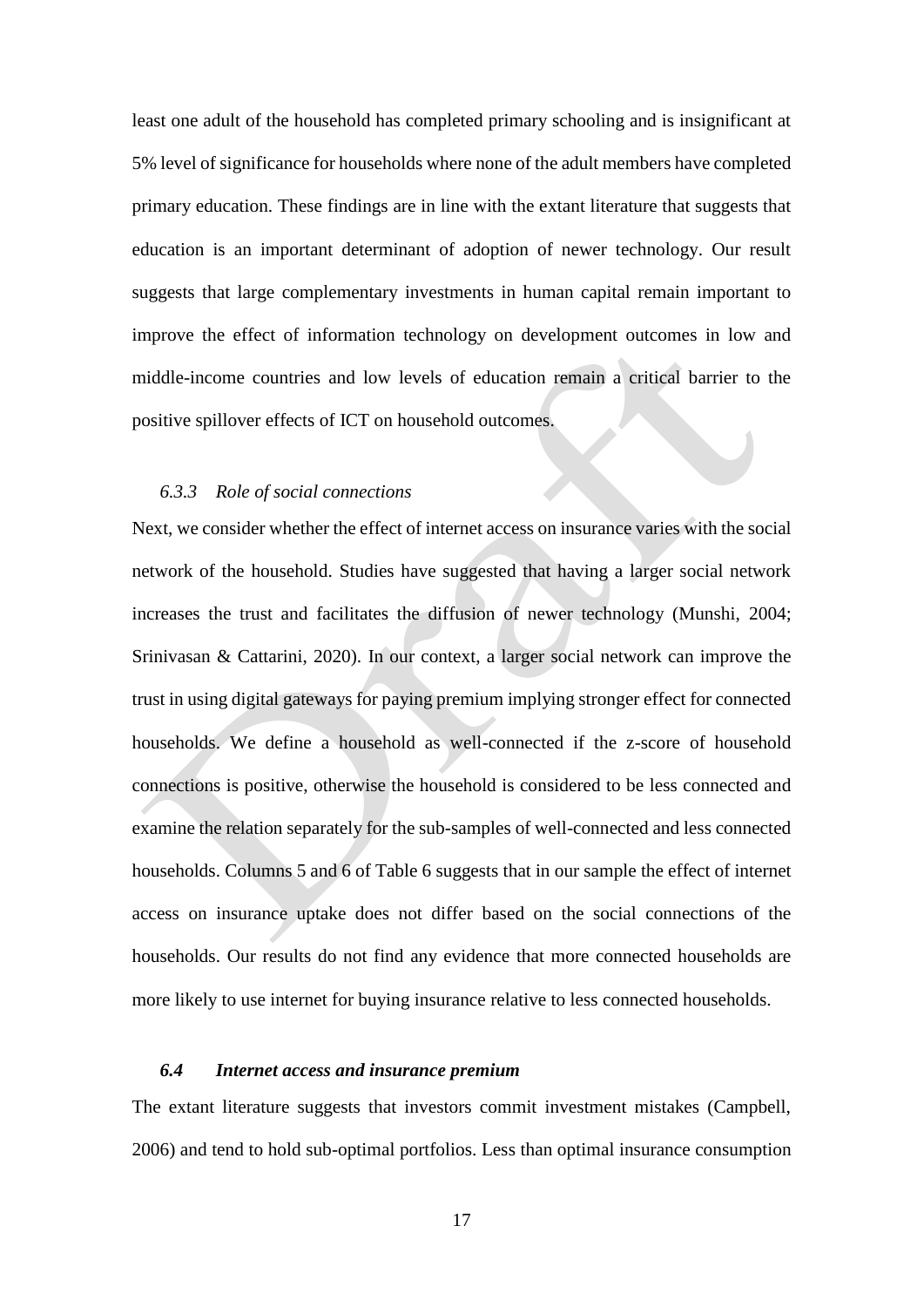is an example of an investment mistake as it fails to cover the risk exposure of households. Using prospect theory, Schmidt (2015) finds that insurance uptake increases with an increase in loss probability and not necessarily with the extent of loss. The behavioral explanation suggests that households attaching low probability to large catastrophic events are less likely to buy insurance. Next, we examine if access to internet can improve the financial awareness of households and in turn influence the consumption of insurance by households. The premium paid by the household is considered as a measure of insurance consumption in the literature (Arun et al., 2012; World Bank, 2008). The premium paid is a left-censored variable having zero values for households having no insurance products. Hence, we estimate a tobit and IV-tobit model (IV-Tobit) where the dependent variable is *Premium* defined as the logarithm of insurance premium paid by the household is considered as a proxy for quantity of insurance. The tobit coefficient is positive and significant at 1% level of significance (column 1) suggesting that households having access to internet are likely to pay 11.8% premium more than households without internet connection. Columns 2 and 3 present the first and second stage results of IV-tobit model. The coefficient of internet is positive and significant at 1% level of significance and the marginal effect is greater than the tobit model. The result suggests that access to internet can introduce the households to online awareness material which in turn can partially reduce their tendency to commit investment mistakes like under-insuring against future uncertainties. Increasing internet penetration can be a complementary policy intervention along with other financial literacy programs to address the issue of lower insurance coverage of Indian households.

<<Insert Table 7 here>>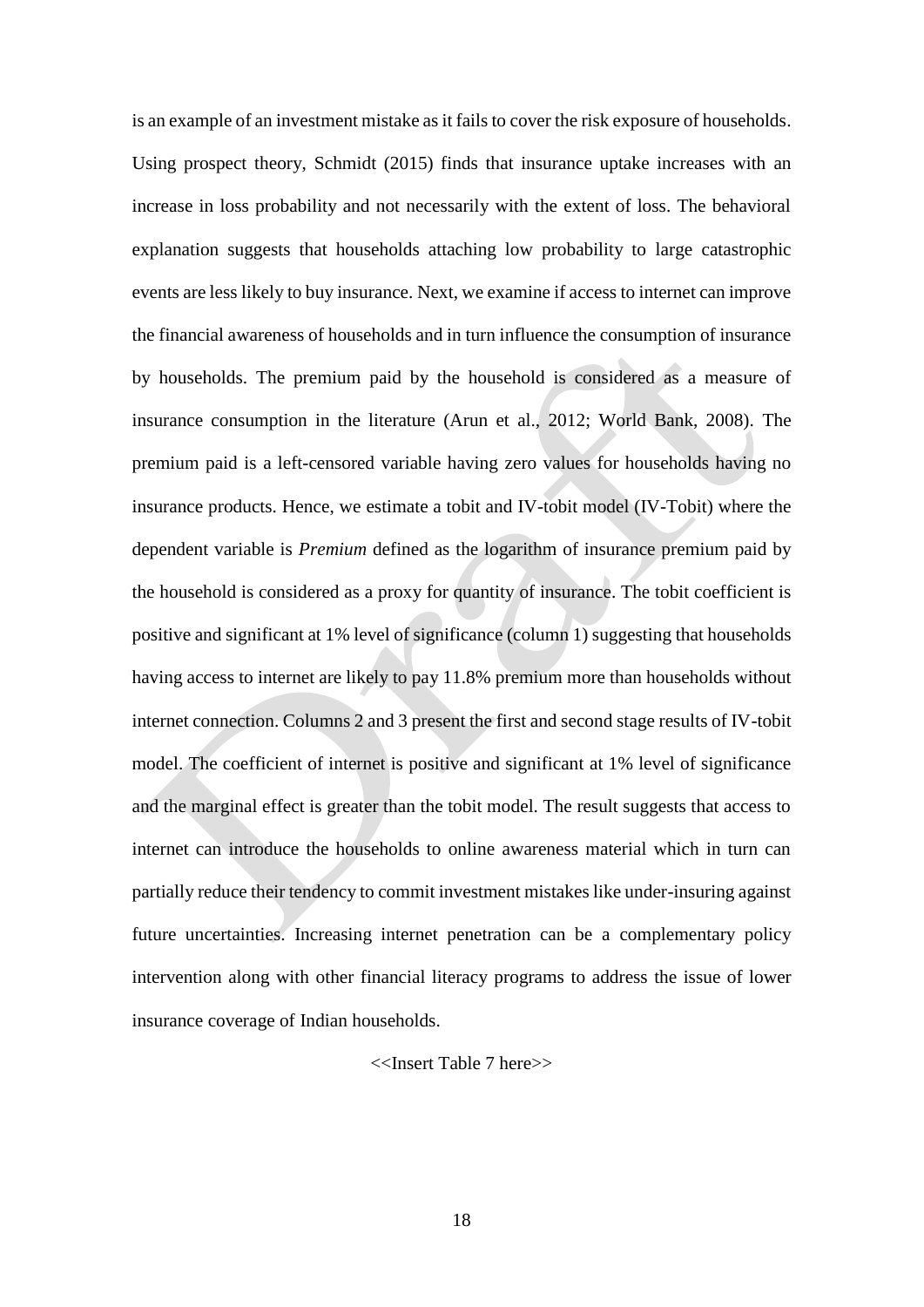## **7. Discussion and conclusion**

The low penetration of insurance is a concern for policymakers in emerging economies like India. Low insurance uptake suggests that households especially uninsured riskaverse households are exposed to large income shocks in case of illness or death of the primary earning member of the household. Our study considers whether access to internet can improve insurance uptake in India by improving the financial awareness of the households. Using a probit with endogenous regressor model and bivariate probit model, we find that households having an internet connection are more likely to participate in the insurance market. The results provide evidence in favour of the positive spillover effects of technology on development outcomes. The PMJJDY, the flagship financial inclusion program in India, also focuses on the importance of mobile ownership as a tool for bringing more households under the ambit of formal finance. The findings also provide evidence in favour of expanding the Digital India Initiative launched by the Government of India on July 1, 2015, which mentions universal access to mobile connectivity and public internet access as the two of the pillars<sup>6</sup>. The insurance companies and financial intermediaries should also fully embrace ICT to reach out to the end consumers in remote areas and create awareness regarding the need for insuring against future uncertain outcomes.

The study finds that the effect of internet access on insurance uptake is higher for urban households compared to rural households. We feel that the early adoption of technology by the urban households drives wider use of technology owing to learning effects and higher trust regarding the quality of information accessed on the internet and security issues surrounding digital payment gateways. Regulators should invest heavily

1

<sup>6</sup> <https://digitalindia.gov.in/content/programme-pillars>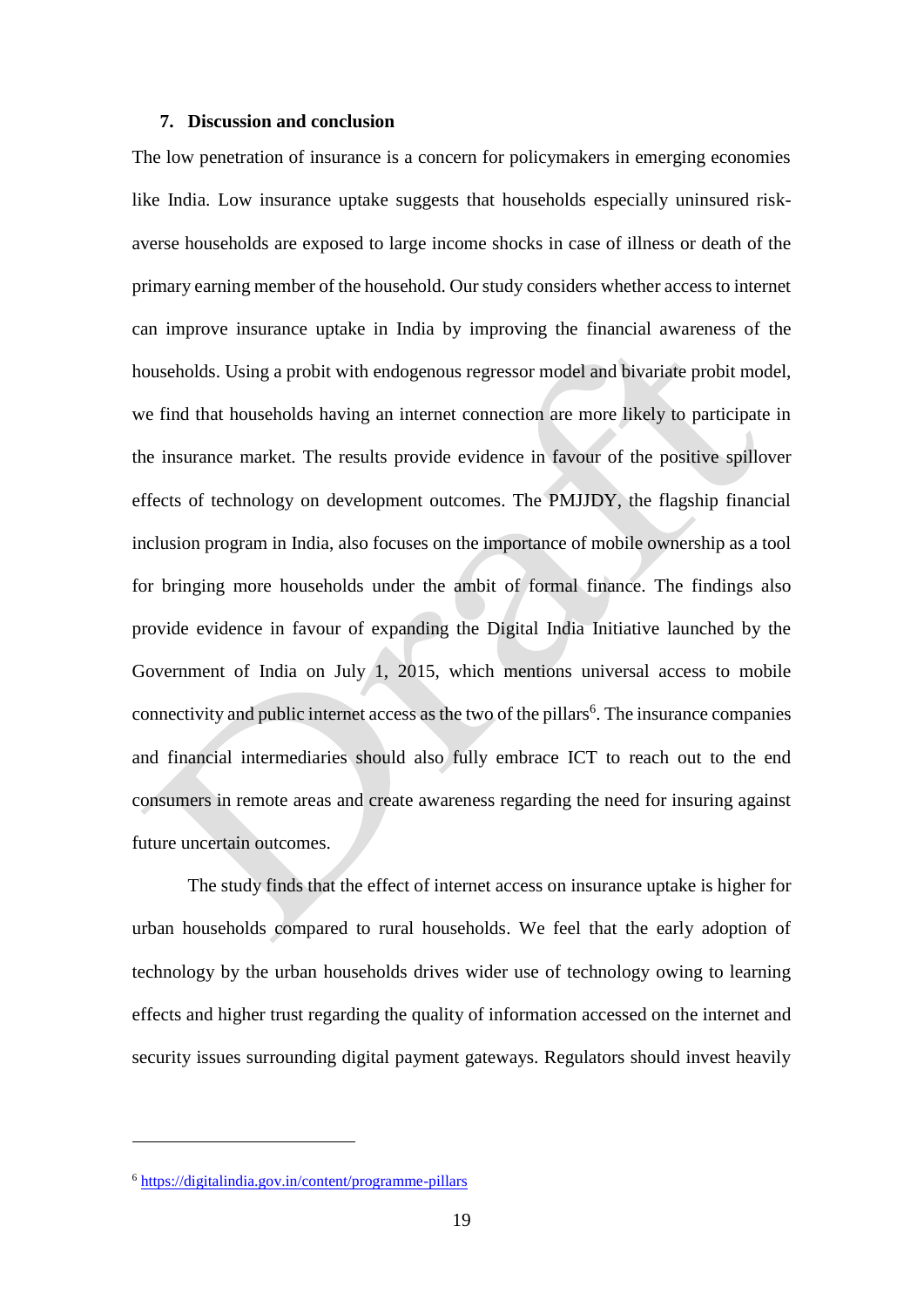in rural areas to reduce the regional digital divide in India, which in turn may act as a tool that reduces rural-urban inequality in development outcomes over time. Further, we find that years of schooling also affect the relationship between internet access and insurance uptake. This suggests that complementary human capital investments are necessary to for reaping the benefits of ICT. Policymakers should focus on having mobile apps and videos in vernacular language that can also facilitate higher use of technology, especially in households with lower education and in rural areas.

Finally, we find that internet access is also related to higher insurance premium payments by the households suggesting that access to internet may improve the awareness of households and reduce their tendency to under-insure by purchasing lower coverage. In India, financial robo-advisory is still in nascent stages, and further investments in this domain can leverage the initial gains of ICT in affecting the demand for risk management products of Indian households. Our study suggests that ICT can complement other interventions that intend to improve the financial literacy of households and reduce the tendency to commit investment mistakes.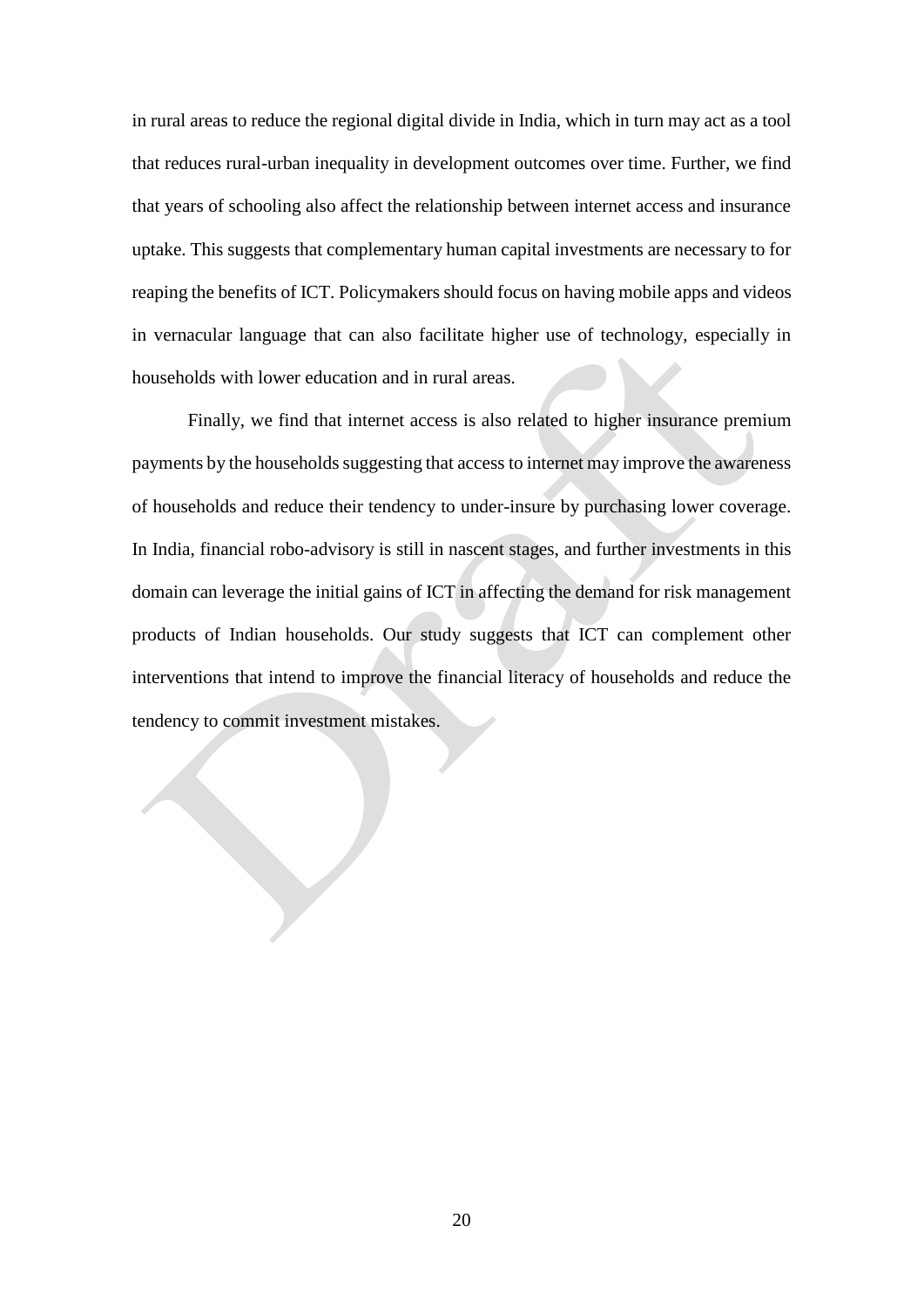**Funding:** Authors declare that did not receive any funding for carrying out this study.

**Conflicts of interest/Competing interests:** The authors declare that they have no conflict of interest.

**Availability of data and material:** Data used for the study is available on request with permission from the Indian Human Development Survey.

**Code availability:** STATA codes are available on request for replicating the tables and figures.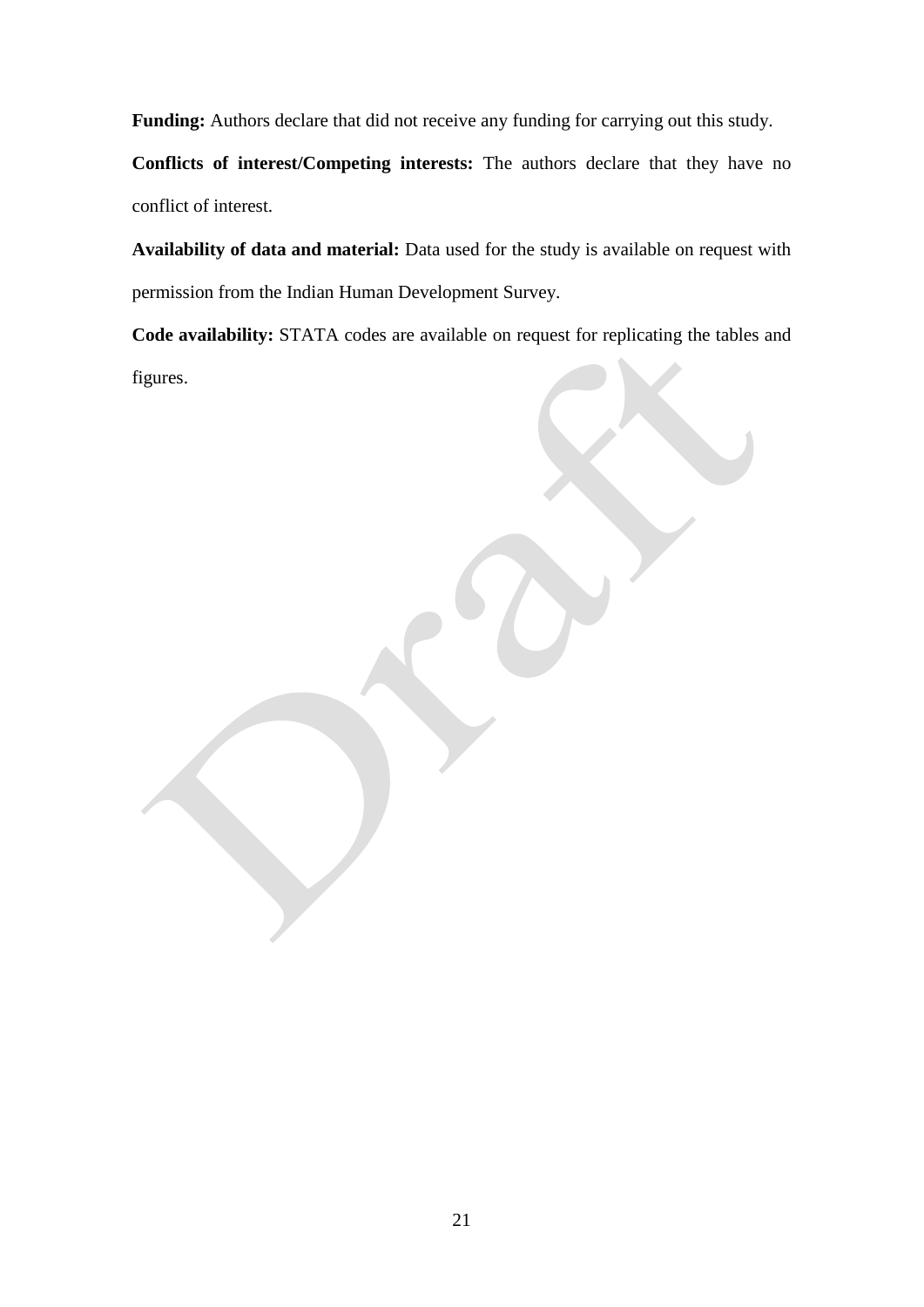References

Angrist, J. D., Lavy, V., & Schlosser, A. (2010). Multiple experiments for the causal link between the quantity and quality of children. *Journal of Labor Economics*, 28, 773–824.

Angrist, J. D., & Pischke, J. S. (2009). *Mostly harmless econometrics: an empiricist's companion*. New Jersey: Princeton.University Press.

Arun, T., Bendig, M. & Arun, S.(2012). "Bequest motives and determinants of micro life insurance in Sri Lanka". *World Development*, Volume 40, pp 1700-1711.

Beck, T. & Webb, I. (2003). "Economic, demographic, and institutional determinants of life insurance consumption across countries". *World Bank Economic Review,* Volume 1, pp 51-88.

Cai, J. & Song, C.(2013). "Do hypothetical experiences affect real financial decisions? Evidence from insurance take-up". Munich Personal RePEc Archive *[https://mpra.ub.uni](https://mpra.ub.uni-muenchen.de/46862)[muenchen.de/46862](https://mpra.ub.uni-muenchen.de/46862)*

Cai, J., Janvry, A., & Sadoulet, E. (2015). "Social network and decision to insure". *American Economic Journal*, Applied Economics, Volume 7,pp 81-108.

Campbell, J.Y. (2006). "Household finance". *Journal of Economic Finance,* Volume 61,pp 1553-1604.

Campenhout, B., Spielman, D.J. & Lecoutere, E. (2020), "Information and communication technologies to provide agricultural advice to smallholder farmers: Experimental evidence from Uganda". *American Journal of Agricultural Economics*. DOI: *[https://onlinelibrary.wiley.com/doi/epdf/10.1002/ajae.12089.](https://onlinelibrary.wiley.com/doi/epdf/10.1002/ajae.12089)*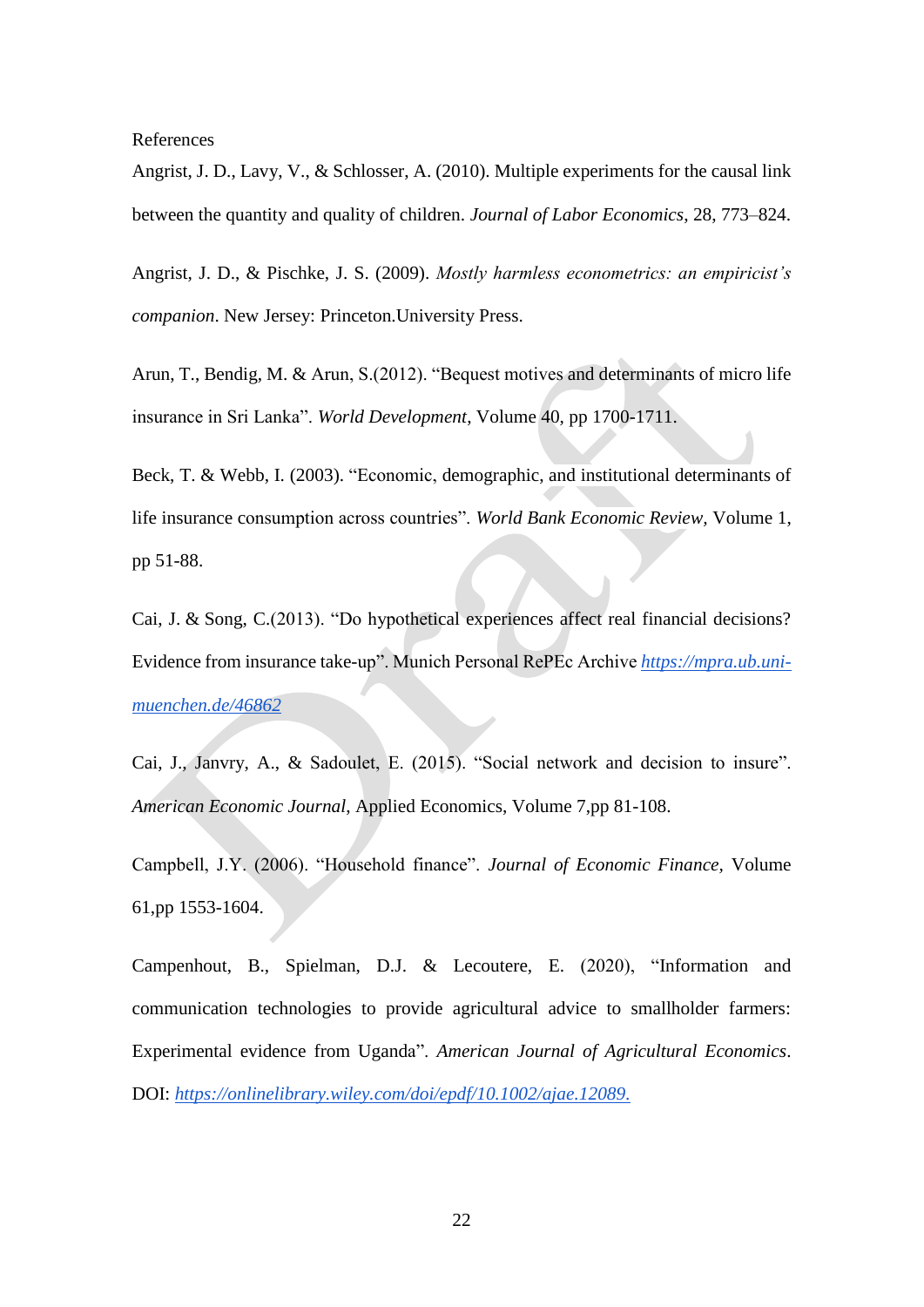Conley, T.G. & Udry, C.R (2010). "Learning about a new technology: Pineapple in Ghana". *American Economic Review,* Volume 100, pp 35-69

Fu, X. & Akter, S. (2016). "The impact of mobile phone technology on agricultural extension services delivery: evidence from India". *Journal of Development Studies*, Volume-52,pp 1561-1576.

Gao, M. & Fok, R.(2015). "Demographic, family/social interaction and household finance". *Economic Letters*, Volume 136, pp 194-196.

Gu. R, San, Y., Han, X. & Nie, F. (2020). "ICT empowers rural women? Evidence from poor countries in China". DOI: *http://dx.doi.org/10.22004/ag.econ.303637.*

Huffman, W.E. (2020). "Human capital and adoption of innovations: Policy implications". *Applied Economics Perspectives and Policy*. DOI: *<https://doi.org/10.1002/aepp.13010>*

Kaila, H. & Tarp, F. (2019) "Can the internet improve agricultural production? Evidence from Vietnam". *Journal of International Association of Agricultural Economics,* DOI: *<https://doi.org/10.1111/agec.12517>*

Leng, C., Ma, W., Tang, J. & Zhu, Z. (2020). "ICT adoption and income diversification among rural household in China". *Applied Economics,* Volume 52, pp 3614-3628.

Lin, J.Y. (1991). "Education and innovation adoption in agriculture: Evidence from hybrid Rice in China". *American Journal of Agricultural Economics*, Volume 73, pp 713- 723. DOI: *<https://doi.org/10.2307/1242823>*

Munshi, K. (2004). "Social learning in heterogeneous population: Technology diffusion in the Indian green revolution". *Journal of Development Economics,* Volume 73, pp 185- 213.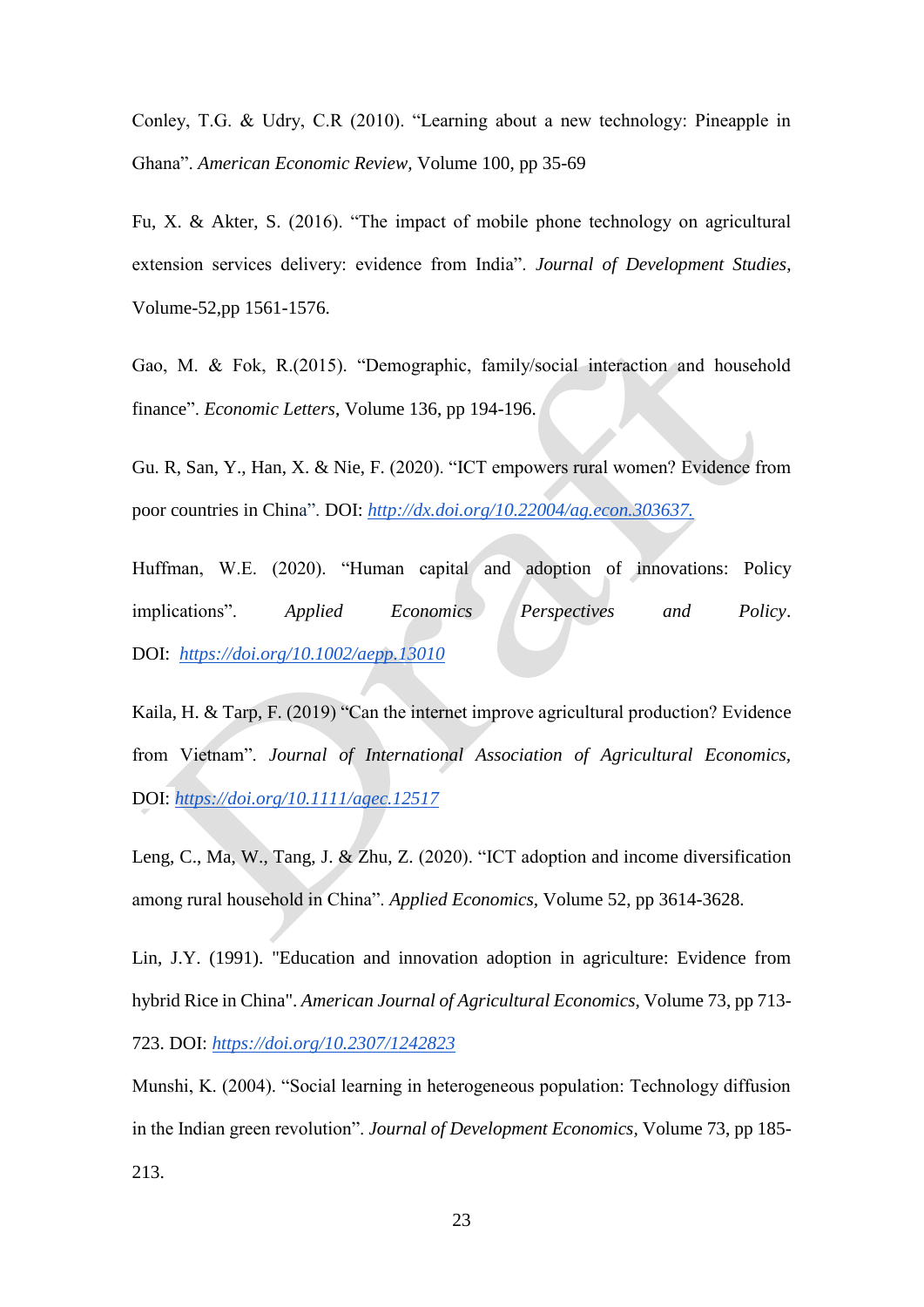Outreville, J. F. (1996). "Life insurance markets in developing countries". *Journal of Risk and Insurance,* Volume 63, pp 263- 278.

Pei, X. & Chib, A. (2020). "Beyond the gender (dis)empowerment dichotomy: The mobile phone as social catalyst for gender transformation in the global south". *New Media and Society*. DOI: *[https://journals.sagepub.com/doi/10.1177/1461444820905295.](https://journals.sagepub.com/doi/10.1177/1461444820905295)*

Pellegrina, L., Frazzoni, S.,Rotondi, Z. & Vezzulli, A.(2017). "Does ICT adoption improve access to credit for small enterprises". *Small Business Economics,* Volume 48, pp 657-679.

Platteau, J. & Ugarte, D. (2016). "Understanding and information failures: Lessons from a health microinsurance program in India". CRED working Papers, University of Namur. DOI: *[http://hsrii.org/wp-content/uploads/2014/04/1301.pdf.](http://hsrii.org/wp-content/uploads/2014/04/1301.pdf)*

Schmidt, U. (2015). "Insurance demand under prospect theory: A graphical analysis", *The Journal of Risk and Insurance,* Volume 83, 77-89.

Sekabira, H. & Qaim, M. (2017). "Can mobile phones improve gender equality and nutrition? Panel data evidence from Farm households in Uganda". *Food Policy,* Volume 73, pp 95-103.

Shi, X., Wang H., & Xing C. (2015). "The role of insurance in emerging markets: Human capital protection, asset allocation and social interaction". *Journal of Banking and Finance*, Volume 50,pp 19-33.

Srinivasan, S. & Carattini, S. (2020). "Adding fuel to fire? Social spillovers in the adoption of LPG". *Ecological Economics,* Volume 171, Article 106603. DOI: *<https://doi.org/10.1016/j.ecolecon.2020.106603>*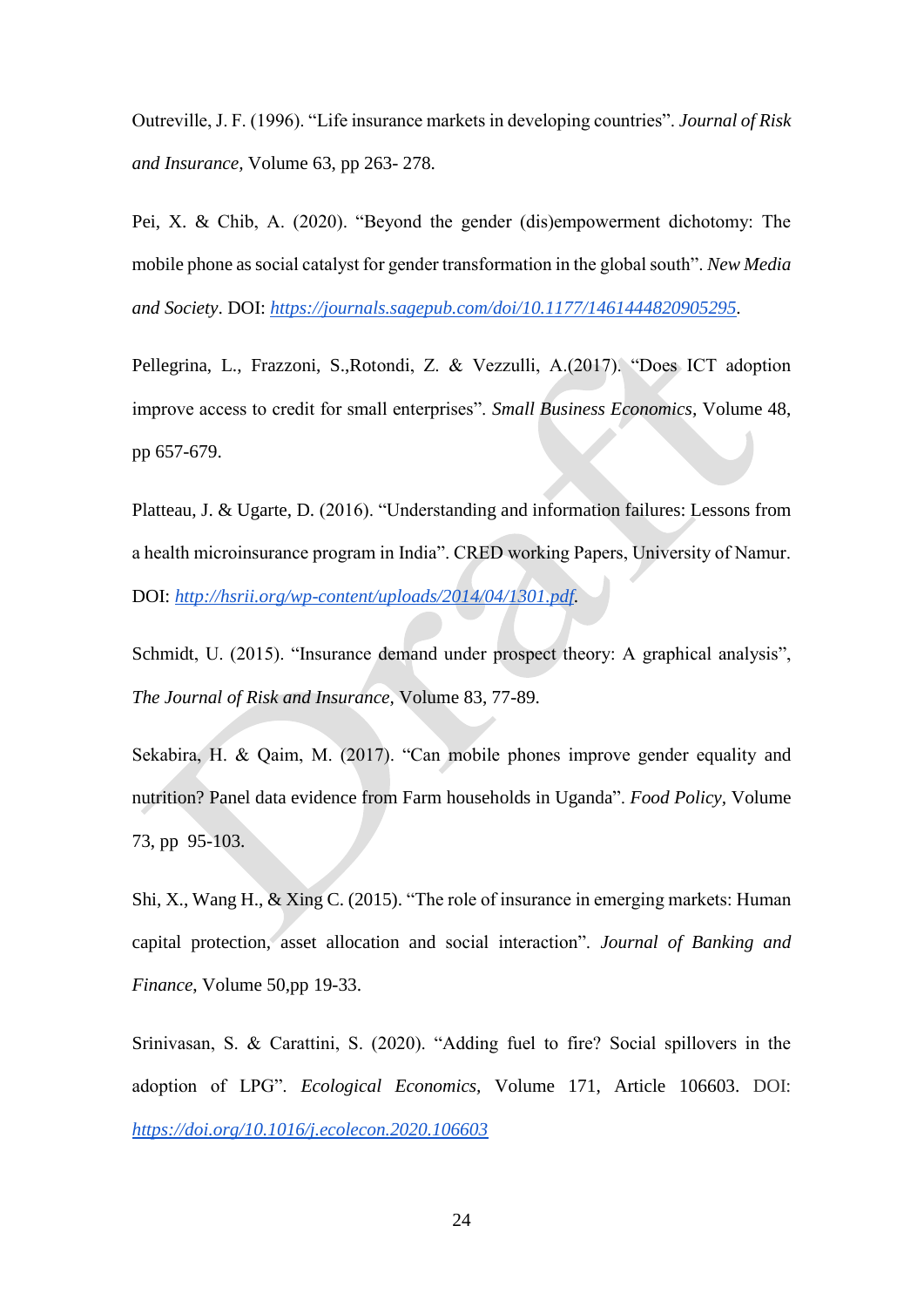World Bank. (2008). Finance for all? Policies and pitfalls in expanding access. *World Bank Policy Research Report*. Washington DC: World Bank.

Wozniak, G. (1987). "Human capital, information, and the early adoption of new technology". *Journal of Human Resources,* Volume *22*, pp 101-112.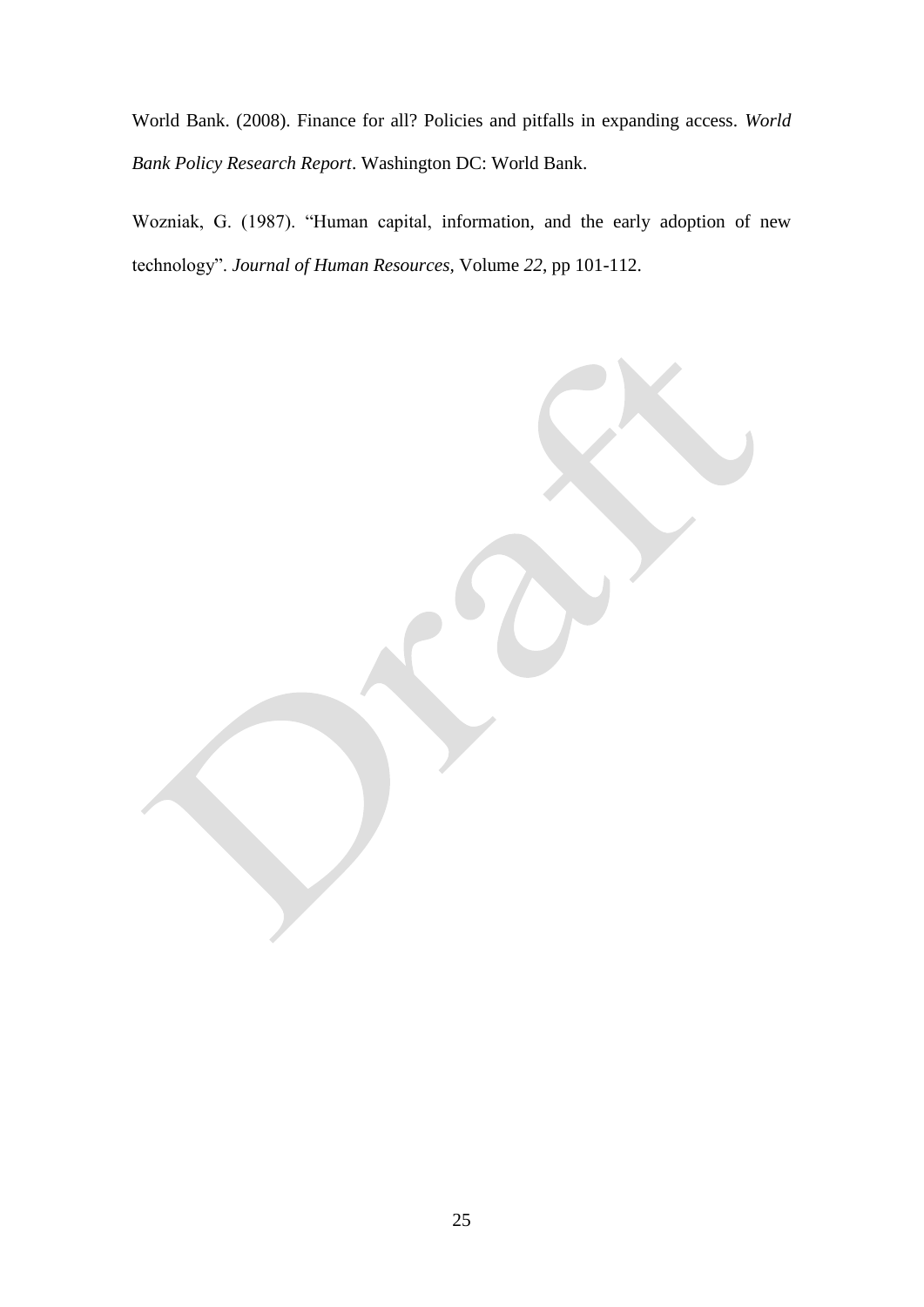Figure 1: Conceptual framework linking in access to internet and insurance uptake

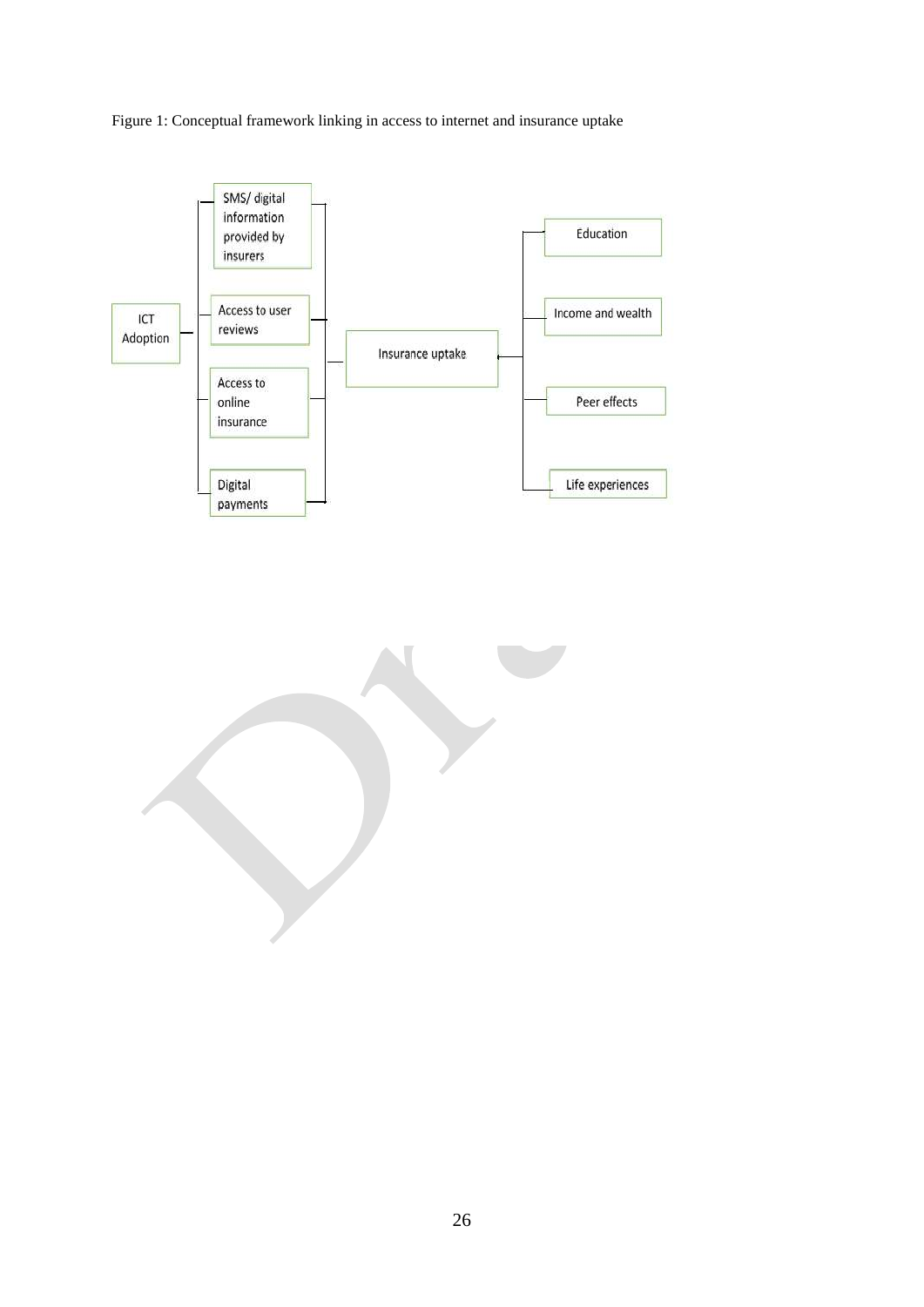## Table 1: Definition of Variables

| Variable               | Description                                                                                      |
|------------------------|--------------------------------------------------------------------------------------------------|
| <b>Insurance</b>       | Dummy variable, 1 if the household has at least one of the following insurances i.e. life        |
|                        | insurance, health insurance, crop insurance, 0 otherwise                                         |
| Premium                | Logarithm of insurance premium                                                                   |
| <i>Internet</i>        | Dummy variable,1 if household has access to internet,0 otherwise                                 |
| Debt                   | Dummy variable, 1 if the household has borrowed in the last 5 years,0 otherwise.                 |
| <b>Asset Quintiles</b> | Five asset index quintiles, $1st$ quintile represent the poorest quintile and $5th$ quintile for |
|                        | the richest.                                                                                     |
| Age head               | Logarithm of age of household head in years.                                                     |
| Education              | Logarithm of number of years of schooling of the adult member in the household with              |
|                        | highest educational attainment.                                                                  |
| Kids Ratio             | Ratio of number of children upto 14 years to the number of members in the household.             |
| Old Ratio              | Ratio of number of adults above 60 years to the number of members in the household.              |
| <b>Head Work</b>       | Categorical variable for primary occupation of the head of the household, 1 for                  |
|                        | agriculture, 2 for non-farm business, 3 for professional and 4 otherwise.                        |
| Farmland               | Dummy variable, 1 if the household owns any farmland and 0 otherwise.                            |
| Head Sex               | Dummy variable, 1 for female-headed households and 0 for male-headed households.                 |
| Persons                | Total number of members in a household.                                                          |
| Religion               | Categorical variable, 1 for Hindu, 2 for Muslim, 3 for Christian, 4 for others.                  |
| Caste                  | Categorical variable, 1 for General, 2 for SC, 3 for ST, 4 for Others.                           |
| Urban                  | Dummy variable, 1 for household residing in urban area and 0 for rural area.                     |
| <b>Income Shock</b>    | Dummy variable, 1 if the household experiences income shock due to drought/flood/job             |
|                        | loss/crop failure during the last six or seven years and zero otherwise.                         |
| Life Event             | Dummy variable, 1 if household experiences marriage/death/illness during the last six            |
|                        | or seven year and 0 otherwise.                                                                   |
| Z-Score SN             | Standardized value of social-network which is the sum of the following variables:                |
|                        | Health workers: 1 if households have personal acquaintance with doctors or any health            |
|                        | workers, 0 otherwise.                                                                            |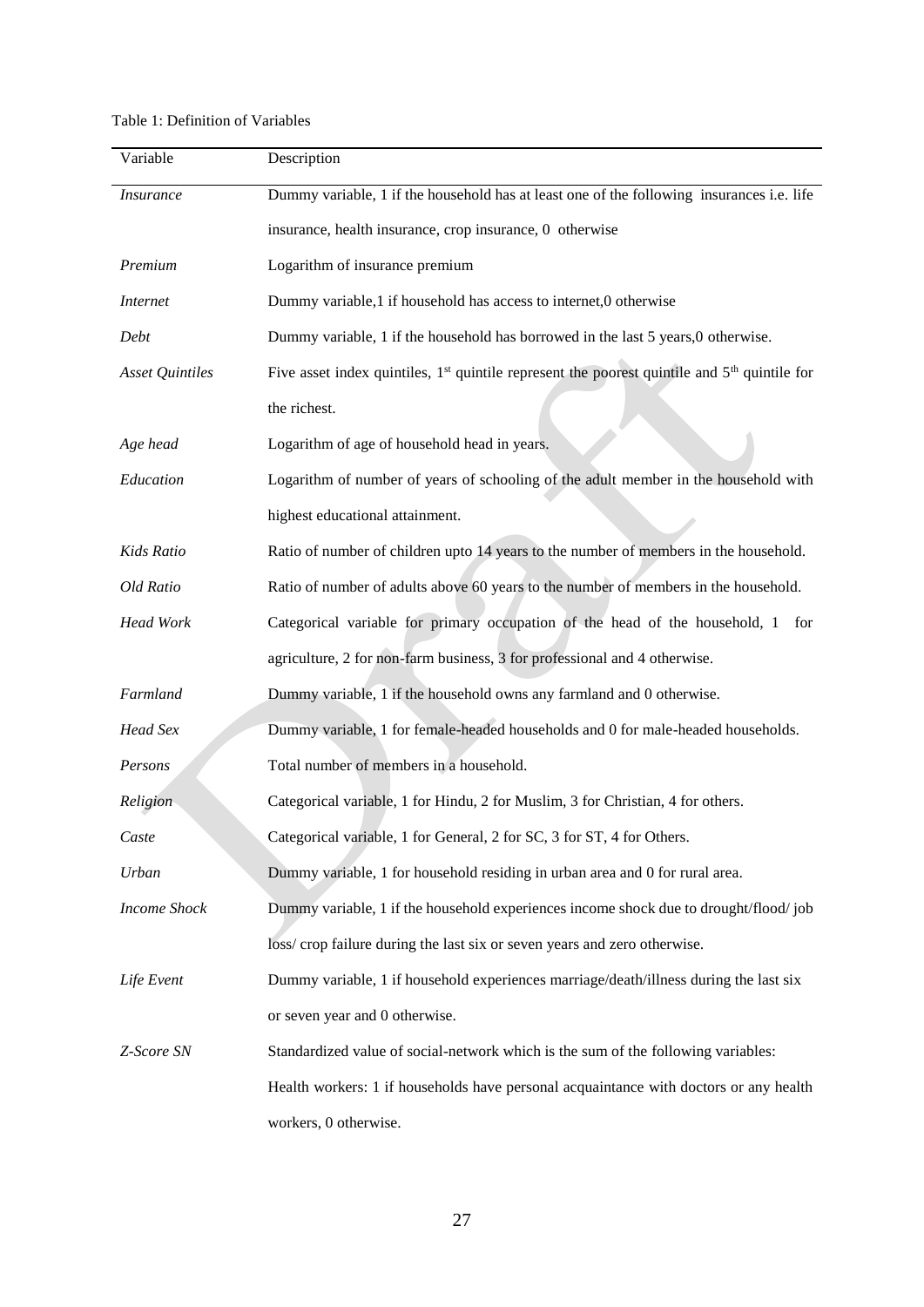|                     | Education: 1 if households have personal acquaintance with teachers or any school      |
|---------------------|----------------------------------------------------------------------------------------|
|                     | workers, 0 otherwise.                                                                  |
|                     | Government service: 1 if households have personal acquaintance with Govt. officer      |
|                     | doctor or any government employee, 0 otherwise.                                        |
|                     | Politicians: 1 if households have personal acquaintance with elected members or any    |
|                     | political party officials, 0 otherwise.                                                |
|                     | Police/Military: 1 if households have personal acquaintance with a police inspector or |
|                     | other in police or military, 0 otherwise.                                              |
| Smartphone          | Dummy variable, 1 if any member of the household owns smartphone, 0 otherwise.         |
| Handset             | Dummy variable, 1 if at least any member of the household owns mobile phone but        |
|                     | without internet connection, 0 otherwise.                                              |
| Nuclear Family      | Dummy variable, 1 if household has only one married couple with or without offspring   |
|                     | , 0 otherwise.                                                                         |
| Non-veg             | Dummy variable, 1 if any member of the household eats non-vegetarian food, 0           |
|                     | otherwise.                                                                             |
| Share of Internet   | Share of households having internet in the neighbourhood                               |
| Share of Smartphone | Share of households owning smartphones in the neighbourhood                            |
| Share of Handset    | Share of households owning mobile phone but without internet connection in the         |
|                     | neighbourhood                                                                          |
|                     |                                                                                        |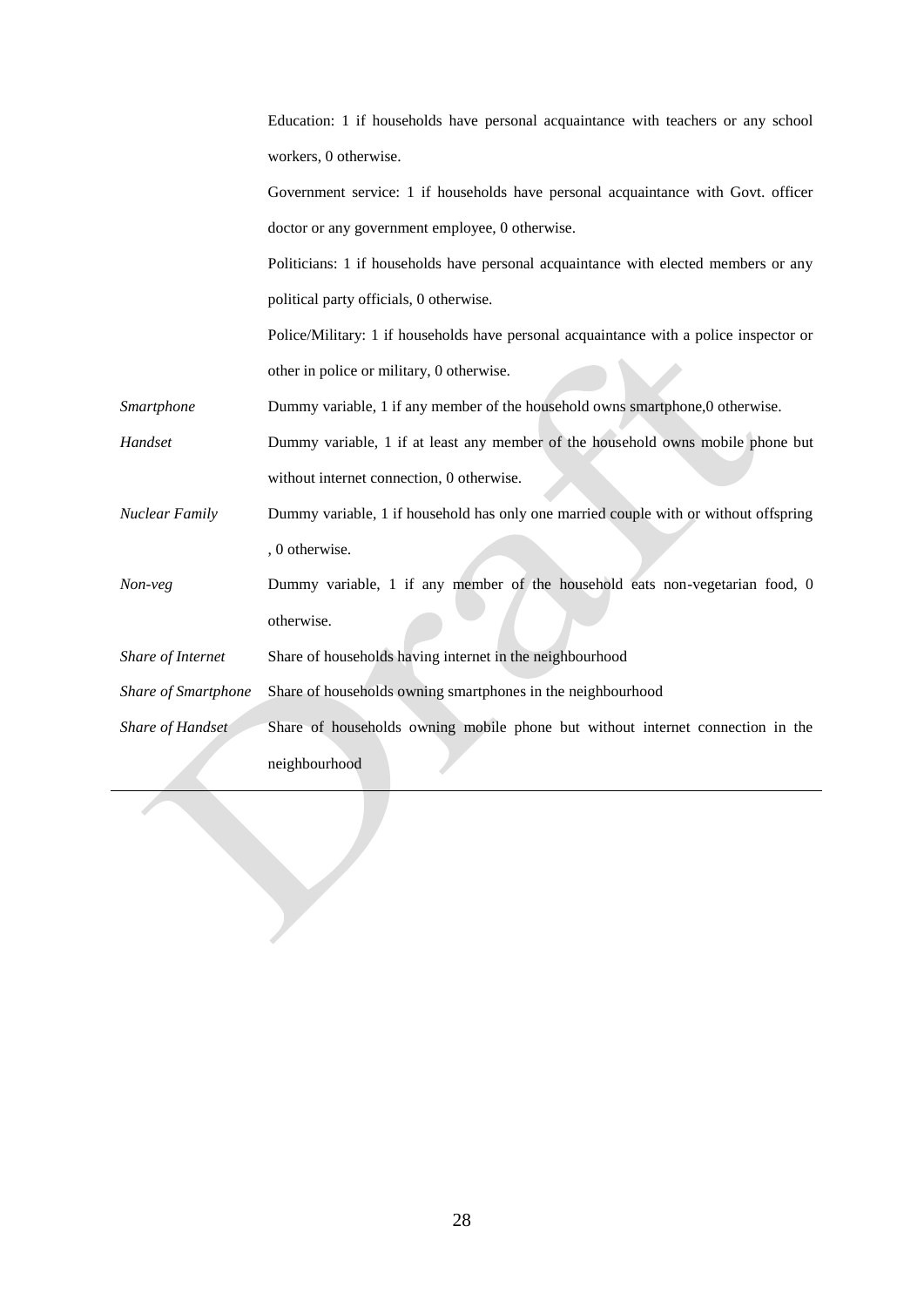#### Table 2: Summary statistics

The table below presents the mean and standard deviation of the insurance, internet and other household factors for the full-sample and based on internet access. For binary variables, the table present the proportion of household for which the variable takes the value one. \*\*\*  $p<0.01$ , \*\*  $p<0.05$ , \*  $p<0.1$ 

| Variables                     | Full     | No internet | Have       |
|-------------------------------|----------|-------------|------------|
|                               | Sample   |             | internet   |
| Insurance(dummy)              | 0.364    | 0.309       | $0.600***$ |
|                               | (0.481)  | (0.462)     | (0.489)    |
| Premium (logarithm of premium | 2.084    | 1.588       | $4.211***$ |
| <i>amount</i> )               | (3.685)  | (3.287)     | (4.459)    |
| Internet(dummy)               | 0.189    |             |            |
|                               | (0.392)  |             |            |
| Debt(dummy)                   | 0.548    | $0.560***$  | 0.494      |
|                               | (0.498)  | (0.496)     | (0.499)    |
| Age head (in years)           | 49.576   | 49.051      | 51.824***  |
|                               | (13.589) | (13.589)    | (11.553)   |
| Education (in years)          | 7.957    | 6.804       | 12.891***  |
|                               | (5.196)  | (4.831)     | (3.550)    |
| Kids ratio                    | 0.240    | $0.261***$  | 0.152      |
|                               | (0.223)  | (0.228)     | (0.175)    |
| Old ratio                     | 0.118    | $0.125***$  | 0.087      |
|                               | (0.229)  | (0.243)     | (0.146)    |
| Farmland(dummy)               | 0.445    | $0.478***$  | 0.307      |
|                               | (0.497)  | (0.499)     | (0.306)    |
| Head sex(dummy)               | 0.148    | $0.152***$  | 0.131      |
|                               | (0.355)  | (0.359)     | (0.337)    |
| Urban(dummy)                  | 0.318    | 0.249       | $0.613***$ |
|                               | (0.466)  | (0.433)     | (0.487)    |
| Income shock(dummy)           | 0.236    | $0.249***$  | 0.181      |
|                               | (0.425)  | (0.432)     | (0.385)    |
| Life event(dummy)             | 0.563    | $0.569***$  | 0.536      |
|                               | (0.496)  | (0.495)     | (0.499)    |
| SN (number of connections)    | 3.976    | 3.395       | $6.462***$ |
|                               | (4.282)  | (3.845)     | (5.074)    |
| $\cal N$                      | 42152    | 33292       | 8860       |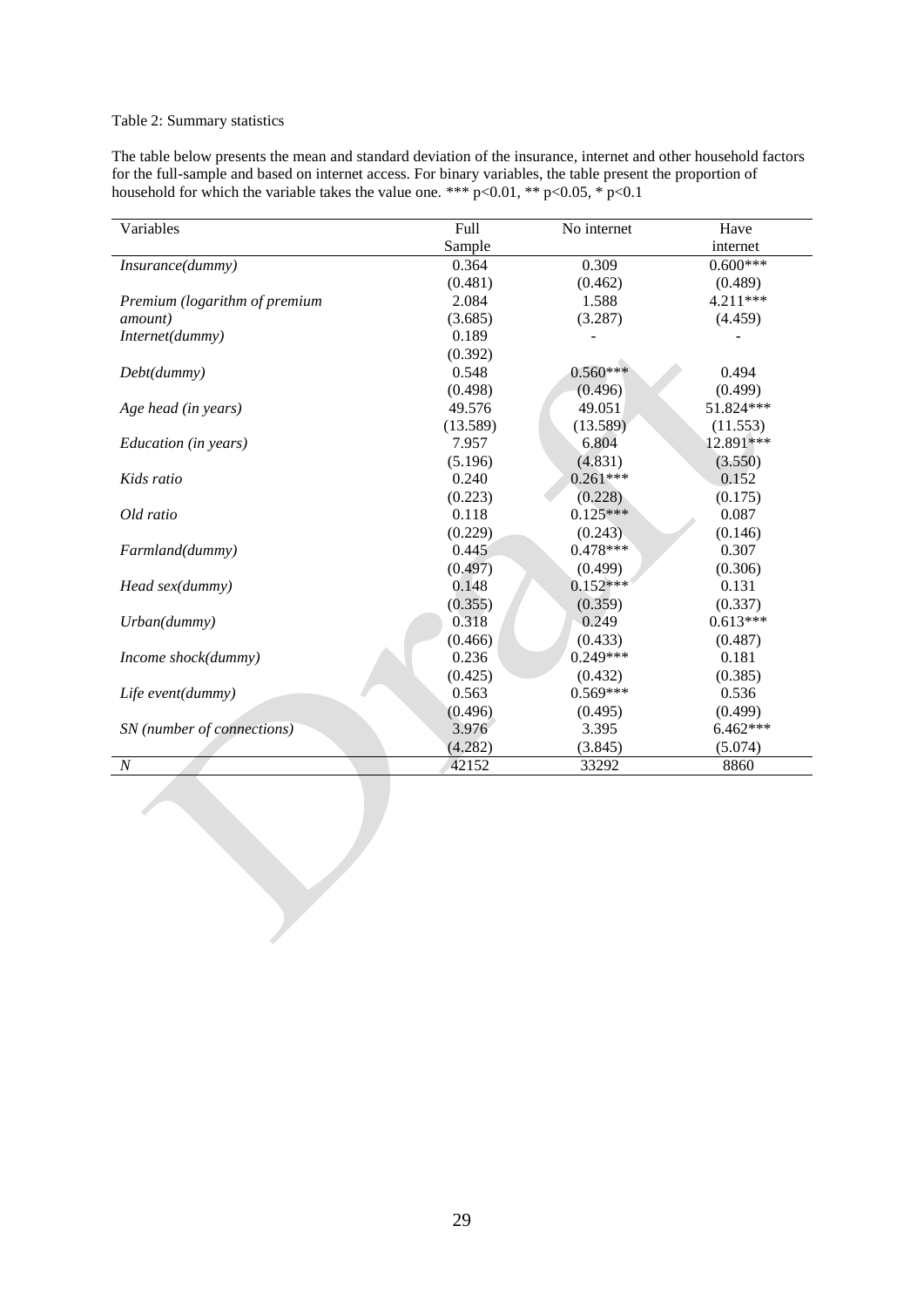

Figure 2: Access to internet and insurance uptake by asset quintile, occupation, caste and religious affiliation

Without Internet With internet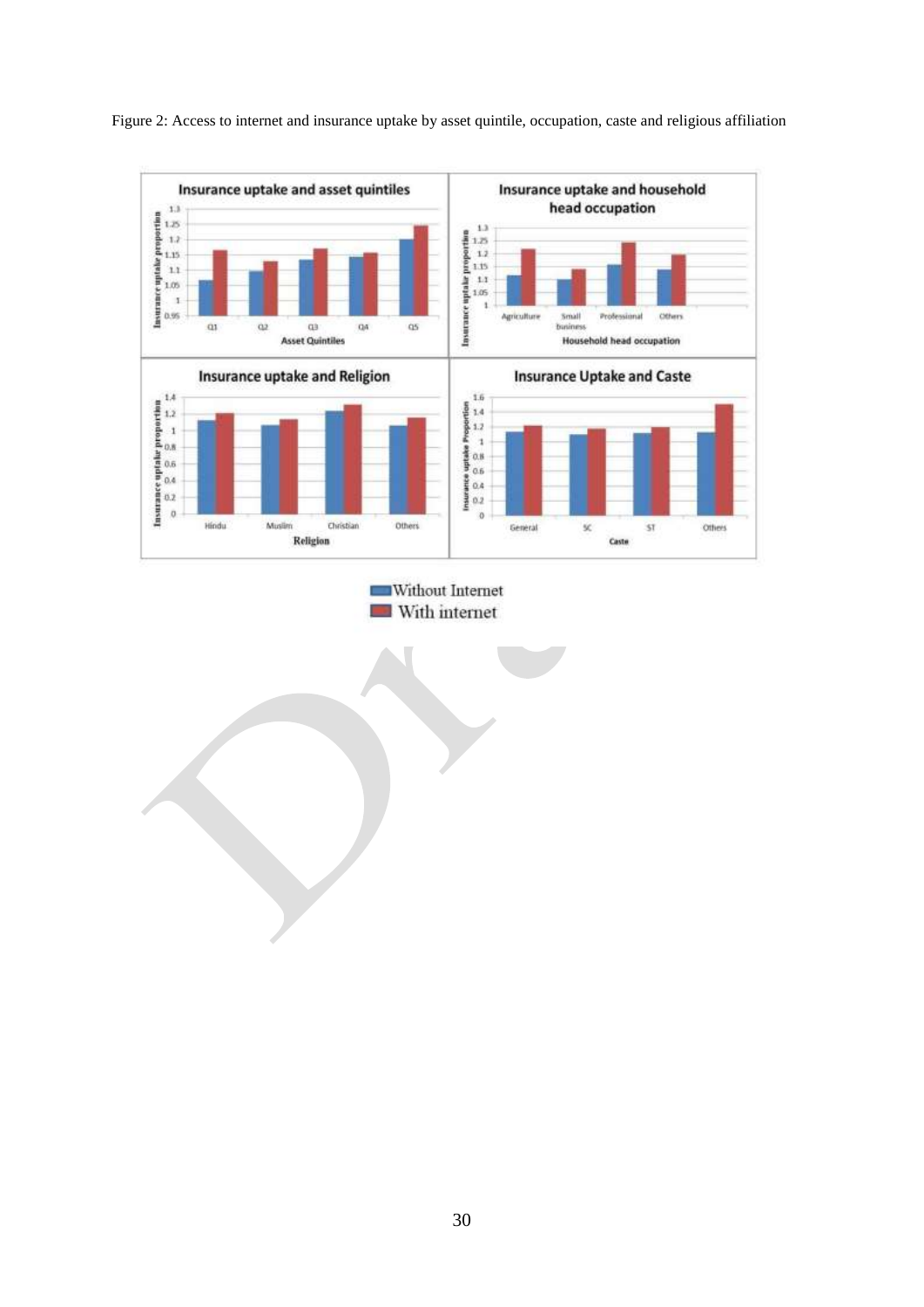# Table 3: Access to internet and likelihood of having an insurance

| The table below presents the coefficients of probit model, IV-Probit model and bivariate probit model of insurance |
|--------------------------------------------------------------------------------------------------------------------|
| on internet and other household factors. Weak identification test results are obtained using ivreg2 command in     |
| STATA. Robust standard errors in parentheses. *** $p<0.01$ , ** $p<0.05$ , * $p<0.1$                               |

| Dependent Variable: Insurance |               |                  |             |                              |                   |  |
|-------------------------------|---------------|------------------|-------------|------------------------------|-------------------|--|
|                               | (1)           | (2)              | (3)         | (4)                          | (5)               |  |
| <b>VARIABLES</b>              | Simple Probit | IV-probit-stage2 |             | IV-probit- Bivariate probit- | Bivariate probit- |  |
|                               |               |                  | stage1      | stage 2                      | stage 1           |  |
| <i>Internet</i>               | $0.184***$    | $0.364**$        |             | $0.435***$                   |                   |  |
|                               | (0.019)       | (0.142)          |             | (0.071)                      |                   |  |
| Share_internet                |               |                  | $0.318***$  |                              | $1.117***$        |  |
|                               |               |                  | (0.011)     |                              | (0.051)           |  |
| Debt                          | $0.167***$    | $0.166***$       | 0.005       | $0.165***$                   | $0.038**$         |  |
|                               | (0.015)       | (0.015)          | (0.004)     | (0.015)                      | (0.019)           |  |
| Asset quintiles: Base: Q1     |               |                  |             |                              |                   |  |
| Q <sub>2</sub>                | $0.313***$    | $0.315***$       | $-0.015***$ | $0.317***$                   | $0.325***$        |  |
|                               | (0.023)       | (0.023)          | (0.005)     | (0.023)                      | (0.045)           |  |
| Q <sub>3</sub>                | $0.590***$    | $0.585***$       | $0.017***$  | $0.585***$                   | $0.562***$        |  |
|                               | (0.025)       | (0.026)          | (0.006)     | (0.025)                      | (0.044)           |  |
| Q <sub>4</sub>                | $0.874***$    | $0.851***$       | $0.102***$  | $0.844***$                   | $0.810***$        |  |
|                               | (0.028)       | (0.034)          | (0.007)     | (0.029)                      | (0.045)           |  |
| Q <sub>5</sub>                | 1.294***      | 1.225***         | $0.332***$  | 1.198***                     | $1.363***$        |  |
|                               | (0.033)       | (0.066)          | (0.008)     | (0.043)                      | (0.048)           |  |
| Age Head                      | $0.117***$    | $0.111***$       | $0.033***$  | $0.107***$                   | $0.162***$        |  |
|                               | (0.032)       | (0.033)          | (0.008)     | (0.032)                      | (0.041)           |  |
| Education                     | $0.063***$    | $0.055***$       | $0.042***$  | $0.051***$                   | $0.515***$        |  |
|                               | (0.009)       | (0.012)          | (0.002)     | (0.010)                      | (0.028)           |  |
| Kids Ratio                    | $0.172***$    | $0.217***$       | $-0.249***$ | $0.239***$                   | $-1.382***$       |  |
|                               | (0.036)       | (0.051)          | (0.009)     | (0.040)                      | (0.047)           |  |
| Old Ratio                     | $-0.387***$   | $-0.355***$      | $-0.180***$ | $-0.335***$                  | $-1.104***$       |  |
|                               | (0.041)       | (0.048)          | (0.009)     | (0.043)                      | (0.055)           |  |
| Head Work: Base: Agriculture  |               |                  |             |                              |                   |  |
| <b>Small Business</b>         | $0.037*$      | $0.038*$         | $-0.008$    | $0.039*$                     | $-0.049*$         |  |
|                               | (0.020)       | (0.020)          | (0.005)     | (0.020)                      | (0.029)           |  |
| Professional                  | $0.361***$    | $0.348***$       | $0.059***$  | $0.342***$                   | $0.158***$        |  |
|                               | (0.024)       | (0.027)          | (0.006)     | (0.025)                      | (0.030)           |  |
| <b>Others</b>                 | 0.001         | $-0.003$         | $0.016***$  | $-0.004$                     | 0.052             |  |
|                               | (0.025)       | (0.025)          | (0.006)     | (0.025)                      | (0.032)           |  |
| Farmland                      | $0.101***$    | $0.104***$       | $-0.003$    | $0.105***$                   | 0.008             |  |
|                               | (0.019)       | (0.019)          | (0.005)     | (0.019)                      | (0.025)           |  |
| Head Sex: Female              | $-0.048**$    | $-0.050**$       | $0.013**$   | $-0.051**$                   | $0.069**$         |  |
|                               | (0.023)       | (0.023)          | (0.005)     | (0.023)                      | (0.029)           |  |
| Religion: Hindu               |               |                  |             |                              |                   |  |
| Muslim                        | $-0.440***$   | $-0.436***$      | 0.000       | $-0.434***$                  | 0.009             |  |
|                               | (0.025)       | (0.024)          | (0.006)     | (0.025)                      | (0.031)           |  |
| Christian                     | $-0.171***$   | $-0.165***$      | $-0.026**$  | $-0.162***$                  | $-0.094*$         |  |
|                               | (0.050)       | (0.049)          | (0.012)     | (0.050)                      | (0.054)           |  |
| <b>Others</b>                 | 0.053         | 0.053            | 0.002       | 0.052                        | 0.042             |  |
|                               | (0.041)       | (0.042)          | (0.010)     | (0.041)                      | (0.048)           |  |
| Cast: Base: General           |               |                  |             |                              |                   |  |
| $\cal SC$                     | $-0.058***$   | $-0.055**$       | $-0.007$    | $-0.053**$                   | 0.003             |  |
|                               | (0.021)       | (0.021)          | (0.005)     | (0.021)                      | (0.027)           |  |
| ST                            | $-0.128***$   | $-0.122***$      | $-0.014**$  | $-0.119***$                  | $-0.137***$       |  |
|                               | (0.031)       | (0.032)          | (0.007)     | (0.031)                      | (0.046)           |  |
| <b>Others</b>                 | $0.033*$      | $0.036**$        | $-0.010**$  | $0.038**$                    | $-0.021$          |  |
|                               | (0.018)       | (0.018)          | (0.004)     | (0.018)                      | (0.021)           |  |
| Urban                         | $-0.042**$    | $-0.049**$       | $-0.006$    | $-0.052***$                  | $-0.012$          |  |
|                               | (0.020)       | (0.020)          | (0.005)     | (0.020)                      | (0.025)           |  |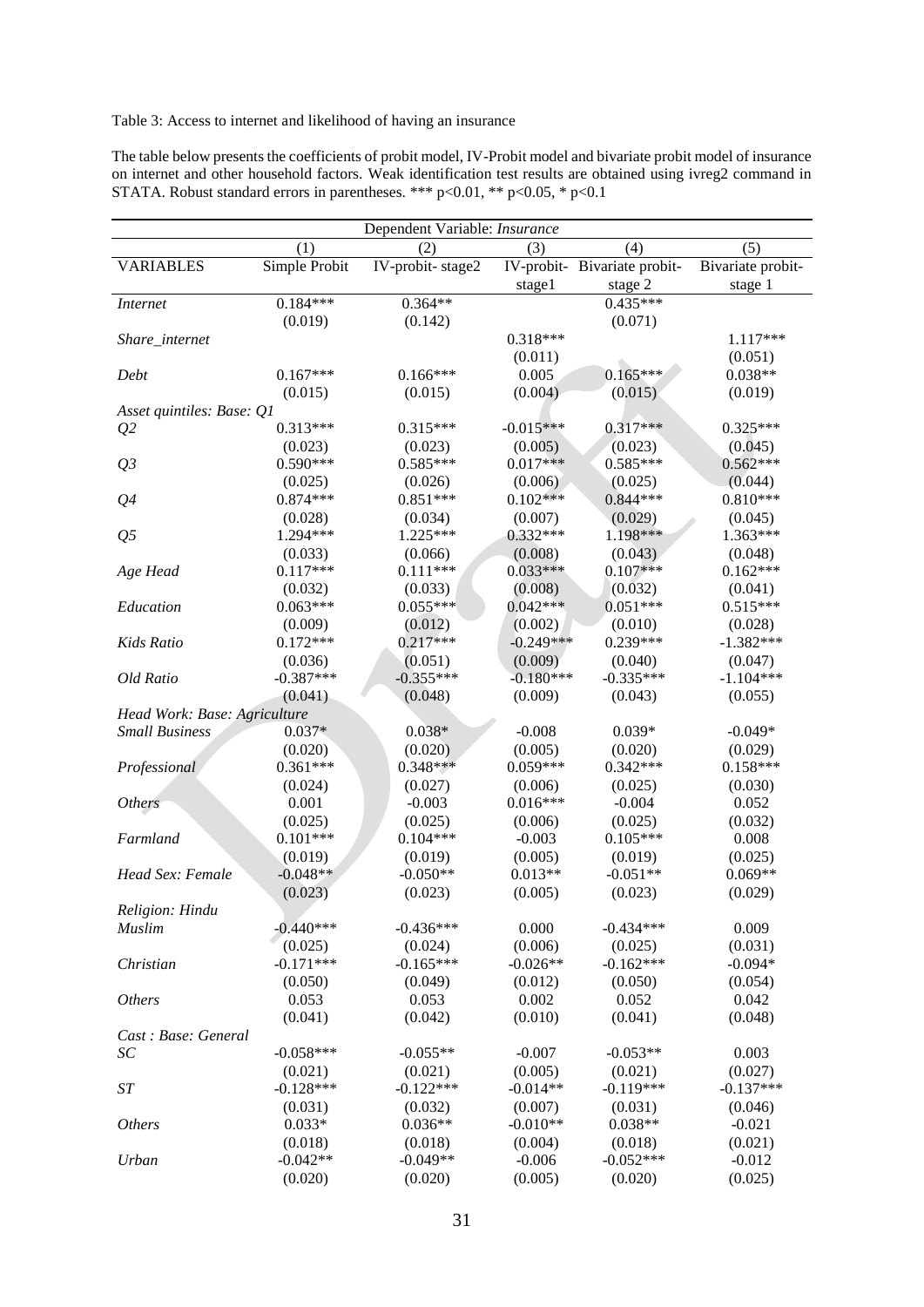|                                                                       |                     | Dependent Variable: Insurance |             |                   |                   |
|-----------------------------------------------------------------------|---------------------|-------------------------------|-------------|-------------------|-------------------|
|                                                                       | (1)                 | (2)                           | (3)         | (4)               | (5)               |
| <b>VARIABLES</b>                                                      | Simple Probit       | IV-probit-stage2              | IV-probit-  | Bivariate probit- | Bivariate probit- |
|                                                                       |                     |                               | stage1      | stage 2           | stage 1           |
| <b>Income Shock</b>                                                   | $0.070***$          | $0.067***$                    | $0.016***$  | $0.066***$        | $0.098***$        |
|                                                                       | (0.018)             | (0.018)                       | (0.004)     | (0.018)           | (0.024)           |
| Life Events                                                           | $-0.031**$          | $-0.029**$                    | $-0.011***$ | $-0.028**$        | $-0.054***$       |
|                                                                       | (0.014)             | (0.014)                       | (0.003)     | (0.014)           | (0.018)           |
| Z-Score-SN                                                            | $0.135***$          | $0.128***$                    | $0.038***$  | $0.125***$        | $0.138***$        |
|                                                                       | (0.008)             | (0.010)                       | (0.002)     | (0.008)           | (0.009)           |
| Constant                                                              | $-2.115***$         | $-2.112***$                   | $-0.065*$   | $-2.108***$       | $-3.228***$       |
|                                                                       | (0.139)             | (0.142)                       | (0.034)     | (0.139)           | (0.186)           |
| State fixed effects                                                   | <b>Yes</b>          | Yes                           | Yes         | Yes               | Yes               |
| Rho                                                                   |                     |                               | $-0.061$    |                   | $-0.154***$       |
|                                                                       |                     |                               | (0.048)     |                   | (0.043)           |
| Wald chi-square                                                       |                     | 1.620                         |             | 12.865***         |                   |
| <i><b>Observations</b></i>                                            | 41,711              | 41,707                        | 41,707      | 41,707            | 41,707            |
| Underidentification test (Kleibergen-Paap rk LM statistic):552.174*** |                     |                               |             |                   |                   |
| Weak identification test (Cragg-Donald Wald F statistic): 805.706     |                     |                               |             |                   |                   |
| Stock-Yogo weak ID test critical values:                              |                     |                               |             |                   |                   |
|                                                                       | 10% maximal IV size | 16.38                         |             |                   |                   |
|                                                                       | 15% maximal IV size | 8.96                          |             |                   |                   |
|                                                                       | 20% maximal IV size | 6.66                          |             |                   |                   |
|                                                                       | 25% maximal IV size | 5.53                          |             |                   |                   |

 $\frac{1}{2}$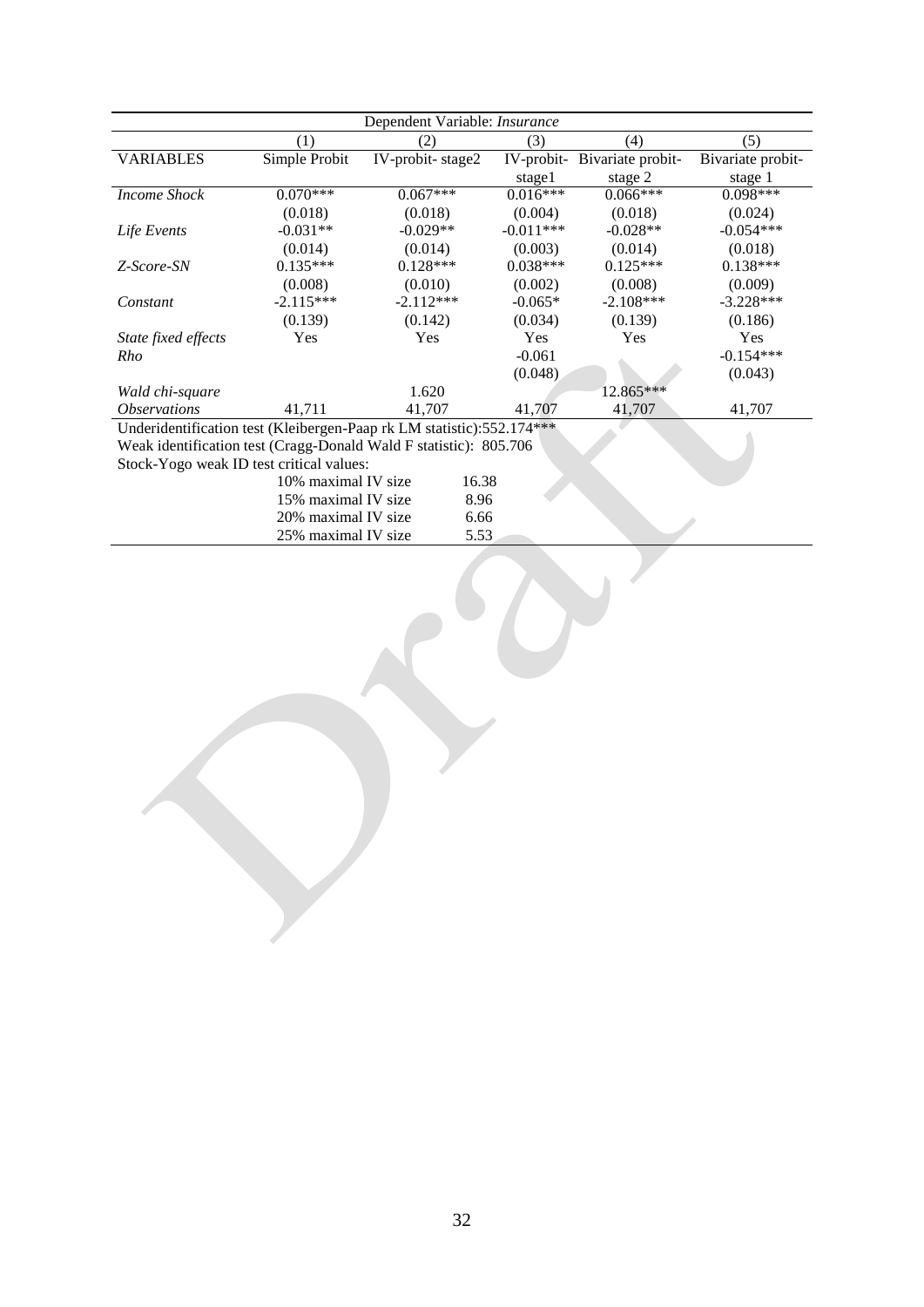Table 4: Smartphone and handset ownership and likelihood of having insurance

The table below represents the coefficients of bivariate probit, IV-probit and simple probit model of insurance on smartphone and handset ownership. The stage-1 regression output is given in Appendix Table A1 and full table with the controls is given in Appendix Table A2. Robust standard errors in parentheses. \*\*\* p<0.01, \*\* p<0.05,  $*$  p<0.1

|                            | $\left(1\right)$ | (2)        | (3)        | (4)     | (5)        | (6)               |
|----------------------------|------------------|------------|------------|---------|------------|-------------------|
| <b>VARIABLES</b>           | Probit           | IV-probit- | Bivariate  | Probit  | IV-probit- | <b>B</b> ivariate |
|                            |                  | stage2     | probit-    |         | stage2     | probit-           |
|                            |                  |            | stage2     |         |            | stage2            |
| Smartphone                 | $0.178***$       | $0.282**$  | $0.428***$ |         |            |                   |
|                            | (0.021)          | (0.134)    | (0.074)    |         |            |                   |
| Handset                    |                  |            |            | 0.008   | $-0.113$   | $-0.098$          |
|                            |                  |            |            | (0.016) | (0.110)    | (0.096)           |
| Control                    | Yes              | Yes        | Yes        | Yes     | Yes        | Yes               |
|                            |                  |            |            |         |            |                   |
| State fixed effects        | Yes              | Yes        | Yes        | Yes     | Yes        | Yes               |
|                            |                  |            |            |         |            |                   |
| Wald test stat             |                  | 0.620      | 11.908***  |         | 1.230      | 1.248             |
| <i><b>Observations</b></i> | 41.707           | 41,703     | 41.703     | 41.480  | 41,703     | 41,476            |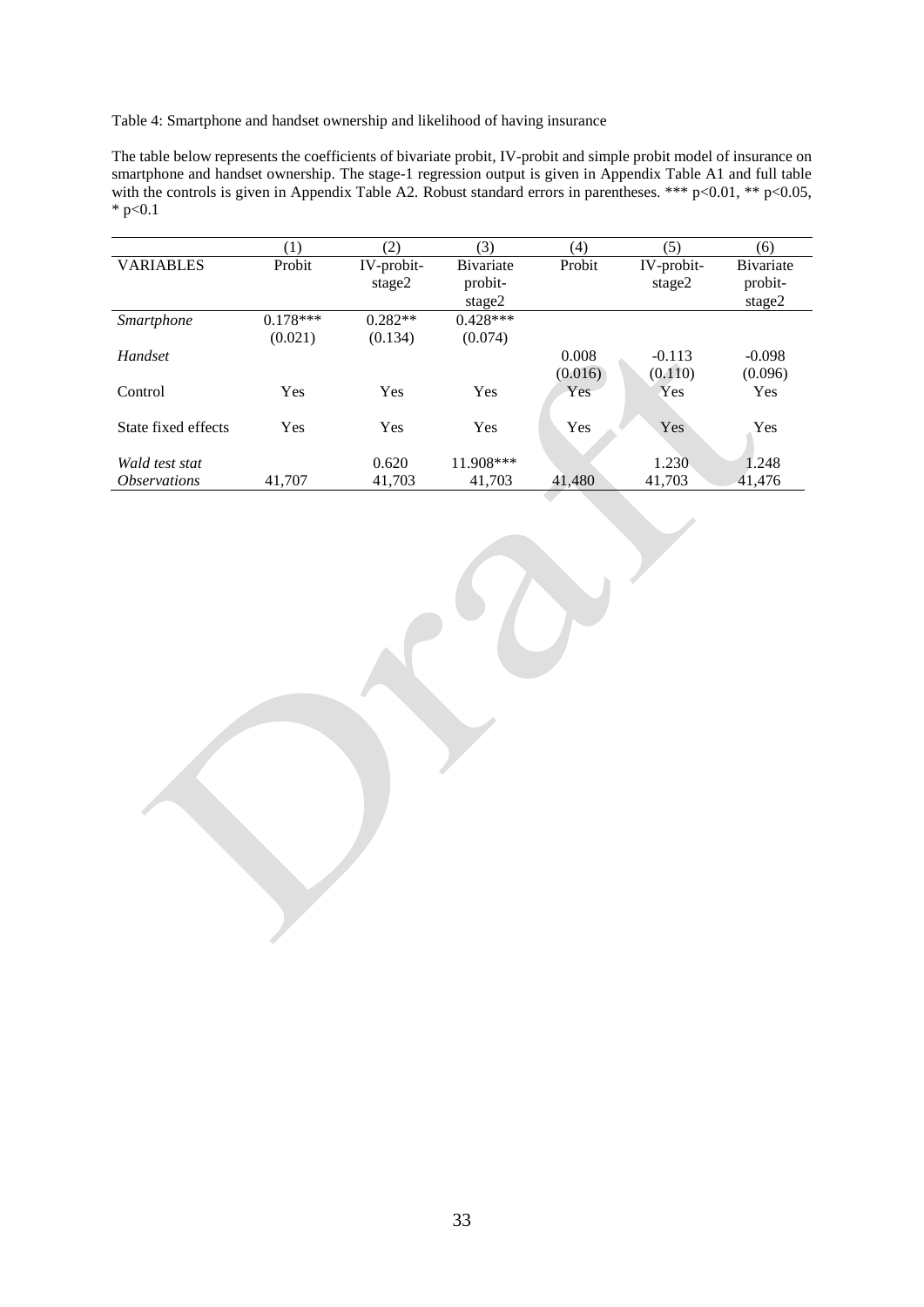#### Table 5: Placebo results

Panel A presents the coefficient of probit, IV-probit and bivariate probit model of placebo dependent variable food choice on internet access and panel B represents the results obtained from randomly providing access to internet to sample households. The first stage regression output and the full tables are given in Appendix Table A3. Robust standard errors in parentheses. \*\*\* p<0.01, \*\* p<0.05, \* p<0.1.

|                            |         |         | Dependent variable: Non-veg |                                        |         |         |                   |         |                         |         |
|----------------------------|---------|---------|-----------------------------|----------------------------------------|---------|---------|-------------------|---------|-------------------------|---------|
|                            |         |         |                             | (1)                                    |         |         | (2)               |         | (3)                     |         |
| <b>VARIABLES</b>           |         |         |                             | Probit                                 |         |         | IV-probit stage 2 |         | Bivariate probit-stage2 |         |
| <i>Internet</i>            |         |         |                             | 0.001                                  |         |         | $-0.019$          |         | $-0.033$                |         |
|                            |         |         |                             | (0.025)                                |         |         | (0.184)           |         | (0.103)                 |         |
| Controls                   |         |         |                             | Yes                                    |         |         | Yes               |         | Yes                     |         |
| State fixed effects        |         |         |                             | Yes                                    |         |         | Yes               |         | Yes                     |         |
| <i><b>Observations</b></i> |         |         |                             | 41,005                                 |         |         | 41,051            |         | 41,558                  |         |
|                            |         |         |                             | Panel B: Dependent variable: Insurance |         |         |                   |         |                         |         |
|                            | Sample  | Sample  | Sample                      | Sample                                 | Sample  | Sample  | Sample            | Sample  | Sample                  | Sample  |
|                            |         | 2       | 3                           | 4                                      | 5       | 6       |                   | 8       |                         | 10      |
| <i>Internet</i>            | $-.070$ | $-.085$ | .047                        | $-0.049$                               | $-.061$ | $-.087$ | .015              | $-.021$ | .011                    | $-.037$ |
|                            | (0.07)  | (0.07)  | (0.07)                      | (0.07)                                 | (0.07)  | (0.07)  | (0.08)            | (0.08)  | (0.07)                  | (0.07)  |
| Controls                   | Yes     | Yes     | Yes                         | Yes                                    | Yes     | Yes     | Yes               | Yes     | Yes                     | Yes     |
| State fixea                | Yes     | Yes     | Yes                         | Yes                                    | Yes     | Yes     | Yes               | Yes     | Yes                     | Yes     |
| effects                    |         |         |                             |                                        |         |         |                   |         |                         |         |
| <i>Obs</i>                 | 41,484  | 41,484  | 41,484                      | 41,484                                 | 41,484  | 41,484  | 41,484            | 41,484  | 41,484                  | 41,484  |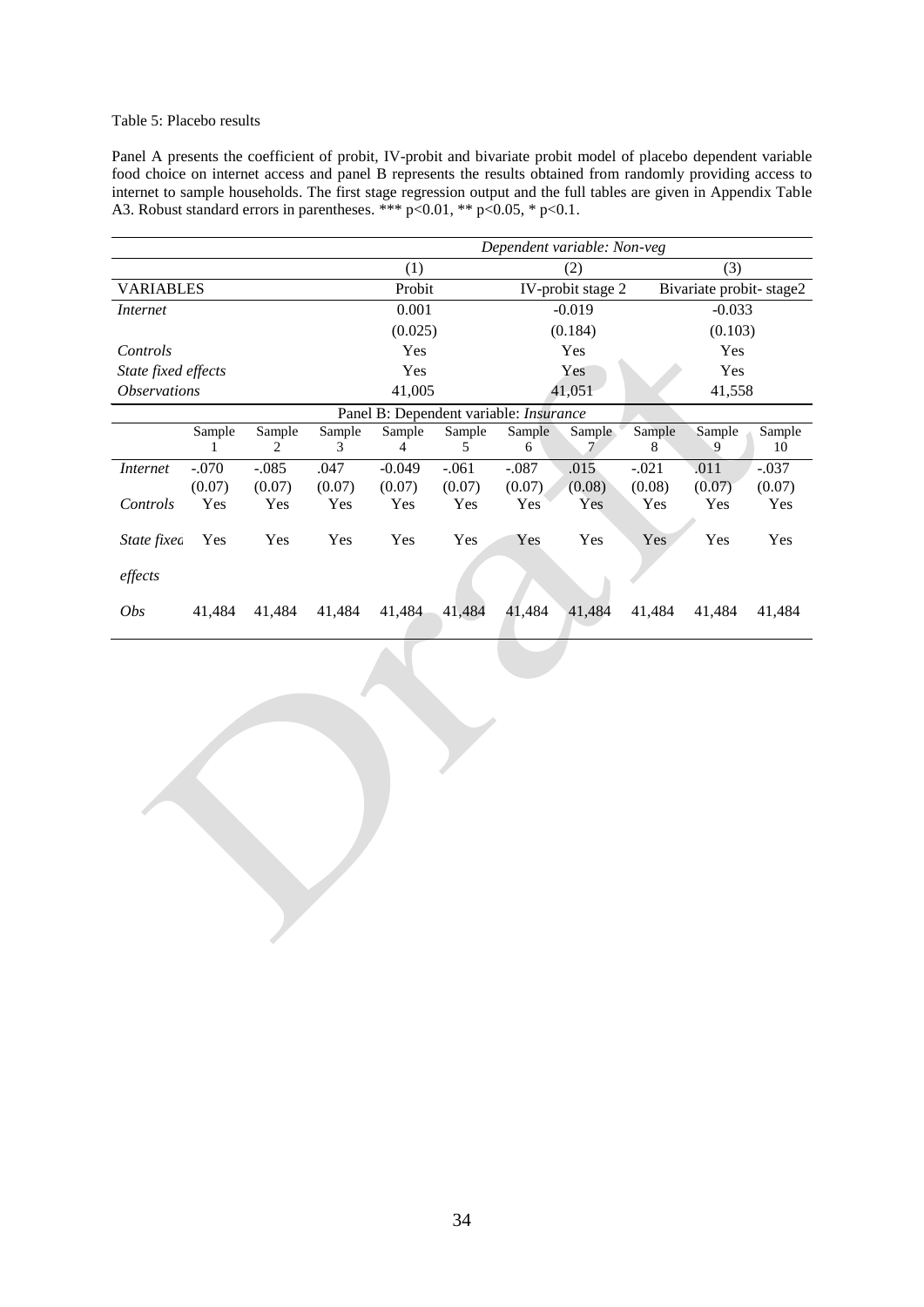Table 6: Internet access and likelihood of having insurance- Sub-sample analyses

The table below presents the coefficients obtained from bivariate probit model of insurance on internet access based on area of residence, adult education, social connection and family structure. The first stage regression output is given in Appendix Table A4 and the full table is given in Appendix Table A5. Robust standard errors in parentheses. \*\*\* p<0.01, \*\* p<0.05, \* p<0.1

|                            | (1)        | (2)      | (3)          | (4)           | (5)        | (6)        |
|----------------------------|------------|----------|--------------|---------------|------------|------------|
|                            | Urban      | Rural    | At least one | No adult with | More       | Less       |
|                            |            |          | adult who    | completed     | connected  | connected  |
|                            |            |          | completed    | primary       | households | households |
|                            |            |          | primary      | schooling     |            |            |
|                            |            |          | schooling    |               |            |            |
| Internet                   | $0.631***$ | $0.199*$ | $0.271***$   | $0.670*$      | $0.393***$ | $0.420***$ |
|                            | (0.108)    | (0.109)  | (0.080)      | (0.403)       | (0.115)    | (0.093)    |
| Controls                   | Yes        | Yes      | Yes          | Yes           | Yes        | <b>Yes</b> |
| State fixed effects        | Yes        | Yes      | Yes          | <b>Yes</b>    | Yes        | Yes        |
| Wald test stat             | $13.61***$ | 0.424    | 2.685        | 1.237         | 4.364**    | $6.039**$  |
| <i><b>Observations</b></i> | 14,347     | 27,364   | 32,105       | 9,512         | 14,482     | 27,223     |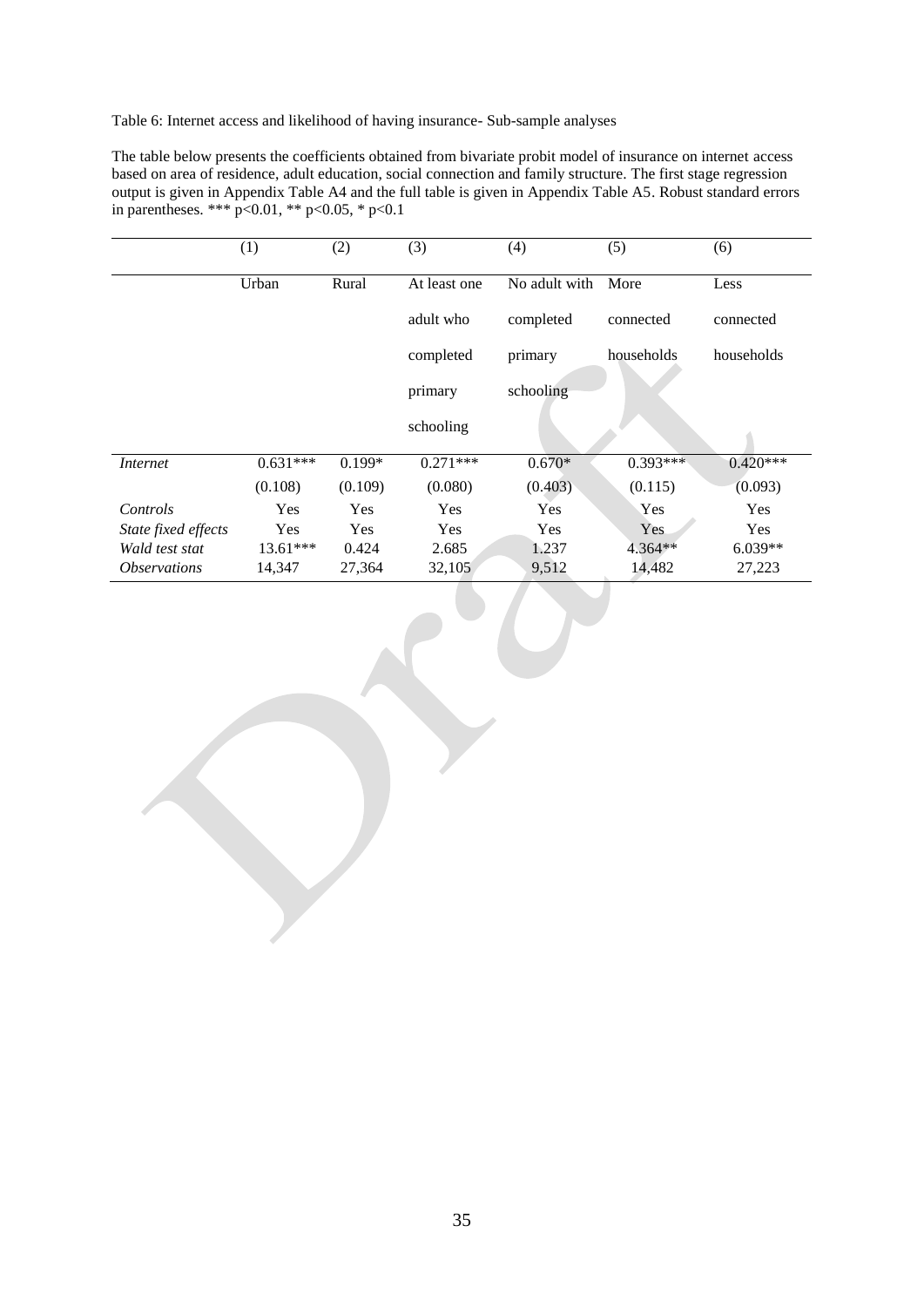#### Table 7: Effect of internet on insurance premium

The table below presents the coefficients obtained from the instrumental variable tobit model and tobit model of premium on access to the internet and other socio-economic factors. The full table is given in Appendix Table A6. Robust Standard errors in parentheses. \*\*\* p<0.01, \*\* p<0.05, \* p<0.1.

|                           | Dependent variable: Premium |                  |                                             |
|---------------------------|-----------------------------|------------------|---------------------------------------------|
|                           | (1)                         | $\overline{(2)}$ | $\overline{(3)}$                            |
| <b>VARIABLES</b>          | Tobit                       | IV-tobit-stage 1 | $\frac{\text{IV-tobit- stage 2}}{0.588***}$ |
| <b>Internet</b>           | $0.118***$                  |                  |                                             |
|                           | (0.022)                     |                  | (0.159)                                     |
| Share_internet            |                             | $0.346***$       |                                             |
|                           |                             | (0.023)          |                                             |
| Controls                  | Yes                         | Yes              | Yes                                         |
| State fixed effects       | $\operatorname{Yes}$        | Yes              | Yes                                         |
| Wald test stat            |                             |                  | 8.96***                                     |
| Observations (uncensored) | 10,913                      | 10,913           | 10,913                                      |
|                           |                             |                  |                                             |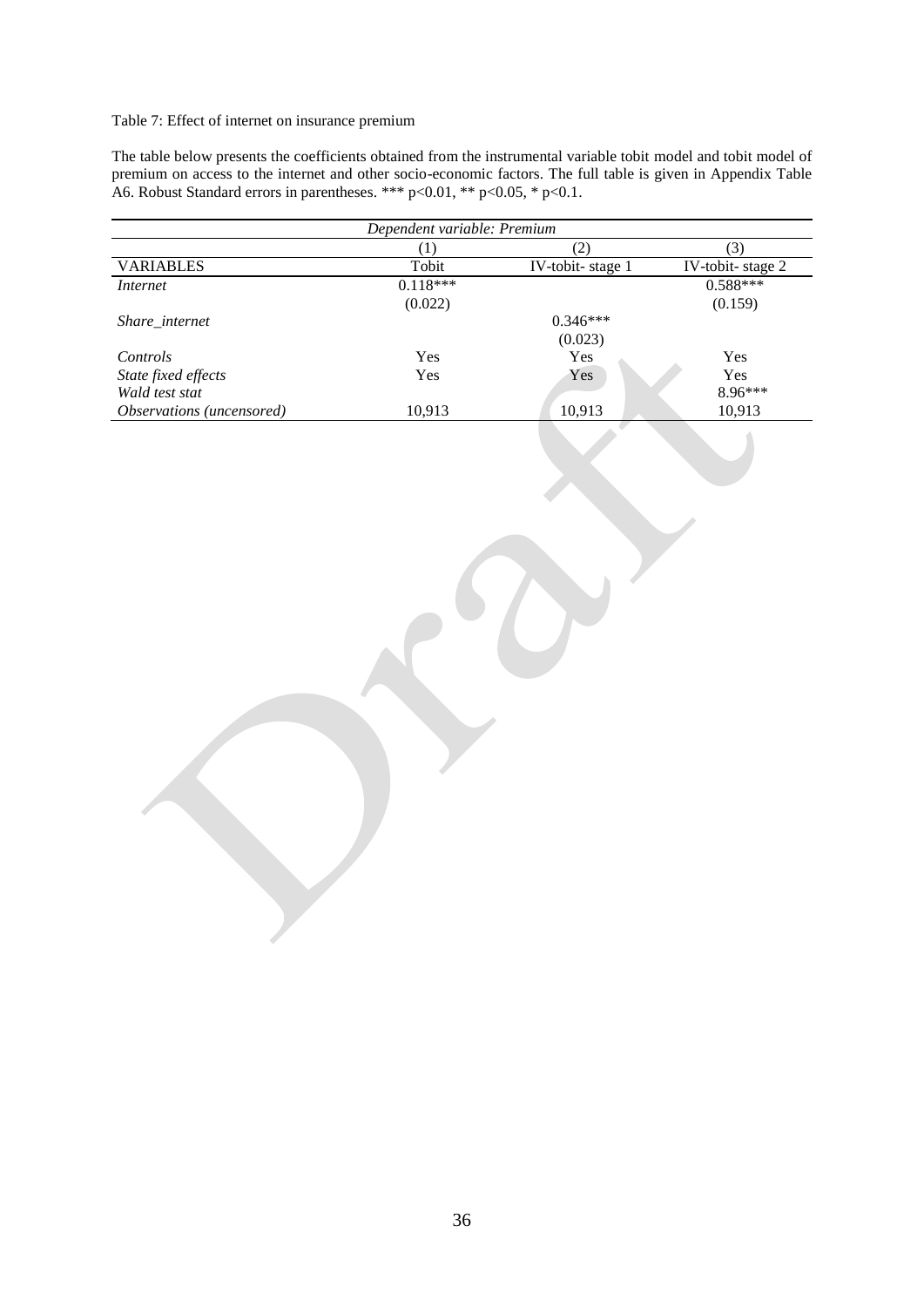#### Appendix

Table A1: First stage regression output for the regression of insurance on ownership of smartphone and handset

The table below presents the first stage coefficient of bivariate probit and IV-Probit model of insurance on smartphone (columns 1 and 2) and handset (columns 3 and 4) and other household factors. Robust standard errors in parentheses. \*\*\*  $p<0.01$ , \*\*  $p<0.05$ , \*  $p<0.1$ .

| Dependent Variable: Insurance |                        |                         |             |                         |  |  |  |
|-------------------------------|------------------------|-------------------------|-------------|-------------------------|--|--|--|
|                               | (1)                    | (2)                     | (3)         | (4)                     |  |  |  |
|                               | IV-probit              | <b>Bivariate Probit</b> | IV-probit   | <b>Bivariate Probit</b> |  |  |  |
| Share of                      | $0.376***$             | 1.358***                |             |                         |  |  |  |
| Smartphone                    |                        |                         |             |                         |  |  |  |
|                               | (0.012)                | (0.058)                 |             |                         |  |  |  |
| Share of Handset              |                        |                         | $0.370***$  | 1.117***                |  |  |  |
|                               |                        |                         | (0.013)     | (0.040)                 |  |  |  |
| Debt                          | $0.007**$              | $0.050**$               | $0.030***$  | $0.090***$              |  |  |  |
|                               | (0.003)                | (0.020)                 | (0.005)     | (0.015)                 |  |  |  |
| Asset quintiles: Base: Q1     |                        |                         |             |                         |  |  |  |
| Q2                            | $-0.013***$            | 0.319***                | $0.314***$  | $0.901***$              |  |  |  |
|                               | (0.005)                | (0.050)                 | (0.007)     | (0.022)                 |  |  |  |
| Q3                            | $0.010\ensuremath{^*}$ | $0.562***$              | 0.388***    | $1.160***$              |  |  |  |
|                               | (0.006)                | (0.049)                 | (0.008)     | (0.025)                 |  |  |  |
| $\mathcal{Q}4$                | $0.073***$             | 0.791***                | $0.350***$  | 1.012***                |  |  |  |
|                               | (0.006)                | (0.050)                 | (0.009)     | (0.027)                 |  |  |  |
| Q <sub>5</sub>                | $0.254***$             | 1.229***                | $0.169***$  | $0.501***$              |  |  |  |
|                               | (0.007)                | (0.053)                 | (0.010)     | (0.031)                 |  |  |  |
| Age Head                      | $0.030***$             | $0.176***$              | $-0.022**$  | $0.081**$               |  |  |  |
|                               | (0.007)                | (0.045)                 | (0.010)     | (0.032)                 |  |  |  |
| Education                     | $0.031***$             | $0.516***$              | $0.033***$  | $0.096***$              |  |  |  |
|                               | (0.002)                | (0.032)                 | (0.003)     | (0.009)                 |  |  |  |
| Kids Ratio                    | $-0.201***$            | $-1.294***$             | $0.236***$  | $0.759***$              |  |  |  |
|                               | (0.008)                | (0.050)                 | (0.011)     | (0.036)                 |  |  |  |
| Old Ratio                     | $-0.137***$            | $-0.951***$             | $-0.136***$ | $-0.394***$             |  |  |  |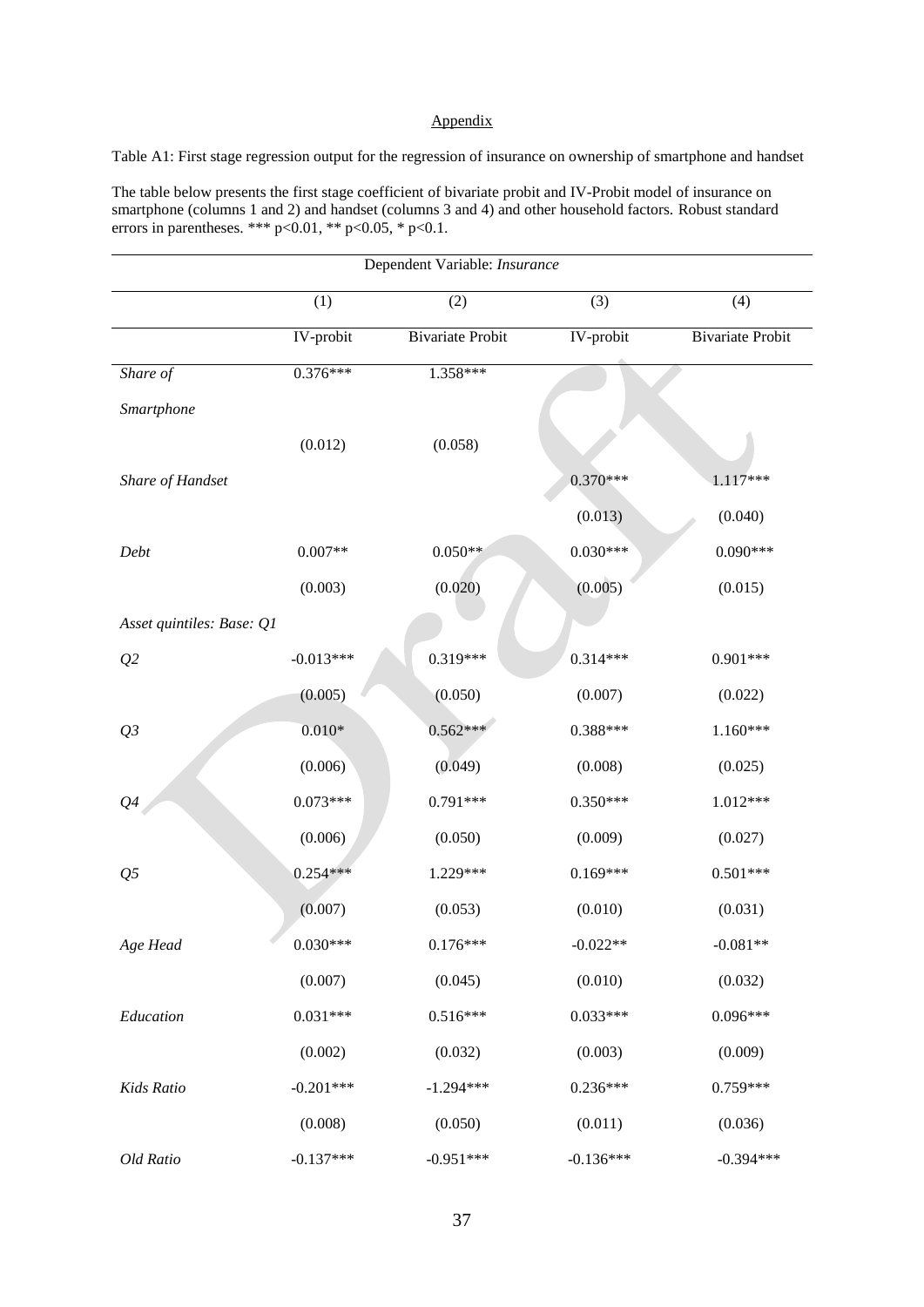| Dependent Variable: Insurance |             |                         |             |                         |  |  |  |
|-------------------------------|-------------|-------------------------|-------------|-------------------------|--|--|--|
|                               | (1)         | (2)                     | (3)         | (4)                     |  |  |  |
|                               | IV-probit   | <b>Bivariate Probit</b> | IV-probit   | <b>Bivariate Probit</b> |  |  |  |
|                               | (0.008)     | (0.057)                 | (0.012)     | (0.036)                 |  |  |  |
| Head Work: Base: Agriculture  |             |                         |             |                         |  |  |  |
| <b>Small Business</b>         | $-0.011**$  | $-0.069**$              | 0.010       | 0.022                   |  |  |  |
|                               | (0.005)     | (0.031)                 | (0.006)     | (0.020)                 |  |  |  |
| Professional                  | $0.039***$  | $0.101***$              | $-0.040***$ | $-0.132***$             |  |  |  |
|                               | (0.006)     | (0.032)                 | (0.008)     | (0.025)                 |  |  |  |
| <b>Others</b>                 | $0.010*$    | 0.034                   | 0.001       | $-0.003$                |  |  |  |
|                               | (0.006)     | (0.033)                 | (0.008)     | (0.024)                 |  |  |  |
| Farmland                      | $-0.002$    | 0.017                   | $0.043***$  | $0.132***$              |  |  |  |
|                               | (0.004)     | (0.026)                 | (0.006)     | (0.019)                 |  |  |  |
| Head Sex: Female              | 0.006       | 0.036                   | $-0.048***$ | $-0.154***$             |  |  |  |
|                               | (0.005)     | (0.031)                 | (0.007)     | (0.022)                 |  |  |  |
| Religion: Base: Hindu         |             |                         |             |                         |  |  |  |
| Muslim                        | 0.001       | 0.021                   | $0.021***$  | $0.062***$              |  |  |  |
|                               | (0.005)     | (0.033)                 | (0.007)     | (0.024)                 |  |  |  |
| Christian                     | $-0.027**$  | $-0.116**$              | 0.024       | 0.071                   |  |  |  |
|                               | (0.011)     | (0.056)                 | (0.015)     | (0.049)                 |  |  |  |
| <b>Others</b>                 | 0.009       | 0.070                   | $-0.005$    | $-0.024$                |  |  |  |
|                               | (0.009)     | (0.049)                 | (0.013)     | (0.041)                 |  |  |  |
| Cast: Base: General           |             |                         |             |                         |  |  |  |
| SC                            | $-0.006$    | 0.012                   | 0.006       | 0.013                   |  |  |  |
|                               | (0.005)     | (0.028)                 | (0.007)     | (0.021)                 |  |  |  |
| $\cal ST$                     | $-0.009$    | $-0.090*$               | 0.008       | 0.027                   |  |  |  |
|                               | (0.007)     | (0.050)                 | (0.009)     | (0.030)                 |  |  |  |
| <b>Others</b>                 | $-0.009**$  | $-0.021$                | $0.018***$  | $0.058***$              |  |  |  |
|                               | (0.004)     | (0.023)                 | (0.006)     | (0.018)                 |  |  |  |
| Urban                         | $-0.015***$ | $-0.053**$              | $-0.025***$ | $-0.068***$             |  |  |  |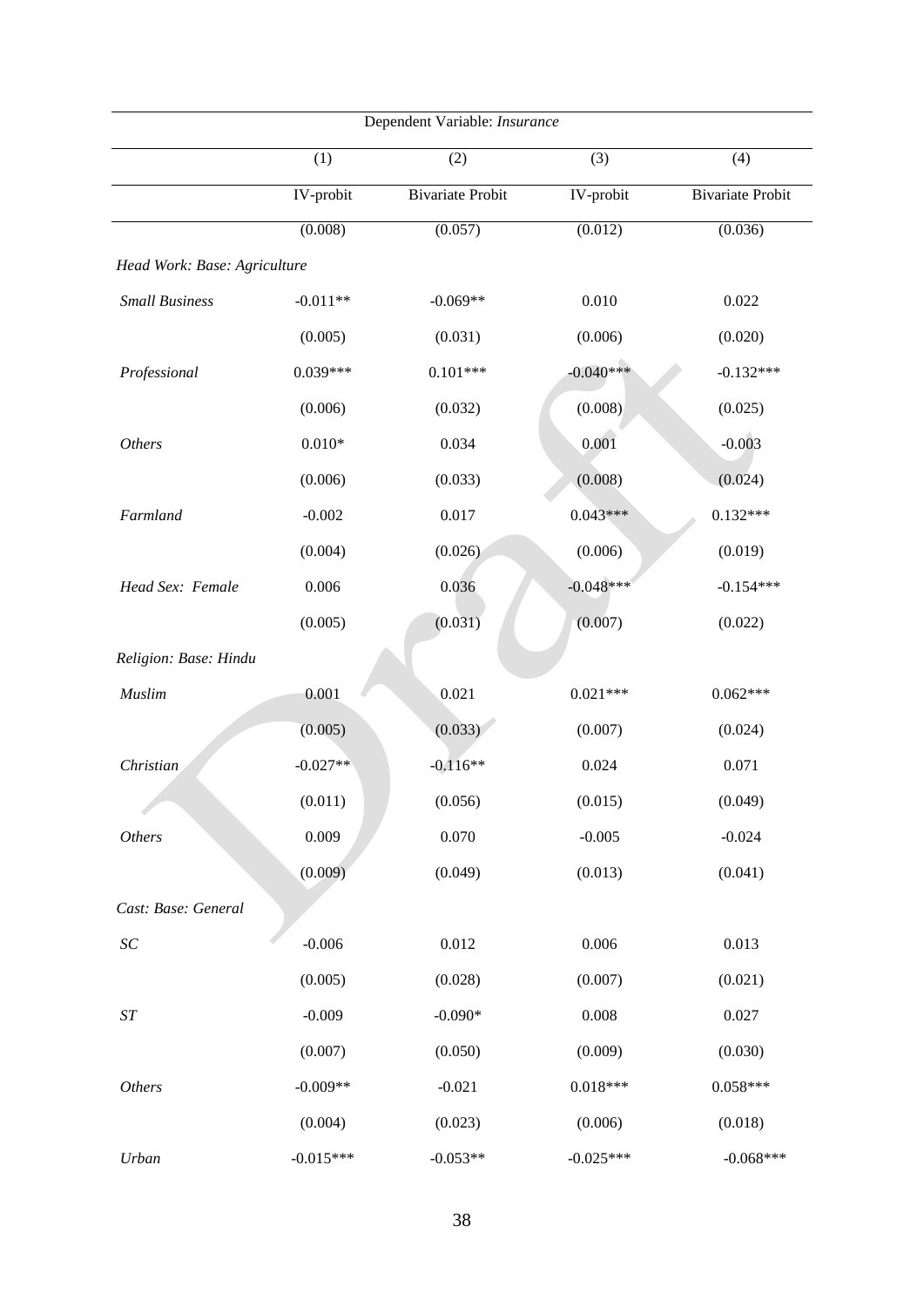| Dependent Variable: Insurance |            |                         |            |                         |  |  |  |  |  |
|-------------------------------|------------|-------------------------|------------|-------------------------|--|--|--|--|--|
|                               | (1)        | (2)                     | (3)        | (4)                     |  |  |  |  |  |
|                               | IV-probit  | <b>Bivariate Probit</b> | IV-probit  | <b>Bivariate Probit</b> |  |  |  |  |  |
|                               | (0.005)    | (0.026)                 | (0.006)    | (0.020)                 |  |  |  |  |  |
| <b>Income Shock</b>           | $0.010**$  | $0.065***$              | 0.001      | 0.001                   |  |  |  |  |  |
|                               | (0.004)    | (0.025)                 | (0.006)    | (0.018)                 |  |  |  |  |  |
| Life Events                   | $-0.006*$  | $-0.030$                | $0.017***$ | $0.052***$              |  |  |  |  |  |
|                               | (0.003)    | (0.019)                 | (0.004)    | (0.014)                 |  |  |  |  |  |
| Z-Score-SN                    | $0.030***$ | $0.115***$              | $-0.022**$ | $-0.069***$             |  |  |  |  |  |
|                               | (0.002)    | (0.009)                 | (0.003)    | (0.008)                 |  |  |  |  |  |
| Constant                      | $-0.052$   | $-3.441***$             | $0.076*$   | $-1.226***$             |  |  |  |  |  |
|                               | (0.032)    | (0.200)                 | (0.044)    | (0.140)                 |  |  |  |  |  |
| Rho                           | $-0.033$   | $-0.152***$             | 0.053      | 0.076                   |  |  |  |  |  |
|                               | (0.043)    | (0.044)                 | (0.048)    | (0.058)                 |  |  |  |  |  |
| State fixed effects           | Yes        | yes                     | yes        | yes                     |  |  |  |  |  |
| Observations                  | 41,703     | 41,703                  | 41,703     | 41,476                  |  |  |  |  |  |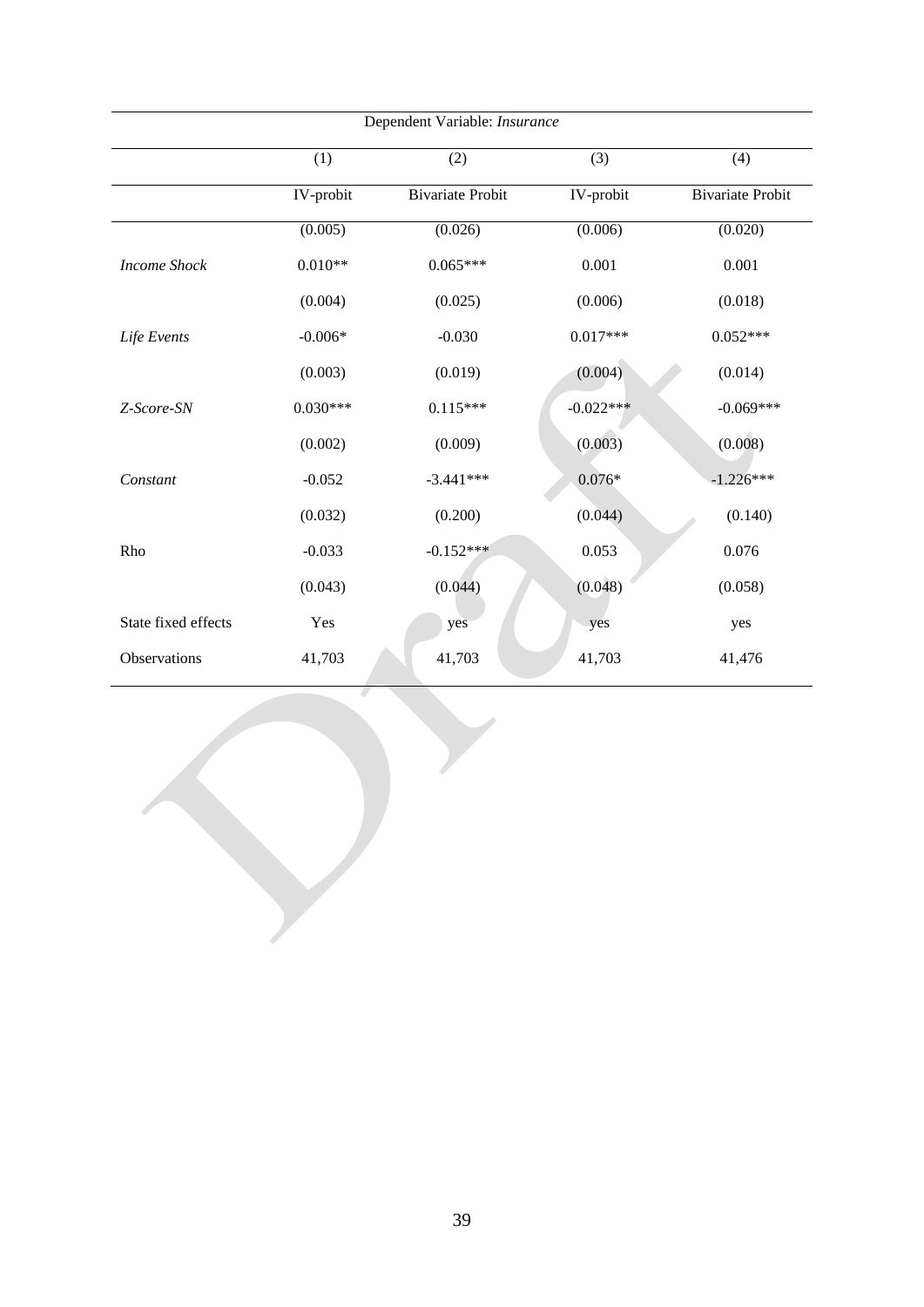#### Table A2: Ownership of smartphone and handset and insurance uptake – Full table

The table below represents the coefficients of bivariate probit, IV-probit and simple probit model of insurance on smartphone and handset ownership. Robust standard errors in parentheses. \*\*\*  $p<0.01$ , \*\*  $p<0.05$ , \*  $p<0.1$ 

| Dependent Variable: Insurance |              |             |             |             |                  |             |  |  |
|-------------------------------|--------------|-------------|-------------|-------------|------------------|-------------|--|--|
|                               | (3)          | (2)         | (3)         | (4)         | (5)              | (4)         |  |  |
| <b>VARIABLES</b>              | Probit model | IV-probit   | Bivariate   | Probit      | <b>IV-Probit</b> | Bivariate   |  |  |
|                               |              |             | model       | model       |                  | model       |  |  |
| Smartphone                    | $0.178***$   | $0.282**$   | $0.428***$  |             |                  |             |  |  |
|                               | (0.021)      | (0.134)     | (0.074)     |             |                  |             |  |  |
| Handset                       |              |             |             | 0.008       | $-0.113$         | $-0.122$    |  |  |
|                               |              |             |             | (0.016)     | (0.110)          | (0.097)     |  |  |
| Debt                          | $0.166***$   | $0.166***$  | $0.164***$  | $0.167***$  | $0.170***$       | $0.170***$  |  |  |
|                               | (0.015)      | (0.015)     | (0.015)     | (0.015)     | (0.015)          | (0.015)     |  |  |
| Asset quintiles: Base Q1      |              |             |             |             |                  |             |  |  |
| Q <sub>2</sub>                | $0.312***$   | $0.313***$  | $0.316***$  | $0.307***$  | $0.348***$       | $0.343***$  |  |  |
|                               | (0.023)      | (0.023)     | (0.023)     | (0.024)     | (0.043)          | (0.040)     |  |  |
| Q <sub>3</sub>                | $0.591***$   | $0.589***$  | $0.588***$  | $0.590***$  | $0.640***$       | $0.633***$  |  |  |
|                               | (0.025)      | (0.025)     | (0.025)     | (0.026)     | (0.051)          | (0.047)     |  |  |
| Q <sub>4</sub>                | $0.879***$   | $0.870***$  | $0.857***$  | $0.891***$  | 0.936***         | $0.930***$  |  |  |
|                               | (0.028)      | (0.031)     | (0.029)     | (0.028)     | (0.048)          | (0.045)     |  |  |
| Q <sub>5</sub>                | 1.310***     | 1.279***    | $1.235***$  | 1.357***    | 1.377***         | 1.374***    |  |  |
|                               | (0.033)      | (0.052)     | (0.040)     | (0.033)     | (0.036)          | (0.036)     |  |  |
| Age Head                      | $0.118***$   | $0.115***$  | $0.109***$  | $0.125***$  | $0.123***$       | $0.123***$  |  |  |
|                               | (0.032)      | (0.033)     | (0.032)     | (0.032)     | (0.032)          | (0.032)     |  |  |
| Education                     | $0.066***$   | $0.062***$  | $0.057***$  | $0.073***$  | $0.077***$       | $0.076***$  |  |  |
|                               | (0.009)      | (0.010)     | (0.010)     | (0.009)     | (0.010)          | (0.010)     |  |  |
| Kids Ratio                    | $0.160***$   | $0.181***$  | $0.214***$  | $0.117***$  | $0.146***$       | $0.142***$  |  |  |
|                               | (0.036)      | (0.045)     | (0.039)     | (0.036)     | (0.044)          | (0.042)     |  |  |
| Old Ratio                     | $-0.397***$  | $-0.383***$ | $-0.358***$ | $-0.424***$ | $-0.440***$      | $-0.438***$ |  |  |
|                               | (0.041)      | (0.044)     | (0.042)     | (0.041)     | (0.043)          | (0.043)     |  |  |
| Head Work: Base: Agriculture  |              |             |             |             |                  |             |  |  |
| <b>Small Business</b>         | $0.038*$     | $0.039*$    | $0.041**$   | $0.035*$    | $0.037*$         | $0.037*$    |  |  |
|                               | (0.020)      | (0.020)     | (0.020)     | (0.020)     | (0.020)          | (0.020)     |  |  |
| Professional                  | $0.365***$   | $0.360***$  | $0.352***$  | $0.373***$  | $0.367***$       | $0.368***$  |  |  |
|                               | (0.024)      | (0.026)     | (0.025)     | (0.024)     | (0.025)          | (0.025)     |  |  |
| <b>Others</b>                 | 0.003        | 0.001       | $-0.001$    | 0.005       | 0.005            | 0.005       |  |  |
|                               | (0.025)      | (0.025)     | (0.025)     | (0.025)     | (0.025)          | (0.025)     |  |  |
| Farmland                      | $0.101***$   | $0.102***$  | $0.104***$  | $0.098***$  | $0.104***$       | $0.103***$  |  |  |
|                               | (0.019)      | (0.019)     | (0.019)     | (0.019)     | (0.019)          | (0.019)     |  |  |
| Head Sex: Female              | $-0.046**$   | $-0.047**$  | $-0.048**$  | $-0.045**$  | $-0.050**$       | $-0.050**$  |  |  |
|                               | (0.023)      | (0.022)     | (0.023)     | (0.023)     | (0.023)          | (0.023)     |  |  |
| Muslim                        | $-0.441***$  | $-0.438***$ | $-0.435***$ | $-0.443***$ | $-0.439***$      | $-0.439***$ |  |  |
|                               | (0.025)      | (0.024)     | (0.025)     | (0.025)     | (0.024)          | (0.025)     |  |  |
| Christian                     | $-0.170***$  | $-0.167***$ | $-0.161***$ | $-0.177***$ | $-0.173***$      | $-0.173***$ |  |  |
|                               | (0.050)      | (0.049)     | (0.050)     | (0.050)     | (0.049)          | (0.050)     |  |  |
| <b>Others</b>                 | 0.052        | 0.051       | 0.049       | 0.053       | 0.052            | 0.052       |  |  |
|                               | (0.042)      | (0.042)     | (0.041)     | (0.041)     | (0.042)          | (0.041)     |  |  |
| $\cal SC$                     | $-0.059***$  | $-0.057***$ | $-0.055***$ | $-0.061***$ | $-0.060***$      | $-0.060***$ |  |  |
|                               | (0.021)      | (0.021)     | (0.021)     | (0.021)     | (0.021)          | (0.021)     |  |  |
| $\cal ST$                     | $-0.129***$  | $-0.126***$ | $-0.122***$ | $-0.134***$ | $-0.135***$      | $-0.135***$ |  |  |
|                               | (0.031)      | (0.031)     | (0.031)     | (0.031)     | (0.031)          | (0.031)     |  |  |
| <b>Others</b>                 | $0.032*$     | $0.034*$    | $0.036**$   | 0.029       | $0.032*$         | $0.031*$    |  |  |
|                               | (0.018)      | (0.018)     | (0.018)     | (0.018)     | (0.018)          | (0.018)     |  |  |
| Urban                         | $-0.039**$   | $-0.042**$  | $-0.045**$  | $-0.034*$   | $-0.038*$        | $-0.037*$   |  |  |
|                               | (0.020)      | (0.020)     | (0.020)     | (0.020)     | (0.020)          | (0.020)     |  |  |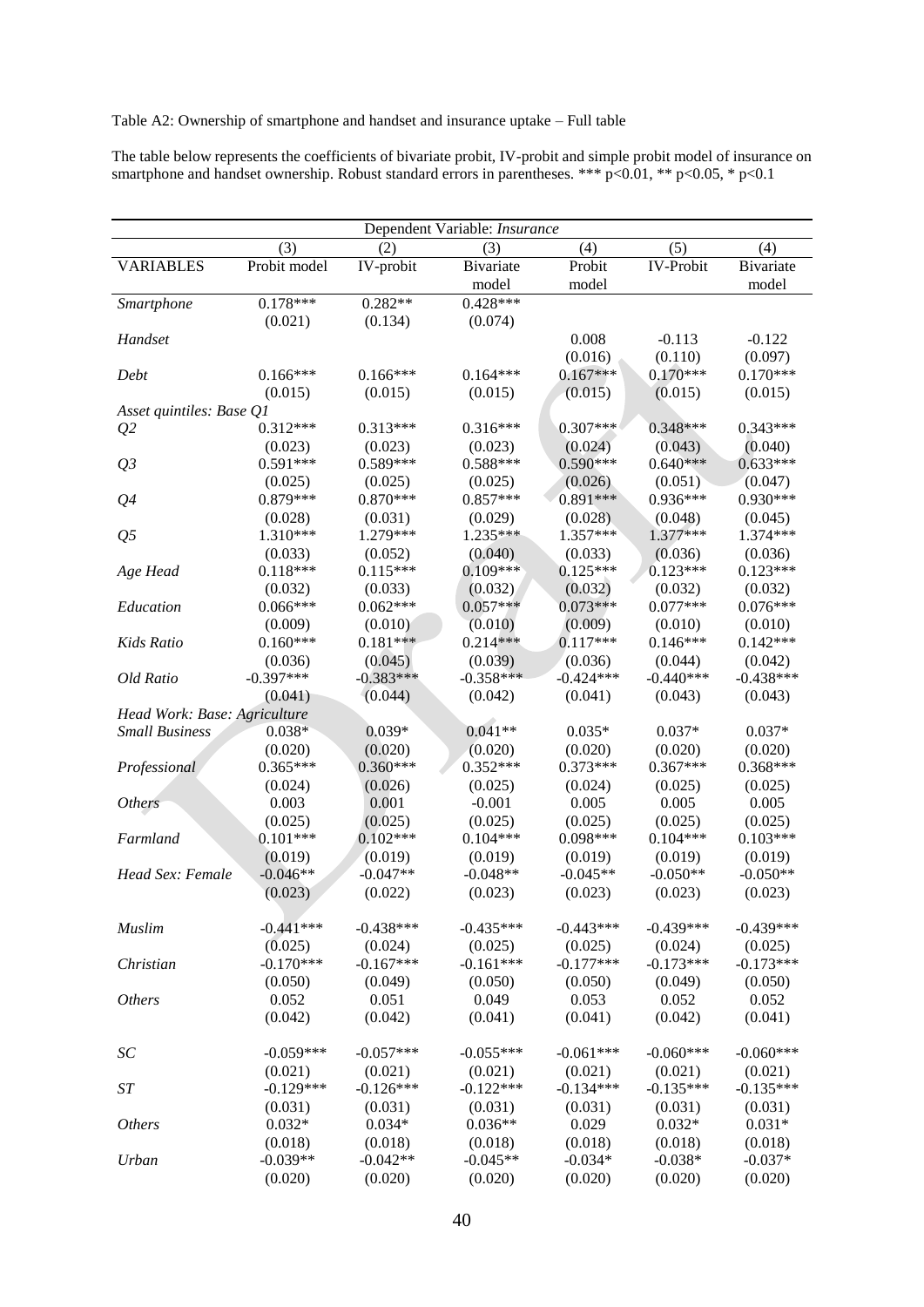| Dependent Variable: <i>Insurance</i>   |              |             |             |             |                  |                   |  |  |  |  |
|----------------------------------------|--------------|-------------|-------------|-------------|------------------|-------------------|--|--|--|--|
| (3)<br>(2)<br>(5)<br>(4)<br>(4)<br>(3) |              |             |             |             |                  |                   |  |  |  |  |
| <b>VARIABLES</b>                       | Probit model | IV-probit   | Bivariate   | Probit      | <b>IV-Probit</b> | <b>B</b> ivariate |  |  |  |  |
|                                        |              |             | model       | model       |                  | model             |  |  |  |  |
| <b>Income Shock</b>                    | $0.071***$   | $0.070***$  | $0.069***$  | $0.073***$  | $0.073***$       | $0.073***$        |  |  |  |  |
|                                        | (0.018)      | (0.018)     | (0.018)     | (0.018)     | (0.018)          | (0.018)           |  |  |  |  |
| Life Events                            | $-0.032**$   | $-0.032**$  | $-0.030**$  | $-0.034**$  | $-0.031**$       | $-0.032**$        |  |  |  |  |
|                                        | (0.014)      | (0.014)     | (0.014)     | (0.014)     | (0.014)          | (0.014)           |  |  |  |  |
| Z-Score-SN                             | $0.137***$   | $0.133***$  | $0.129***$  | $0.142***$  | $0.139***$       | $0.139***$        |  |  |  |  |
|                                        | (0.008)      | (0.009)     | (0.008)     | (0.008)     | (0.008)          | (0.008)           |  |  |  |  |
| Constant                               | $-2.119***$  | $-2.122***$ | $-2.121***$ | $-2.114***$ | $-2.080***$      | $-2.085***$       |  |  |  |  |
|                                        | (0.139)      | (0.142)     | (0.139)     | (0.139)     | (0.146)          | (0.142)           |  |  |  |  |
| State effect                           | yes          | yes         | yes         | yes         | yes              | yes               |  |  |  |  |
| Wald test stat                         |              | 0.62        | 11.908***   |             | 1.230            | 1.712             |  |  |  |  |
| <i><b>Observations</b></i>             | 41.707       | 41.703      | 41.703      | 41,707      | 41.703           | 41.703            |  |  |  |  |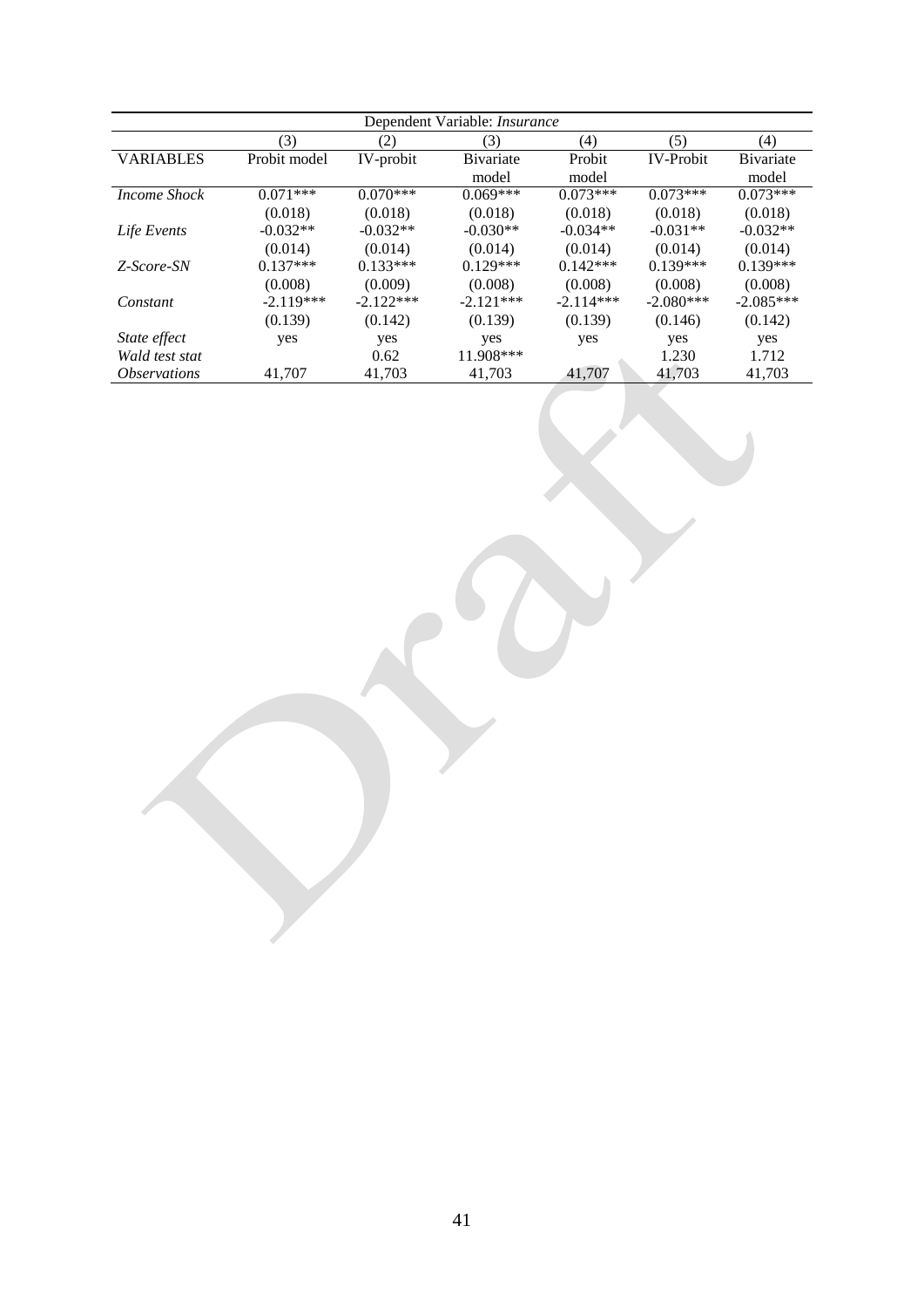## Table A3: Access to internet and food choice of households

| The table below gives the coefficient of probit, IV-probit and bivariate probit models of food choice on internet    |  |
|----------------------------------------------------------------------------------------------------------------------|--|
| and other household characteristics. Robust standard errors in parentheses. *** $p<0.01$ , ** $p<0.05$ , * $p<0.1$ . |  |

| Dependent Variable: Non-veg  |             |                 |             |                   |                |  |  |  |  |
|------------------------------|-------------|-----------------|-------------|-------------------|----------------|--|--|--|--|
|                              | (1)         | (2)             | (3)         | (4)               | (5)            |  |  |  |  |
| <b>VARIABLES</b>             | Probit      | IV-probit-Stage | IV-probit-  | Bivariate probit- | Bivariate      |  |  |  |  |
|                              |             | 2               | Stage 1     | Stage 2           | probit-Stage 1 |  |  |  |  |
| <i>Internet</i>              | 0.001       | $-0.019$        |             | $-0.033$          |                |  |  |  |  |
|                              | (0.025)     | (0.184)         |             | (0.103)           |                |  |  |  |  |
| Share_internet               |             |                 | $0.314***$  |                   | $1.126***$     |  |  |  |  |
|                              |             |                 | (0.013)     |                   | (0.051)        |  |  |  |  |
| Debt                         | 0.001       | 0.001           | $0.006*$    | 0.001             | $0.040**$      |  |  |  |  |
|                              | (0.018)     | (0.018)         | (0.004)     | (0.018)           | (0.019)        |  |  |  |  |
| Q <sub>2</sub>               | $-0.057**$  | $-0.057**$      | $-0.015***$ | $-0.057**$        | $0.328***$     |  |  |  |  |
|                              | (0.027)     | (0.027)         | (0.003)     | (0.027)           | (0.045)        |  |  |  |  |
| Q <sub>3</sub>               | $-0.086***$ | $-0.086***$     | $0.018***$  | $-0.085***$       | $0.569***$     |  |  |  |  |
|                              | (0.030)     | (0.031)         | (0.005)     | (0.030)           | (0.044)        |  |  |  |  |
| Q <sub>4</sub>               | $-0.110***$ | $-0.108***$     | $0.102***$  | $-0.106***$       | $0.815***$     |  |  |  |  |
|                              | (0.034)     | (0.040)         | (0.006)     | (0.036)           | (0.045)        |  |  |  |  |
| Q <sub>5</sub>               | $-0.146***$ | $-0.139*$       | $0.336***$  | $-0.134**$        | 1.370***       |  |  |  |  |
|                              | (0.040)     | (0.080)         | (0.009)     | (0.055)           | (0.049)        |  |  |  |  |
| Age Head                     | 0.057       | 0.059           | $0.034***$  | 0.059             | $0.163***$     |  |  |  |  |
|                              | (0.039)     | (0.039)         | (0.007)     | (0.039)           | (0.042)        |  |  |  |  |
| Education                    | $-0.083***$ | $-0.082***$     | $0.042***$  | $-0.081***$       | $0.512***$     |  |  |  |  |
|                              | (0.011)     | (0.014)         | (0.002)     | (0.012)           | (0.028)        |  |  |  |  |
| Kids Ratio                   | $0.198***$  | $0.193***$      | $-0.251***$ | $0.190***$        | $-1.392***$    |  |  |  |  |
|                              | (0.045)     | (0.065)         | (0.008)     | (0.052)           | (0.047)        |  |  |  |  |
| Old Ratio                    | $-0.455***$ | $-0.458***$     | $-0.181***$ | $-0.461***$       | $-1.104***$    |  |  |  |  |
|                              | (0.047)     | (0.057)         | (0.008)     | (0.050)           | (0.055)        |  |  |  |  |
| Head work: Base: Agriculture |             |                 |             |                   |                |  |  |  |  |
| <b>Small Business</b>        | $0.054**$   | $0.054**$       | $-0.008*$   | $0.054**$         | $-0.053*$      |  |  |  |  |
|                              | (0.025)     | (0.025)         | (0.004)     | (0.025)           | (0.029)        |  |  |  |  |
| Professional                 | 0.033       | 0.034           | 0.059***    | 0.035             | $0.152***$     |  |  |  |  |
|                              | (0.031)     | (0.033)         | (0.007)     | (0.031)           | (0.030)        |  |  |  |  |
| <b>Others</b>                | $0.051*$    | $0.051*$        | $0.015***$  | $0.051*$          | 0.048          |  |  |  |  |
|                              | (0.030)     | (0.030)         | (0.006)     | (0.030)           | (0.032)        |  |  |  |  |
| Farmland                     | $-0.038*$   | $-0.038$        | $-0.004$    | $-0.038$          | 0.009          |  |  |  |  |
|                              | (0.023)     | (0.023)         | (0.004)     | (0.023)           | (0.025)        |  |  |  |  |
| Head Sex: Female             | $-0.158***$ | $-0.158***$     | $0.012**$   | $-0.157***$       | $0.067**$      |  |  |  |  |
|                              | (0.027)     | (0.027)         | (0.005)     | (0.027)           | (0.029)        |  |  |  |  |
| Religion: Base: Hindu        |             |                 |             |                   |                |  |  |  |  |
| Muslim                       | $2.311***$  | $2.310***$      | 0.000       | $2.310***$        | 0.012          |  |  |  |  |
|                              | (0.063)     | (0.063)         | (0.006)     | (0.063)           | (0.031)        |  |  |  |  |
| Christian                    | 1.390***    | 1.390***        | $-0.027*$   | 1.390***          | $-0.093*$      |  |  |  |  |
|                              | (0.156)     | (0.156)         | (0.015)     | (0.156)           | (0.054)        |  |  |  |  |
| <b>Others</b>                | $-0.005$    | $-0.005$        | 0.004       | $-0.005$          | 0.043          |  |  |  |  |
|                              | (0.049)     | (0.049)         | (0.011)     | (0.049)           | (0.048)        |  |  |  |  |
| Caste: Base: General         |             |                 |             |                   |                |  |  |  |  |
| SC                           | $0.902***$  | $0.902***$      | $-0.007$    | $0.901***$        | 0.004          |  |  |  |  |
|                              | (0.027)     | (0.027)         | (0.005)     | (0.027)           | (0.027)        |  |  |  |  |
| ST                           | 1.183***    | 1.184***        | $-0.015**$  | 1.184***          | $-0.133***$    |  |  |  |  |
|                              | (0.043)     | (0.044)         | (0.006)     | (0.043)           | (0.047)        |  |  |  |  |
| <b>Others</b>                | $0.171***$  | $0.170***$      | $-0.010**$  | $0.170***$        | $-0.020$       |  |  |  |  |
|                              | (0.022)     | (0.022)         | (0.005)     | (0.022)           | (0.022)        |  |  |  |  |
| Urban                        | $0.106***$  | $0.107***$      | $-0.007$    | $0.108***$        | $-0.008$       |  |  |  |  |
|                              | (0.026)     | (0.027)         | (0.005)     | (0.026)           | (0.025)        |  |  |  |  |
| <b>Income Shock</b>          | $0.036*$    | 0.036           | $0.016***$  | $0.037*$          | 0.099***       |  |  |  |  |
|                              | (0.022)     | (0.022)         | (0.004)     | (0.022)           | (0.024)        |  |  |  |  |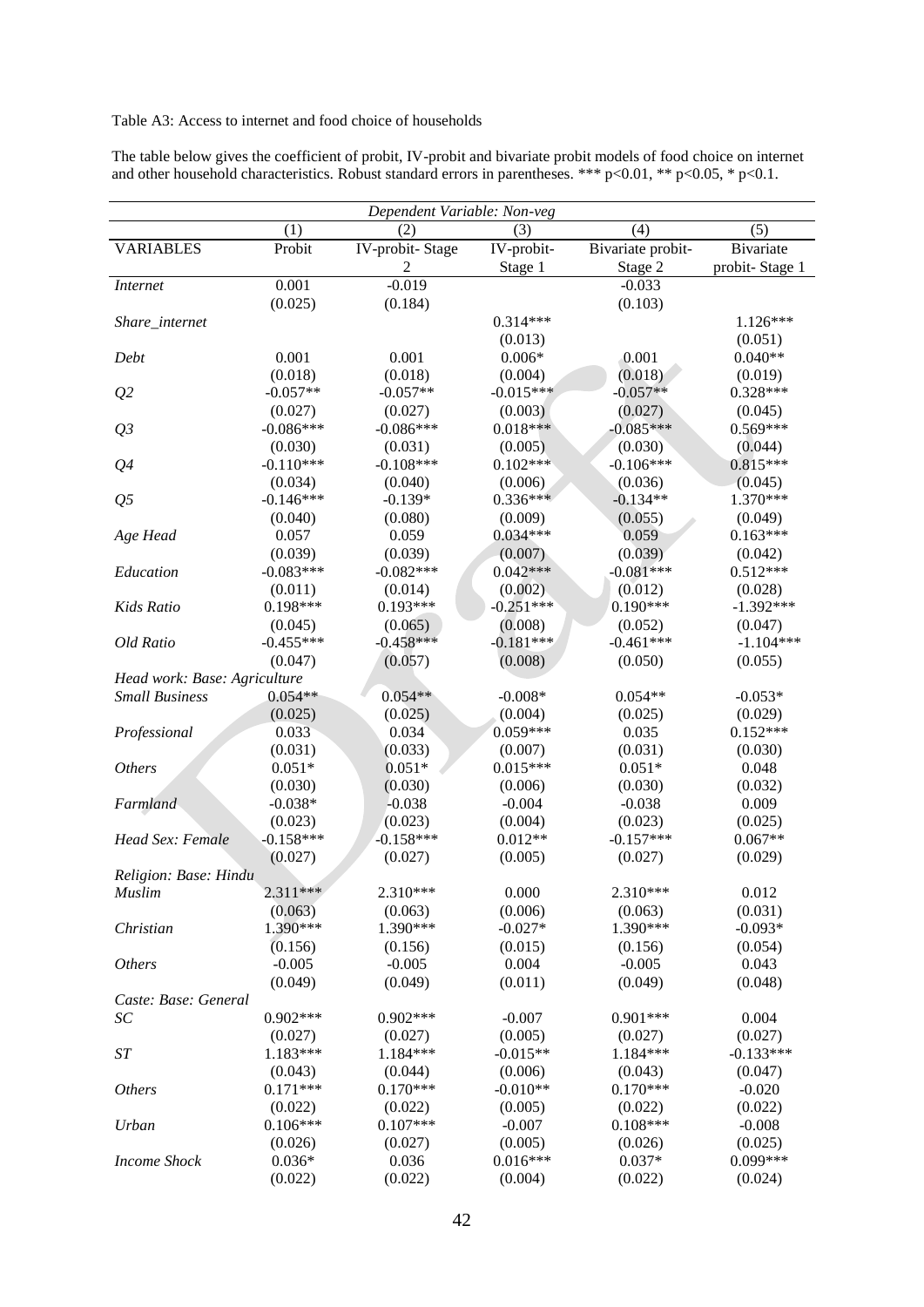| Dependent Variable: Non-veg |             |                 |             |                   |                   |  |  |  |  |  |
|-----------------------------|-------------|-----------------|-------------|-------------------|-------------------|--|--|--|--|--|
|                             | (1)         | (2)             | (3)         | (4)               | (5)               |  |  |  |  |  |
| <b>VARIABLES</b>            | Probit      | IV-probit-Stage | IV-probit-  | Bivariate probit- | <b>B</b> ivariate |  |  |  |  |  |
|                             |             | 2               | Stage 1     | Stage 2           | probit-Stage 1    |  |  |  |  |  |
| Life Events                 | 0.007       | 0.007           | $-0.013***$ | 0.007             | $-0.053***$       |  |  |  |  |  |
|                             | (0.017)     | (0.018)         | (0.003)     | (0.018)           | (0.018)           |  |  |  |  |  |
| Z-Score-SN                  | $-0.044***$ | $-0.043***$     | $0.038***$  | $-0.042***$       | $0.138***$        |  |  |  |  |  |
|                             | (0.010)     | (0.012)         | (0.002)     | (0.011)           | (0.009)           |  |  |  |  |  |
| Constant                    | $-0.337**$  | $-0.339**$      | $-0.060*$   | $-0.339**$        | $-3.230***$       |  |  |  |  |  |
|                             | (0.171)     | (0.171)         | (0.033)     | (0.171)           | (0.187)           |  |  |  |  |  |
| Rho                         |             |                 | 0.007       | 0.020             |                   |  |  |  |  |  |
|                             |             |                 | (0.062)     | (0.060)           |                   |  |  |  |  |  |
| State effect                | yes         | yes             | yes         | yes               | yes               |  |  |  |  |  |
| Wald test stat              |             | 0.01            |             | 0.115             |                   |  |  |  |  |  |
| <i><b>Observations</b></i>  | 41,055      | 41.501          | 41.051      | 41,558            | 41,558            |  |  |  |  |  |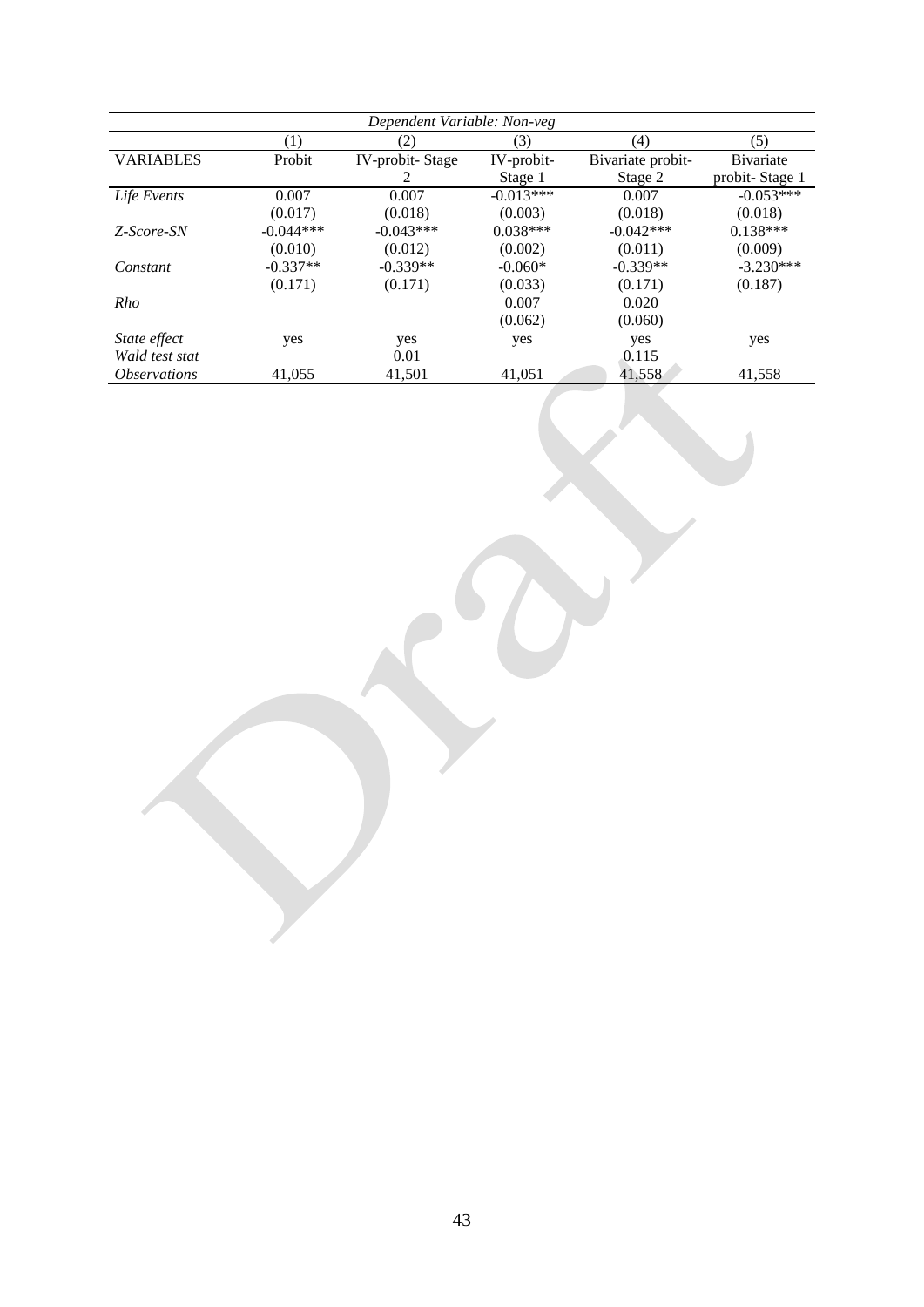# Table A4: First stage regression output for the sub-sample analysis

| The table below presents the first stage coefficient of bivariate probit regression of insurance on internet for the |  |
|----------------------------------------------------------------------------------------------------------------------|--|
| various sub-samples. Robust standard errors in parentheses. *** $p<0.01$ , ** $p<0.05$ , * $p<0.1$ .                 |  |

|                              | Dependent Variable: Insurance |             |                        |                    |             |                |  |  |  |  |  |
|------------------------------|-------------------------------|-------------|------------------------|--------------------|-------------|----------------|--|--|--|--|--|
|                              | (1)                           | (2)         | (3)                    | (4)                | (5)         | (6)            |  |  |  |  |  |
| Variables                    | Urban                         | Rural       | Primary                | No Primary         | More        | Less connected |  |  |  |  |  |
|                              |                               |             | education              | education          | connected   |                |  |  |  |  |  |
| Share_internet               | $0.881***$                    | $1.286***$  | 0.168                  | $-5.406***$        | $0.713***$  | $1.193***$     |  |  |  |  |  |
|                              | (0.064)                       | (0.097)     | (0.144)                | (0.301)            | (0.265)     | (0.069)        |  |  |  |  |  |
| Debt                         | 0.022                         | $0.063**$   | $0.057^{\ast\ast\ast}$ | 0.001              | 0.008       | $0.068***$     |  |  |  |  |  |
|                              | (0.027)                       | (0.026)     | (0.020)                | (0.072)            | (0.027)     | (0.025)        |  |  |  |  |  |
| Asset Quintiles: Base: Q1    |                               |             |                        |                    |             |                |  |  |  |  |  |
| Q2                           | 0.100                         | $0.372***$  | $0.249***$             | $0.552***$         | $0.173**$   | $0.401***$     |  |  |  |  |  |
|                              | (0.134)                       | (0.047)     | (0.051)                | (0.093)            | (0.085)     | (0.052)        |  |  |  |  |  |
| Q <sub>3</sub>               | $0.406***$                    | $0.615***$  | $0.479***$             | $0.763***$         | $0.383***$  | $0.661***$     |  |  |  |  |  |
|                              | (0.125)                       | (0.049)     | (0.050)                | (0.103)            | (0.082)     | (0.051)        |  |  |  |  |  |
| Q <sub>4</sub>               | $0.683***$                    | $0.841***$  | $0.668***$             | $1.093***$         | $0.599***$  | $0.924***$     |  |  |  |  |  |
|                              | (0.124)                       | (0.052)     | (0.051)                | (0.125)            | (0.082)     | (0.053)        |  |  |  |  |  |
| Q <sub>5</sub>               | $1.246***$                    | $1.326***$  | $1.120***$             | $1.767***$         | $1.145***$  | $1.469***$     |  |  |  |  |  |
|                              | (0.126)                       | (0.059)     | (0.054)                | (0.193)            | (0.085)     | (0.059)        |  |  |  |  |  |
| Age Head                     | $0.163**$                     | $0.142***$  | $0.077*$               | $-0.179$           | $0.163***$  | $0.139**$      |  |  |  |  |  |
|                              | (0.066)                       | (0.054)     | (0.045)                | (0.132)            | (0.063)     | (0.055)        |  |  |  |  |  |
| Education                    | $0.738***$                    | $0.425***$  | $1.616***$             | $0.111^{\ast\ast}$ | $0.748***$  | $0.414***$     |  |  |  |  |  |
|                              | (0.060)                       | (0.029)     | (0.045)                | (0.047)            | (0.064)     | (0.029)        |  |  |  |  |  |
| Kids Ratio                   | $-1.422***$                   | $-1.345***$ | $-1.352***$            | $-1.218***$        | $-1.338***$ | $-1.441***$    |  |  |  |  |  |
|                              | (0.071)                       | (0.063)     | (0.051)                | (0.152)            | (0.070)     | (0.064)        |  |  |  |  |  |
| Old Ratio                    | $-1.255***$                   | $-0.956***$ | $-1.066***$            | $-1.143***$        | $-1.170***$ | $-1.034***$    |  |  |  |  |  |
|                              | (0.079)                       | (0.074)     | (0.060)                | (0.153)            | (0.080)     | (0.074)        |  |  |  |  |  |
| Head Work: Base: Agriculture |                               |             |                        |                    |             |                |  |  |  |  |  |
| <b>Small Business</b>        | $-0.126*$                     | $-0.022$    | $-0.007$               | $-0.092$           | $-0.030$    | $-0.070*$      |  |  |  |  |  |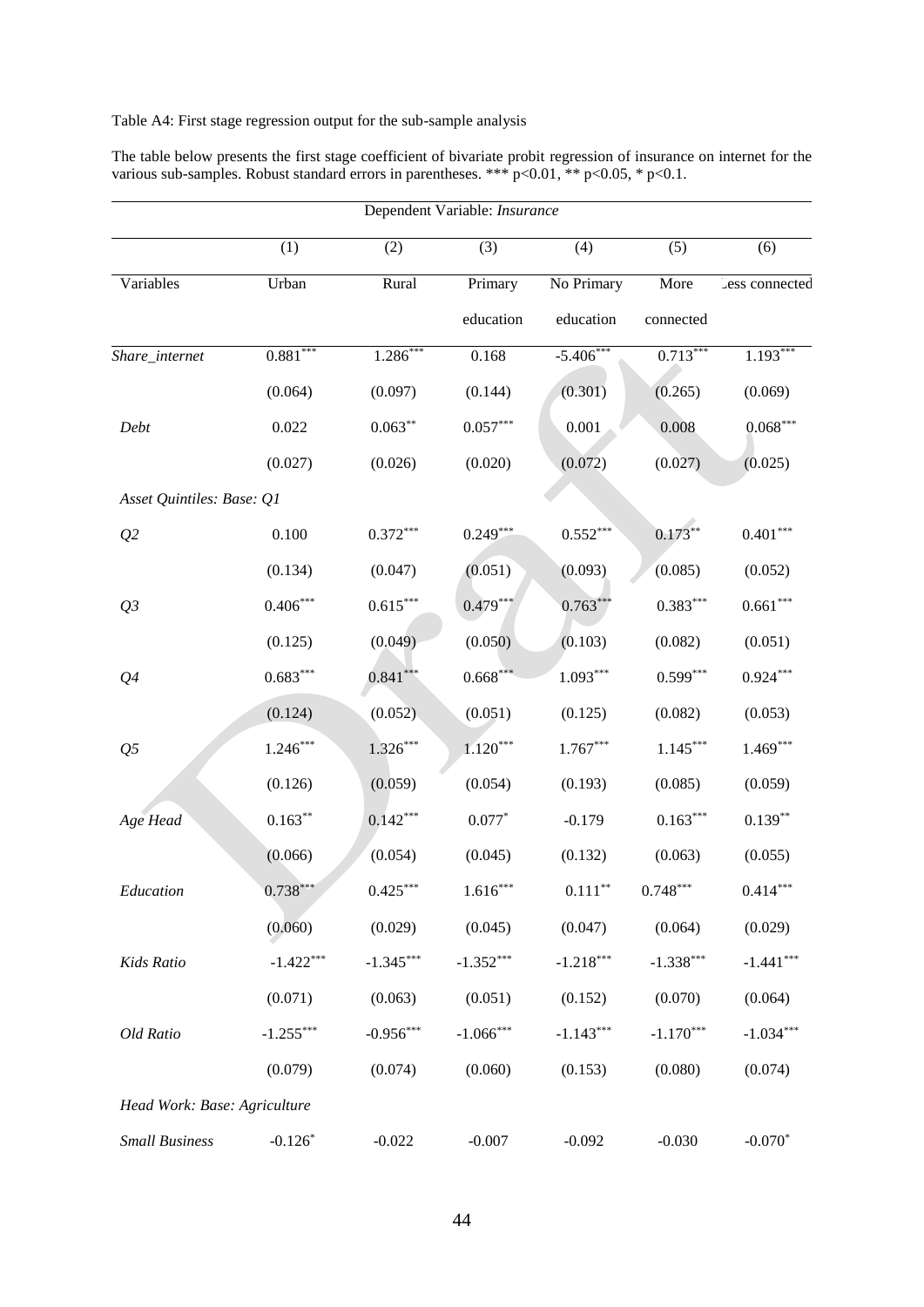|                       |                       |             | Dependent Variable: Insurance |            |                        |                |
|-----------------------|-----------------------|-------------|-------------------------------|------------|------------------------|----------------|
|                       | (1)                   | (2)         | (3)                           | (4)        | (5)                    | (6)            |
| Variables             | Urban                 | Rural       | Primary                       | No Primary | More                   | Less connected |
|                       |                       |             | education                     | education  | connected              |                |
|                       | (0.074)               | (0.034)     | (0.031)                       | (0.089)    | (0.045)                | (0.037)        |
| Professional          | 0.069                 | $0.188***$  | $0.139***$                    | 0.049      | $0.165***$             | $0.133***$     |
|                       | (0.075)               | (0.039)     | (0.032)                       | (0.130)    | (0.043)                | (0.042)        |
| <b>Others</b>         | 0.010                 | 0.031       | 0.037                         | 0.075      | $0.106**$              | $-0.009$       |
|                       | (0.077)               | (0.039)     | (0.034)                       | (0.114)    | (0.047)                | (0.043)        |
| Farmland              | $-0.001$              | 0.036       | $-0.000$                      | 0.054      | 0.003                  | $-0.007$       |
|                       | (0.045)               | (0.031)     | (0.027)                       | (0.081)    | (0.036)                | (0.033)        |
| Head Sex: Female      | 0.062                 | $0.092**$   | $0.071***$                    | $-0.013$   | $0.081*$               | 0.060          |
|                       | (0.043)               | (0.040)     | (0.031)                       | (0.082)    | (0.045)                | (0.038)        |
| Religion: Base: Hindu |                       |             |                               |            |                        |                |
| Muslim                | $-0.023$              | 0.061       | $0.088***$                    | $-0.173$   | 0.043                  | $-0.022$       |
|                       | (0.041)               | (0.048)     | (0.033)                       | (0.112)    | (0.045)                | (0.041)        |
| Christian             | $-0.011$              | $-0.218***$ | $-0.075$                      | $-0.537$   | $-0.131*$              | 0.006          |
|                       | (0.073)               | (0.084)     | (0.056)                       | (0.384)    | (0.068)                | (0.083)        |
| <b>Others</b>         | $-0.035$              | 0.066       | 0.068                         | 0.149      | $0.121*$               | $-0.089$       |
|                       | (0.070)               | (0.068)     | (0.051)                       | (0.179)    | (0.069)                | (0.058)        |
| Cast: Base: General   |                       |             |                               |            |                        |                |
| $\cal SC$             | $-0.056$              | 0.046       | 0.024                         | 0.066      | $0.101***$             | $-0.064*$      |
|                       | (0.039)               | (0.037)     | (0.029)                       | (0.104)    | (0.040)                | (0.036)        |
| $\cal ST$             | $-0.151$ <sup>*</sup> | $-0.134**$  | $-0.113**$                    | $-0.162$   | $-0.112$               | $-0.152**$     |
|                       | (0.083)               | (0.058)     | (0.050)                       | (0.138)    | (0.069)                | (0.060)        |
| <b>Others</b>         | $-0.007$              | $-0.024$    | 0.015                         | 0.008      | 0.040                  | $-0.060**$     |
|                       | (0.032)               | (0.030)     | (0.023)                       | (0.098)    | (0.031)                | (0.028)        |
| Urban                 |                       |             | $-0.003$                      | $-0.089$   | $-0.003$               | $-0.014$       |
|                       |                       |             | (0.027)                       | (0.095)    | (0.036)                | (0.033)        |
| Income Shock          | $0.127***$            | $0.084***$  | $0.099***$                    | 0.083      | $0.118^{\ast\ast\ast}$ | $0.082***$     |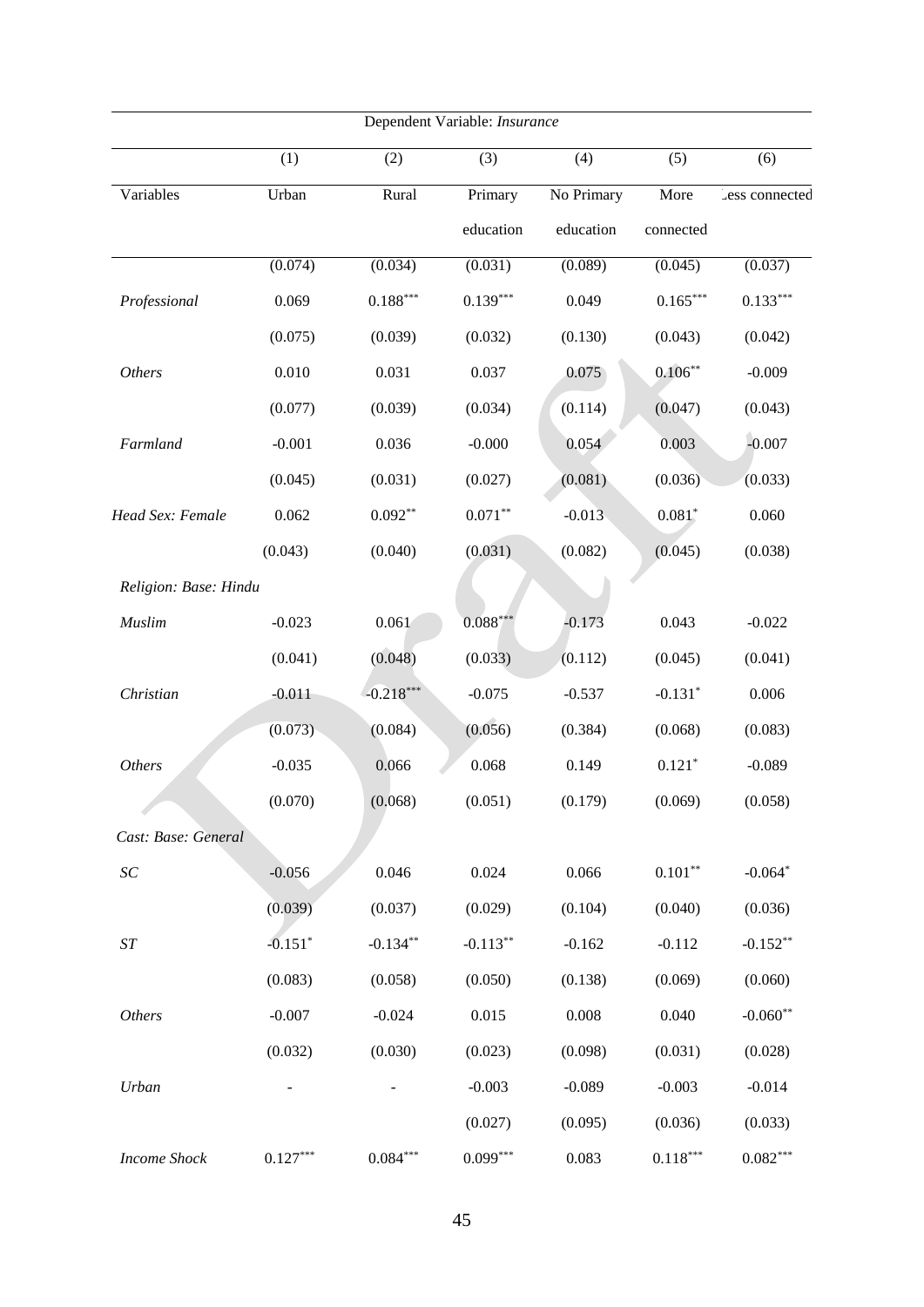| Dependent Variable: Insurance |             |             |             |            |             |                |  |  |  |
|-------------------------------|-------------|-------------|-------------|------------|-------------|----------------|--|--|--|
|                               | (1)         | (2)         | (3)         | (4)        | (5)         | (6)            |  |  |  |
| Variables                     | Urban       | Rural       | Primary     | No Primary | More        | Less connected |  |  |  |
|                               |             |             | education   | education  | connected   |                |  |  |  |
|                               | (0.045)     | (0.028)     | (0.025)     | (0.079)    | (0.034)     | (0.032)        |  |  |  |
| Life Events                   | $-0.072***$ | $-0.037$    | $-0.059***$ | 0.019      | $-0.080***$ | $-0.039$       |  |  |  |
|                               | (0.026)     | (0.025)     | (0.019)     | (0.064)    | (0.026)     | (0.024)        |  |  |  |
| Z-Score-SN                    | $0.124***$  | $0.153***$  | $0.103***$  | $0.157***$ | $0.096***$  | $0.167***$     |  |  |  |
|                               | (0.013)     | (0.012)     | (0.009)     | (0.045)    | (0.015)     | (0.034)        |  |  |  |
| Constant                      | $-3.364***$ | $-3.168***$ | $-5.595***$ | $-1.077*$  | $-3.639***$ | $-2.970***$    |  |  |  |
|                               | (0.339)     | (0.238)     | (0.212)     | (0.576)    | (0.301)     | (0.227)        |  |  |  |
| Rho                           | $-0.259***$ | $-0.040$    | $-0.077$    | $-0.223$   | $-0.148**$  | $-0.133**$     |  |  |  |
|                               | (0.070)     | (0.062)     | (0.047)     | (0.200)    | (0.071)     | (0.054)        |  |  |  |
| State fixed                   | Yes         | yes         | yes         | Yes        | yes         | Yes            |  |  |  |
| effects                       |             |             |             |            |             |                |  |  |  |
| Observations                  | 14,345      | 27,362      | 32,102      | 9,605      | 14,481      | 27,226         |  |  |  |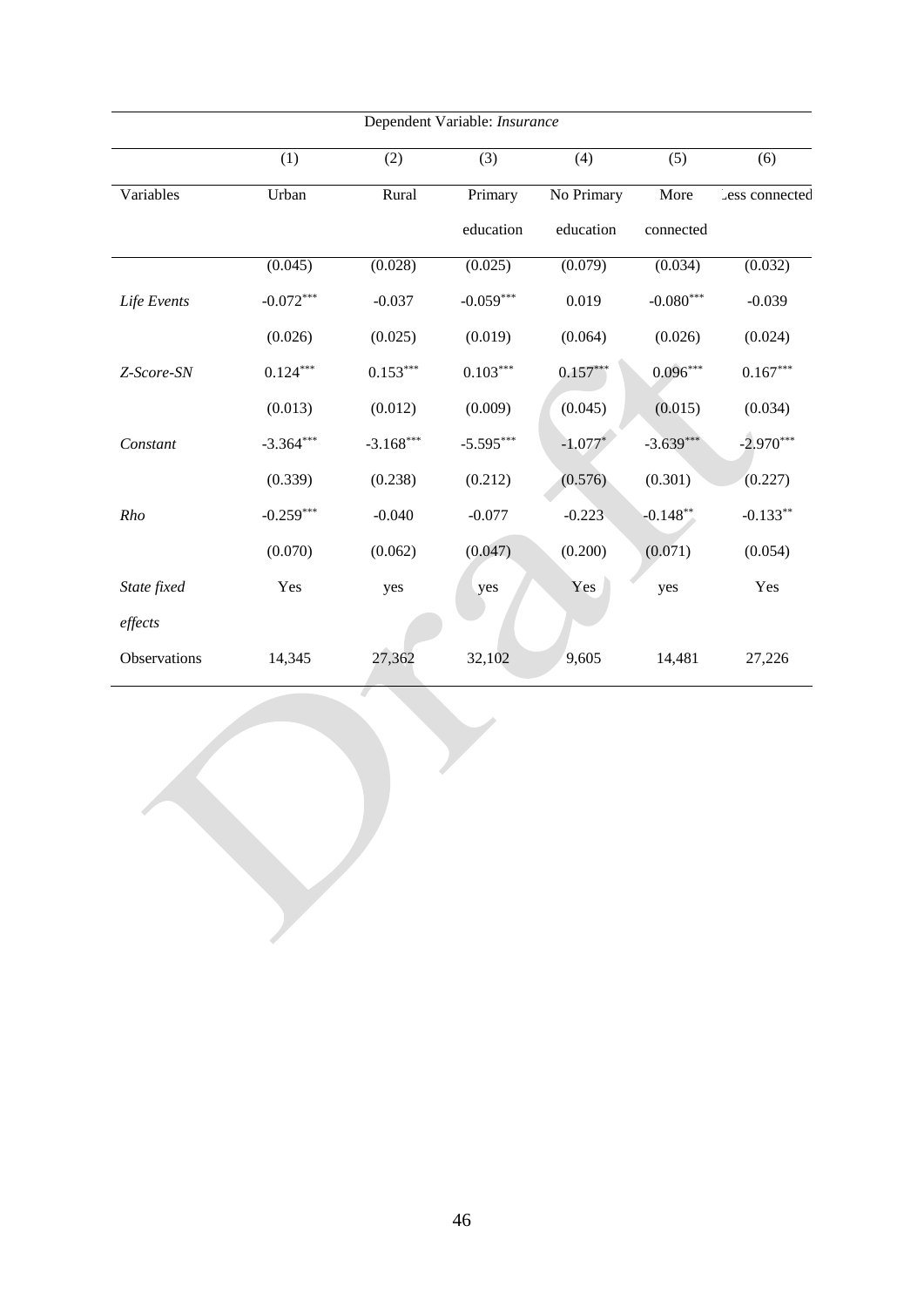## Table A5: Sub-sample analysis- Full table

The table below presents the probit coefficient of second stage bivariate probit coefficient of the regression of insurance on internet for the sub-samples. Robust standard errors in parentheses. \*\*\* p<0.01, \*\* p<0.05, \* p<0.1. 

|                              | Dependent Variable: Insurance |             |             |                         |             |             |                         |                |             |             |                         |                     |
|------------------------------|-------------------------------|-------------|-------------|-------------------------|-------------|-------------|-------------------------|----------------|-------------|-------------|-------------------------|---------------------|
|                              | (1)                           | (2)         | (3)         | (4)                     | (5)         | (6)         | (7)                     | (8)            | (9)         | (10)        | (11)                    | (12)                |
|                              |                               | Probit      |             | <b>Bivariate Probit</b> | Probit      |             | <b>Bivariate Probit</b> |                | Probit      |             | <b>Bivariate Probit</b> |                     |
| <b>VARIABLES</b>             | Urban                         | Rural       | Urban       | Rural                   | Primary     | No Primary  | Primary                 | N <sub>o</sub> | More        | Less        | More                    | Less                |
|                              |                               |             |             |                         |             |             | education               | Primary        | connected   | connected   |                         | connected connected |
|                              |                               |             |             |                         | education   | education   |                         | education      |             |             |                         |                     |
| <i>Internet</i>              | $0.225***$                    | $0.130***$  | $0.631***$  | $0.199*$                | $0.144***$  | $0.228***$  | $0.271***$              | $0.670*$       | $0.155***$  | $0.198***$  | $0.393***$              | $0.420***$          |
|                              | (0.028)                       | (0.027)     | (0.108)     | (0.109)                 | (0.020)     | (0.086)     | (0.080)                 | (0.403)        | (0.028)     | (0.027)     | (0.115)                 | (0.093)             |
| Debt                         | $0.133***$                    | $0.188***$  | $0.131***$  | $0.187***$              | $0.157***$  | $0.209***$  | $0.155***$              | $0.208***$     | $0.182***$  | $0.161***$  | $0.182***$              | $0.158***$          |
|                              | (0.025)                       | (0.019)     | (0.025)     | (0.019)                 | (0.017)     | (0.035)     | (0.017)                 | (0.035)        | (0.025)     | (0.019)     | (0.025)                 | (0.019)             |
| Asset quintiles: Base: Q1    |                               |             |             |                         |             |             |                         |                |             |             |                         |                     |
| Q <sub>2</sub>               | $0.311***$                    | $0.308***$  | $0.337***$  | $0.308***$              | $0.301***$  | $0.360***$  | $0.303***$              | $0.353***$     | $0.175***$  | $0.353***$  | $0.183***$              | $0.353***$          |
|                              | (0.073)                       | (0.025)     | (0.073)     | (0.025)                 | (0.029)     | (0.039)     | (0.029)                 | (0.039)        | (0.050)     | (0.026)     | (0.050)                 | (0.026)             |
| Q <sub>3</sub>               | 0.489***                      | $0.615***$  | $0.503***$  | $0.612***$              | $0.595***$  | $0.532***$  | $0.594***$              | $0.514***$     | $0.512***$  | $0.603***$  | $0.510***$              | $0.594***$          |
|                              | (0.069)                       | (0.029)     | (0.069)     | (0.029)                 | (0.030)     | (0.053)     | (0.030)                 | (0.055)        | (0.050)     | (0.030)     | (0.050)                 | (0.030)             |
| Q <sub>4</sub>               | $0.803***$                    | $0.893***$  | $0.773***$  | $0.884***$              | $0.869***$  | $0.669***$  | $0.860***$              | $0.626***$     | $0.809***$  | $0.870***$  | $0.785***$              | $0.840***$          |
|                              | (0.070)                       | (0.034)     | (0.070)     | (0.037)                 | (0.032)     | (0.081)     | (0.033)                 | (0.089)        | (0.052)     | (0.034)     | (0.054)                 | (0.037)             |
| Q <sub>5</sub>               | 1.228***                      | 1.292***    | $1.090***$  | 1.269***                | $1.269***$  | $1.345***$  | 1.233***                | $1.196***$     | 1.211***    | 1.290***    | 1.128***                | 1.202***            |
|                              | (0.074)                       | (0.045)     | (0.084)     | (0.058)                 | (0.038)     | (0.165)     | (0.044)                 | (0.212)        | (0.058)     | (0.044)     | (0.071)                 | (0.057)             |
| Age Head                     | $0.128**$                     | $0.098***$  | $0.104*$    | $0.097**$               | $0.139***$  | $-0.102$    | $0.136***$              | $-0.095$       | $0.160***$  | $0.090**$   | $0.144**$               | $0.085**$           |
|                              | (0.059)                       | (0.038)     | (0.059)     | (0.038)                 | (0.036)     | (0.073)     | (0.036)                 | (0.073)        | (0.056)     | (0.039)     | (0.056)                 | (0.039)             |
| Education                    | $0.064***$                    | $0.068***$  | 0.021       | $0.065***$              | $0.262***$  | $0.069***$  | $0.216***$              | $0.066***$     | $0.108***$  | $0.046***$  | $0.083***$              | $0.038***$          |
|                              | (0.021)                       | (0.011)     | (0.023)     | (0.011)                 | (0.031)     | (0.025)     | (0.041)                 | (0.026)        | (0.021)     | (0.011)     | (0.023)                 | (0.011)             |
| Kids Ratio                   | $0.243***$                    | $0.152***$  | $0.398***$  | $0.167***$              | $0.221***$  | 0.009       | $0.259***$              | 0.039          | $0.145**$   | $0.179***$  | $0.228***$              | $0.230***$          |
|                              | (0.064)                       | (0.044)     | (0.074)     | (0.049)                 | (0.041)     | (0.076)     | (0.047)                 | (0.079)        | (0.062)     | (0.044)     | (0.073)                 | (0.049)             |
| Old Ratio                    | $-0.503***$                   | $-0.349***$ | $-0.370***$ | $-0.339***$             | $-0.439***$ | $-0.263***$ | $-0.408$ ***            | $-0.242***$    | $-0.455***$ | $-0.357***$ | $-0.382***$             |                     |
|                              |                               |             |             |                         |             |             |                         |                |             |             |                         | $0.323***$          |
|                              | (0.072)                       | (0.050)     | (0.079)     | (0.052)                 | (0.051)     | (0.072)     | (0.054)                 | (0.073)        | (0.070)     | (0.050)     | (0.078)                 | (0.052)             |
| Head Work: Base: Agriculture |                               |             |             |                         |             |             |                         |                |             |             |                         |                     |
| <b>Small Business</b>        | 0.010                         | 0.033       | 0.018       | 0.033                   | 0.026       | $0.076*$    | 0.026                   | $0.079*$       | $0.086**$   | 0.016       | $0.089**$               | 0.018               |
|                              | (0.062)                       | (0.023)     | (0.062)     | (0.023)                 | (0.024)     | (0.041)     | (0.024)                 | (0.041)        | (0.037)     | (0.025)     | (0.037)                 | (0.025)             |
| Professional                 | $0.316***$                    | $0.362***$  | $0.289***$  | $0.358***$              | $0.350***$  | $0.269***$  | $0.343***$              | $0.262***$     | $0.452***$  | $0.292***$  | $0.433***$              | $0.277***$          |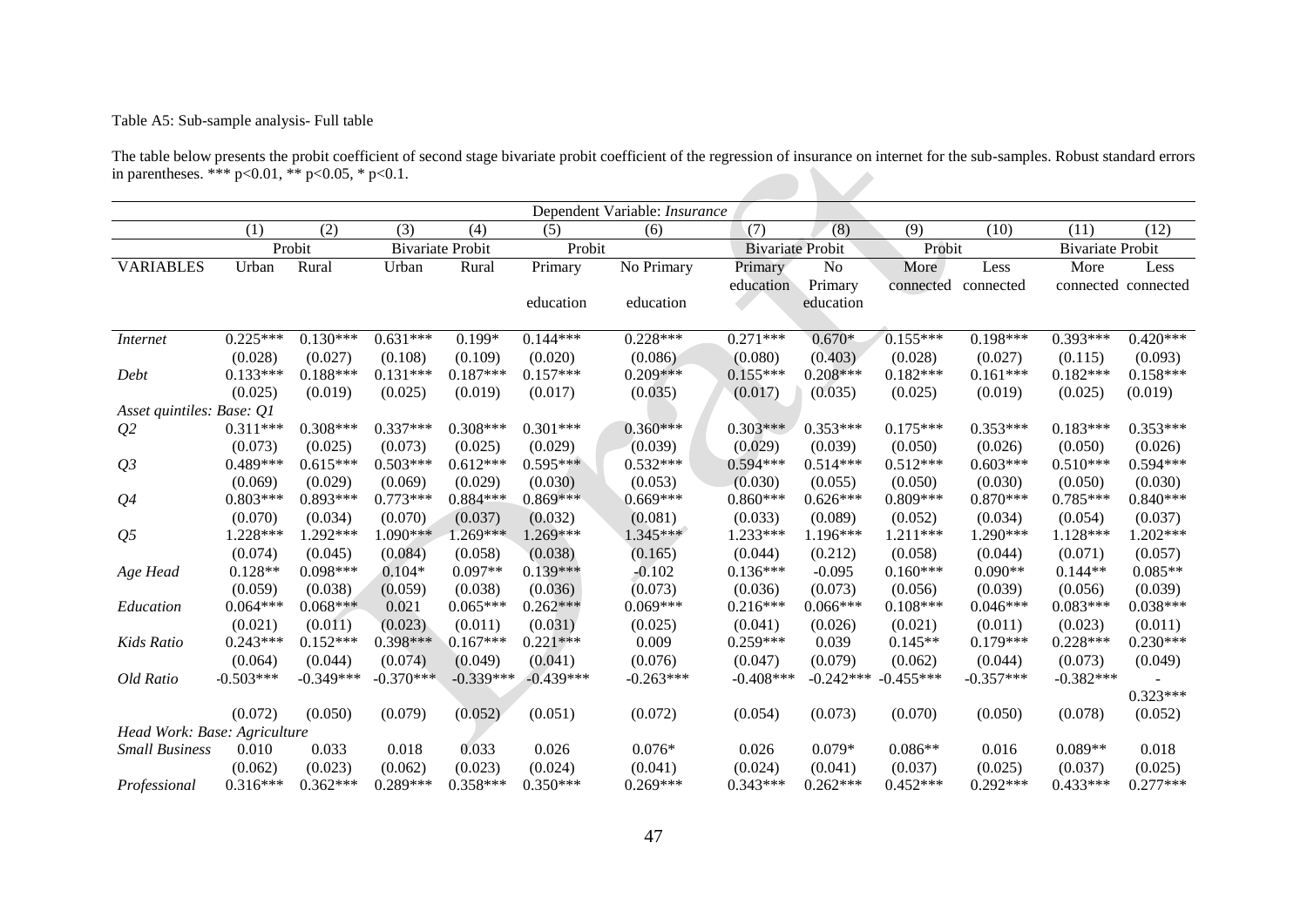|                           | Dependent Variable: Insurance |                       |                         |                       |                       |                         |                         |                            |                             |                       |                             |                       |
|---------------------------|-------------------------------|-----------------------|-------------------------|-----------------------|-----------------------|-------------------------|-------------------------|----------------------------|-----------------------------|-----------------------|-----------------------------|-----------------------|
|                           | (1)                           | (2)                   | (3)                     | (4)                   | (5)                   | (6)                     | (7)                     | (8)                        | (9)                         | (10)                  | (11)                        | (12)                  |
|                           | Probit                        |                       | <b>Bivariate Probit</b> |                       | Probit                |                         | <b>Bivariate Probit</b> |                            | Probit                      |                       | <b>Bivariate Probit</b>     |                       |
| <b>VARIABLES</b>          | Urban                         | Rural                 | Urban                   | Rural                 | Primary<br>education  | No Primary<br>education | Primary<br>education    | No<br>Primary<br>education | More<br>connected connected | Less                  | More<br>connected connected | Less                  |
|                           |                               |                       |                         |                       |                       |                         |                         |                            |                             |                       |                             |                       |
|                           | (0.063)                       | (0.033)               | (0.064)                 | (0.033)               | (0.027)               | (0.077)                 | (0.027)                 | (0.078)                    | (0.039)                     | (0.033)               | (0.040)                     | (0.033)               |
| <b>Others</b>             | $-0.017$                      | 0.004                 | $-0.027$                | 0.003                 | $-0.007$              | $-0.028$                | $-0.009$                | $-0.030$                   | $0.073*$                    | $-0.041$              | 0.064                       | $-0.043$              |
|                           | (0.066)                       | (0.030)               | (0.066)                 | (0.030)               | (0.028)               | (0.056)                 | (0.028)                 | (0.055)                    | (0.042)                     | (0.032)               | (0.042)                     | (0.031)               |
| Farmland                  | $0.129***$<br>(0.041)         | $0.110***$<br>(0.022) | $0.133***$<br>(0.041)   | $0.110***$<br>(0.022) | $0.087***$<br>(0.022) | $0.148***$<br>(0.039)   | $0.089***$<br>(0.022)   | $0.148***$<br>(0.039)      | $0.130***$<br>(0.032)       | $0.084***$<br>(0.023) | $0.134***$<br>(0.032)       | $0.088***$<br>(0.023) |
| Head Sex: Fema -0.141 *** |                               | $-0.001$              | $-0.144***$             | $-0.002$              | $-0.051*$             | $-0.039$                | $-0.052**$              | $-0.040$                   | $-0.067*$                   | $-0.040$              | $-0.072*$                   | $-0.042$              |
|                           | (0.037)                       | (0.028)               | (0.037)                 | (0.028)               | (0.026)               | (0.044)                 | (0.027)                 | (0.044)                    | (0.039)                     | (0.028)               | (0.039)                     | (0.028)               |
| Religion: Hindu           |                               |                       |                         |                       |                       |                         |                         |                            |                             |                       |                             |                       |
| Muslim                    | $-0.488***$                   | $-0.335***$           | $-0.471***$             | $-0.335***$           | $-0.477***$           | $-0.228***$             | $-0.476***$             | $-0.222***$                | $-0.461***$                 | $-0.426***$           | $-0.455***$                 | $-0.420***$           |
|                           | (0.036)                       | (0.035)               | (0.037)                 | (0.035)               | (0.028)               | (0.053)                 | (0.028)                 | (0.053)                    | (0.041)                     | (0.031)               | (0.041)                     | (0.031)               |
| Christian                 | $-0.215***$                   | $-0.058$              | $-0.210***$             | $-0.052$              | $-0.197***$           | 0.277                   | $-0.193***$             | 0.287                      | $-0.201***$                 | $-0.102$              | $-0.188***$                 | $-0.103$              |
|                           | (0.070)                       | (0.074)               | (0.070)                 | (0.074)               | (0.051)               | (0.199)                 | (0.051)                 | (0.199)                    | (0.066)                     | (0.076)               | (0.066)                     | (0.076)               |
| <b>Others</b>             | 0.041                         | $0.098*$              | 0.046                   | $0.097*$              | $0.086*$              | $-0.058$                | $0.085*$                | $-0.063$                   | 0.086                       | 0.022                 | 0.079                       | 0.028                 |
|                           | (0.067)                       | (0.056)               | (0.067)                 | (0.056)               | (0.045)               | (0.126)                 | (0.045)                 | (0.125)                    | (0.064)                     | (0.055)               | (0.064)                     | (0.055)               |
|                           | Cast: Base: General           |                       |                         |                       |                       |                         |                         |                            |                             |                       |                             |                       |
| SC                        | $-0.119***$                   | 0.006                 | $-0.100***$             | 0.007                 | $-0.056**$            | 0.020                   | $-0.055**$              | 0.021                      | $-0.031$                    | $-0.078***$           | $-0.032$                    | $-0.071***$           |
|                           | (0.035)                       | (0.027)               | (0.035)                 | (0.027)               | (0.023)               | (0.056)                 | (0.023)                 | (0.056)                    | (0.036)                     | (0.027)               | (0.036)                     | (0.027)               |
| ST                        | $-0.071$                      | $-0.072**$            | $-0.045$                | $-0.071*$             | $-0.150***$           | $-0.028$                | $-0.145***$             | $-0.022$                   | $-0.112**$                  | $-0.139***$           | $-0.101*$                   | $-0.131***$           |
|                           | (0.071)                       | (0.036)               | (0.071)                 | (0.036)               | (0.037)               | (0.067)                 | (0.037)                 | (0.067)                    | (0.055)                     | (0.038)               | (0.055)                     | (0.038)               |
| <i><b>Others</b></i>      | 0.029                         | $0.074***$            | 0.038                   | $0.075***$            | $0.038*$              | $0.085*$                | $0.039**$               | $0.088*$                   | 0.032                       | 0.023                 | 0.033                       | 0.028                 |
|                           | (0.029)                       | (0.023)               | (0.029)                 | (0.023)               | (0.019)               | (0.051)                 | (0.019)                 | (0.051)                    | (0.028)                     | (0.023)               | (0.028)                     | (0.024)               |
| Urban                     |                               |                       |                         |                       | $-0.066***$           | 0.006                   | $-0.071***$             | 0.005                      | $-0.024$                    | $-0.053**$            | $-0.038$                    | $-0.060**$            |
|                           |                               |                       |                         |                       | (0.022)               | (0.049)                 | (0.022)                 | (0.049)                    | (0.031)                     | (0.025)               | (0.032)                     | (0.025)               |
| <b>Income Shock</b>       | $-0.004$                      | $0.094***$            | $-0.017$                | $0.093***$            | $0.062***$            | $0.087**$               | $0.060***$              | $0.086**$                  | 0.044                       | $0.078***$            | 0.038                       | $0.075***$            |
|                           | (0.042)                       | (0.020)               | (0.042)                 | (0.020)               | (0.020)               | (0.038)                 | (0.020)                 | (0.038)                    | (0.030)                     | (0.022)               | (0.030)                     | (0.022)               |
| Life Events               | $-0.041*$                     | $-0.026$              | $-0.031$                | $-0.025$              | $-0.038**$            | $-0.004$                | $-0.036**$              | $-0.004$                   | $-0.046*$                   | $-0.025$              | $-0.040*$                   | $-0.023$              |
|                           | (0.024)                       | (0.018)               | (0.024)                 | (0.018)               | (0.016)               | (0.032)                 | (0.016)                 | (0.032)                    | (0.023)                     | (0.018)               | (0.024)                     | (0.018)               |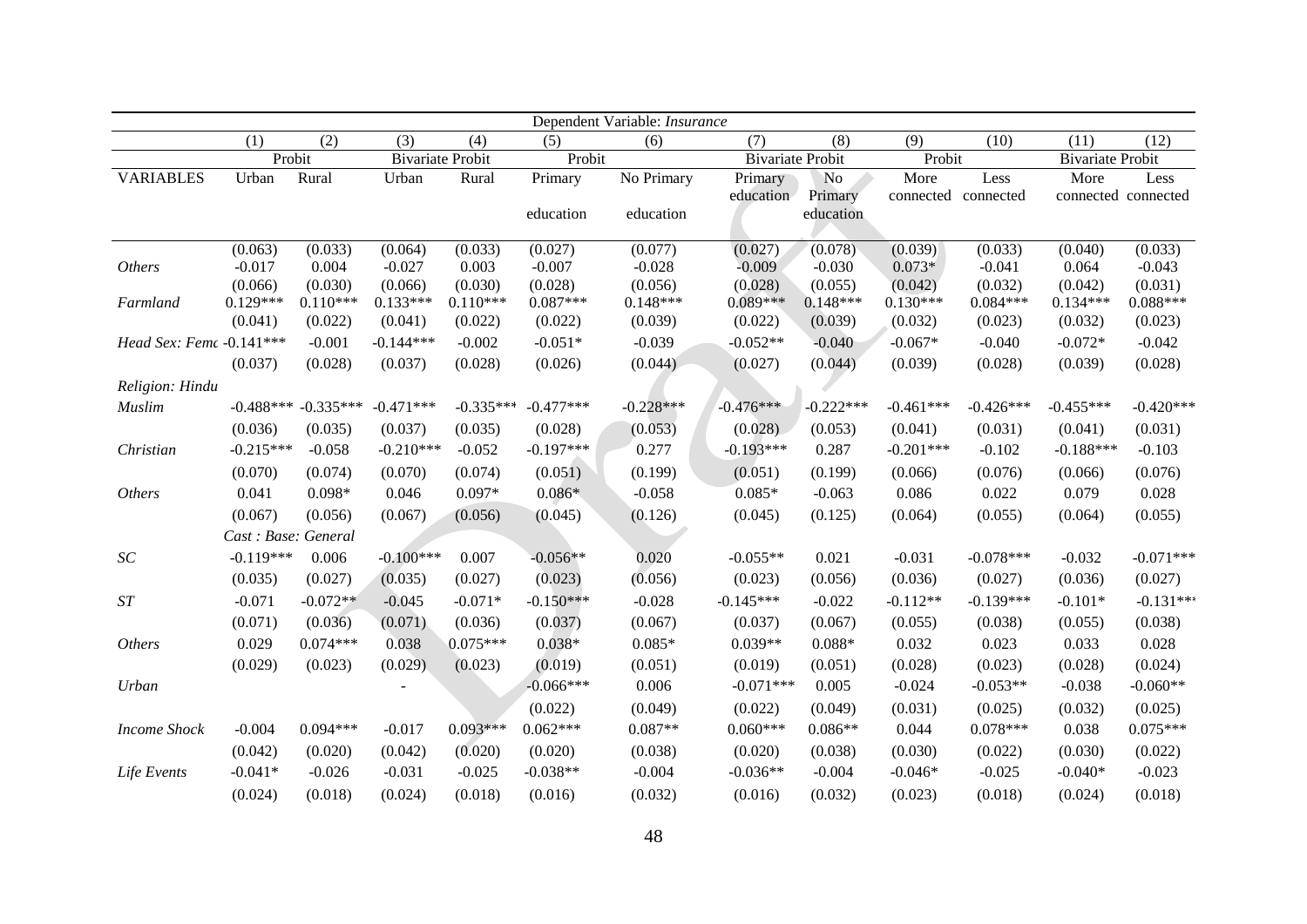| Dependent Variable: <i>Insurance</i> |             |             |                         |                         |            |             |                         |             |             |             |                         |                     |
|--------------------------------------|-------------|-------------|-------------------------|-------------------------|------------|-------------|-------------------------|-------------|-------------|-------------|-------------------------|---------------------|
|                                      | (1)         | (2)         | (3)                     | (4)                     | (5)        | (6)         | (7)                     | (8)         | (9)         | (10)        | (11)                    | (12)                |
|                                      | Probit      |             | <b>Bivariate Probit</b> |                         | Probit     |             | <b>Bivariate Probit</b> |             | Probit      |             | <b>Bivariate Probit</b> |                     |
| <b>VARIABLES</b>                     | Urban       | Rural       | Urban                   | Rural                   | Primary    | No Primary  | Primary                 | No          | More        | Less        | More                    | Less                |
|                                      |             |             |                         |                         |            |             | education               | Primary     | connected   | connected   |                         | connected connected |
|                                      |             |             |                         |                         | education  | education   |                         | education   |             |             |                         |                     |
|                                      |             |             |                         |                         |            |             |                         |             |             |             |                         |                     |
| Z-Score-SN                           | $0.143***$  | $0.131***$  | $0.124***$              | $0.128***$              | $0.133***$ | $0.093***$  | $0.129***$              | $0.087***$  | $0.095***$  | $0.254***$  | $0.087***$              | $0.246***$          |
|                                      | (0.012)     | (0.010)     | (0.013)                 | (0.011)                 | (0.008)    | (0.024)     | (0.009)                 | (0.024)     | (0.014)     | (0.026)     | (0.015)                 | (0.026)             |
| Constant                             | $-2.108***$ | $-2.130***$ | $-2.085***$             | $-2.131***$ $-2.632***$ |            | $-1.350***$ | $-2.547***$             | $-1.421***$ | $-2.259***$ | $-1.993***$ | $-2.204***$             | $-2.001***$         |
|                                      | (0.268)     | (0.168)     | (0.265)                 | (0.168)                 | (0.164)    | (0.350)     | (0.172)                 | (0.350)     | (0.238)     | (0.185)     | (0.239)                 | (0.185)             |
| State fixed                          | yes         | Yes         | yes                     | yes                     | yes        | yes         | yes                     | yes         | yes         | yes         | yes                     | yes                 |
| effects                              |             |             |                         |                         |            |             |                         |             |             |             |                         |                     |
| Wald test stat                       |             |             | $13.61**$               | 0.424                   |            |             | 2.685                   | 1.237       |             |             | $4.364**$               | $6.039**$           |
| <i><b>Observations</b></i>           | 14,347      | 27,364      | 14,345                  | 27,362                  | 32,105     | 9,512       | 32,102                  | 9,605       | 14,482      | 27,223      | 14,481                  | 27,226              |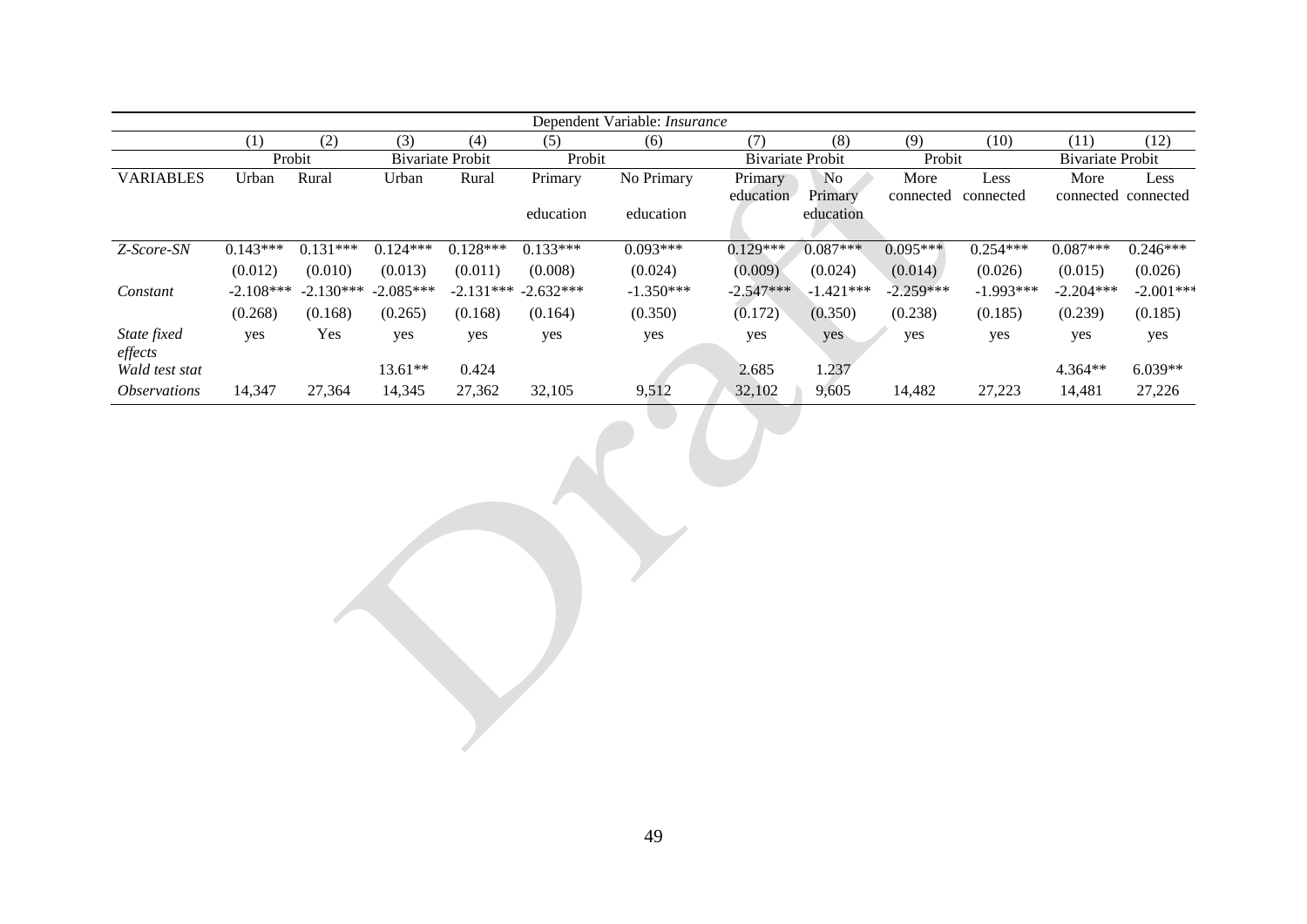#### Table A6: Access to internet and insurance premium paid – Full table

The table below presents the coefficients obtained from the instrumental variable tobit model and tobit model of premium on access to the internet and other socio-economic factors. Robust Standard errors in parentheses. \*\*\* p<0.01, \*\* p<0.05, \* p<0.1.

| Dependent Variable: Premium |             |                                       |                  |  |  |  |
|-----------------------------|-------------|---------------------------------------|------------------|--|--|--|
|                             | (1)         | (2)                                   | (3)              |  |  |  |
| <b>VARIABLES</b>            | Tobit       | $\overline{\text{IV-tobit}}$ -stage 2 | IV-tobit-stage 1 |  |  |  |
| <i>Internet</i>             | $0.118***$  | $0.588***$                            |                  |  |  |  |
|                             | (0.022)     | (0.159)                               |                  |  |  |  |
| Share_internet              |             |                                       | $0.346***$       |  |  |  |
|                             |             |                                       | (0.023)          |  |  |  |
| Persons                     | 0.001       | $-0.007$                              | $0.021***$       |  |  |  |
|                             | (0.005)     | (0.006)                               | (0.002)          |  |  |  |
| Debt                        | $-0.019$    | $-0.016$                              | $-0.005$         |  |  |  |
|                             | (0.020)     | (0.020)                               | (0.008)          |  |  |  |
| Asset quintiles: Base: Q1   |             |                                       |                  |  |  |  |
| Q <sub>2</sub>              | $0.247***$  | $0.271***$                            | $-0.049**$       |  |  |  |
|                             | (0.049)     | (0.050)                               | (0.020)          |  |  |  |
| Q <sub>3</sub>              | $0.361***$  | $0.392***$                            | $-0.063***$      |  |  |  |
|                             | (0.048)     | (0.050)                               | (0.020)          |  |  |  |
| Q <sub>4</sub>              | $0.572***$  | $0.560***$                            | 0.019            |  |  |  |
|                             | (0.050)     | (0.051)                               | (0.021)          |  |  |  |
| Q <sub>5</sub>              | $1.023***$  | $0.897***$                            | $0.237***$       |  |  |  |
|                             | (0.054)     | (0.069)                               | (0.022)          |  |  |  |
| Age Head                    | $0.116**$   | $0.129**$                             | $-0.043**$       |  |  |  |
|                             | (0.050)     | (0.051)                               | (0.021)          |  |  |  |
| Education                   | $0.050***$  | 0.005                                 | $0.088***$       |  |  |  |
|                             | (0.017)     | (0.023)                               | (0.007)          |  |  |  |
| Kids Ratio                  | $0.278***$  | 0.499***                              | $-0.472***$      |  |  |  |
|                             | (0.056)     | (0.093)                               | (0.023)          |  |  |  |
| Old Ratio                   | 0.101       | $0.191**$                             | $-0.202***$      |  |  |  |
|                             | (0.070)     | (0.078)                               | (0.030)          |  |  |  |
|                             |             |                                       |                  |  |  |  |
| <b>Small Business</b>       | $-0.020$    | $-0.021$                              | 0.003            |  |  |  |
|                             | (0.031)     | (0.032)                               | (0.013)          |  |  |  |
| Professional                | $0.160***$  | $0.118***$                            | $0.080***$       |  |  |  |
|                             | (0.032)     | (0.036)                               | (0.013)          |  |  |  |
| <b>Others</b>               | $0.060*$    | 0.041                                 | $0.038**$        |  |  |  |
|                             | (0.036)     | (0.037)                               | (0.015)          |  |  |  |
| Farmland                    | $0.119***$  | $0.134***$                            | $-0.014$         |  |  |  |
|                             | (0.026)     | (0.027)                               | (0.011)          |  |  |  |
| Head Sex: Female            | $-0.036$    | $-0.058*$                             | $0.044***$       |  |  |  |
|                             | (0.033)     | (0.034)                               | (0.014)          |  |  |  |
|                             |             |                                       |                  |  |  |  |
| Muslim                      | $-0.132***$ | $-0.125***$                           | 0.002            |  |  |  |
|                             | (0.037)     | (0.038)                               | (0.016)          |  |  |  |
| Christian                   | $-0.013$    | $-0.008$                              | $-0.009$         |  |  |  |
|                             | (0.061)     | (0.062)                               | (0.026)          |  |  |  |
| <b>Others</b>               | 0.031       | 0.044                                 | $-0.029$         |  |  |  |
|                             | (0.055)     | (0.056)                               | (0.023)          |  |  |  |
| Cast : Base: General        |             |                                       |                  |  |  |  |
| SC                          | $-0.169***$ | $-0.151***$                           | $-0.026**$       |  |  |  |
|                             | (0.029)     | (0.030)                               | (0.012)          |  |  |  |
| $\cal ST$                   | $-0.042$    | $-0.020$                              | $-0.030$         |  |  |  |
|                             | (0.049)     | (0.050)                               | (0.021)          |  |  |  |
| <b>Others</b>               | $-0.029$    | $-0.014$                              | $-0.017*$        |  |  |  |